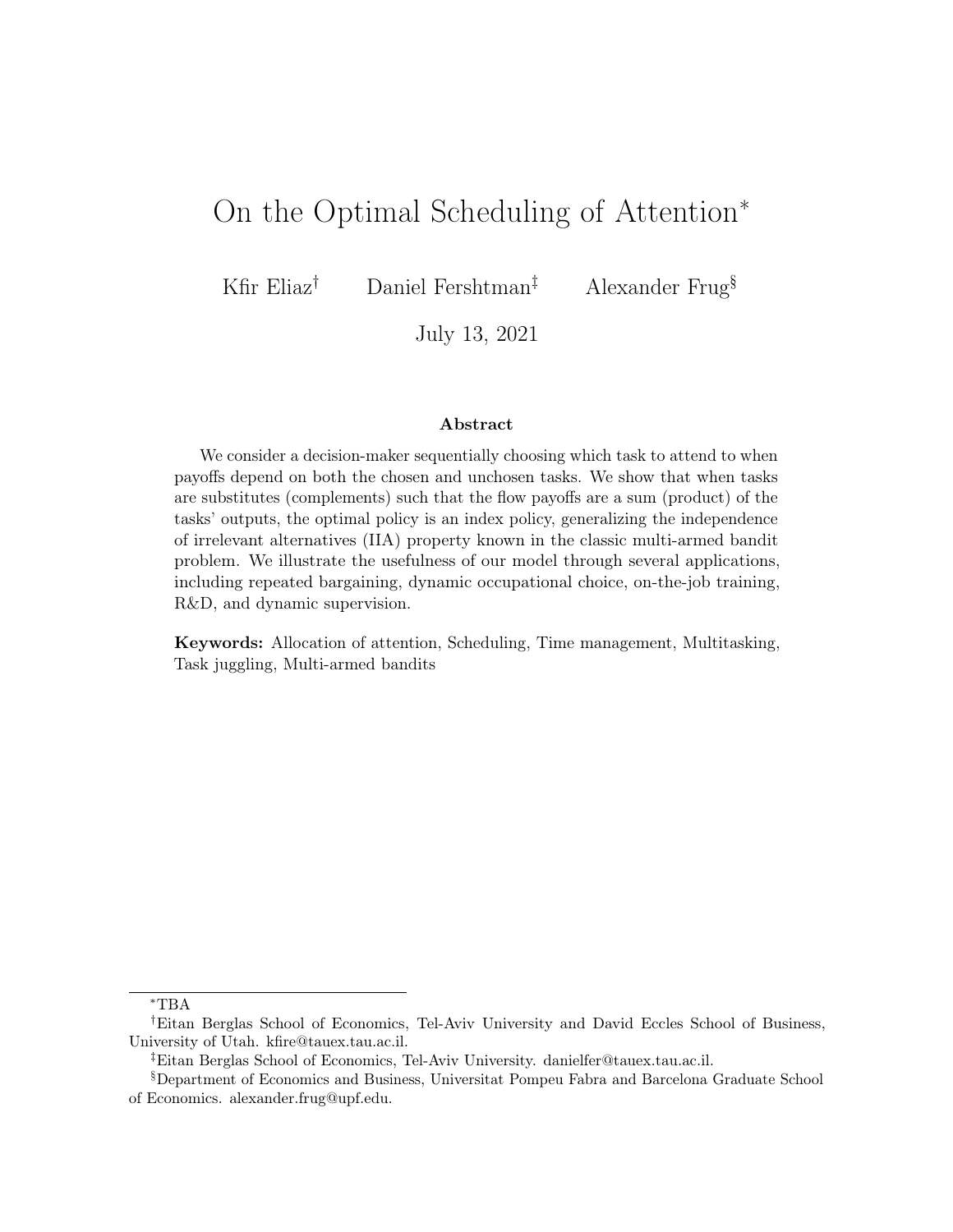## 1 Introduction

As individuals, we are constantly engaged in scheduling tasks and in deciding when to switch from one activity to another. Oftentimes, we are affected by the outcomes of tasks even in periods in which we do not attend to them. For instance, the success of a manager who allocates his time between different teams/departments under his control depends on the overall performance of all of them. While the manager is attending to one of his teams, his overall success continues to depend on the performance of all the other teams that are not currently receiving his attention. Similarly, due to time constraints, consumers with monthly payments to multiple services (internet, cell phone coverage, gyms, streaming, etc.) can typically exert effort in lowering the cost of only one service at a time, and hence need to choose which service to focus on at any given point in time. While the consumer is engaged in lowering the cost of one service, his overall expenses are still affected by those of the remaining ones.

Put differently, many attention allocation problems have the feature that in each period, the decision-maker receives a payoff from each available activity – not just the one he is attending to. The goal of this paper is to develop a methodology to analyze such decision problems and to illustrate its applicability.

We consider a decision-maker (DM) who faces a finite number of tasks/alternatives, and in each period must decide which task to choose. The per-period payoff from a given task depends on its state and on whether or not the DM attends to it in the current period. The state of each given task may change only during those periods in which the DM attends to the task, in which case its new state is drawn from a distribution that depends on the task's previous state. The DM's overall flow payoff is a function of all of the task-specific per-period payoffs. This captures environments where several activities generate a payoff even when left unattended, as well as environments in which the flow payoff is generated only from the chosen task, but where this payoff depends on the states of the unchosen tasks.

We focus on two polar cases: the case of *substitute* tasks, in which the DM's flow payoff equals the sum of outputs of all of the tasks (both chosen and unchosen), and the case of complementary tasks, in which the DM's flow payoff equals the product of all of the tasks' outputs. In both cases, the classic Gittins index solution is not applicable since the DM's flow payoff depends on the states of all tasks.<sup>[1](#page-1-0)</sup> Nevertheless, we establish that the

<span id="page-1-0"></span><sup>&</sup>lt;sup>1</sup>That is, such problems do not fall into the classic paradigm of the multi-armed bandit problem, in which the DM receives a payoff only from the arm he pulls and only when he pulls it.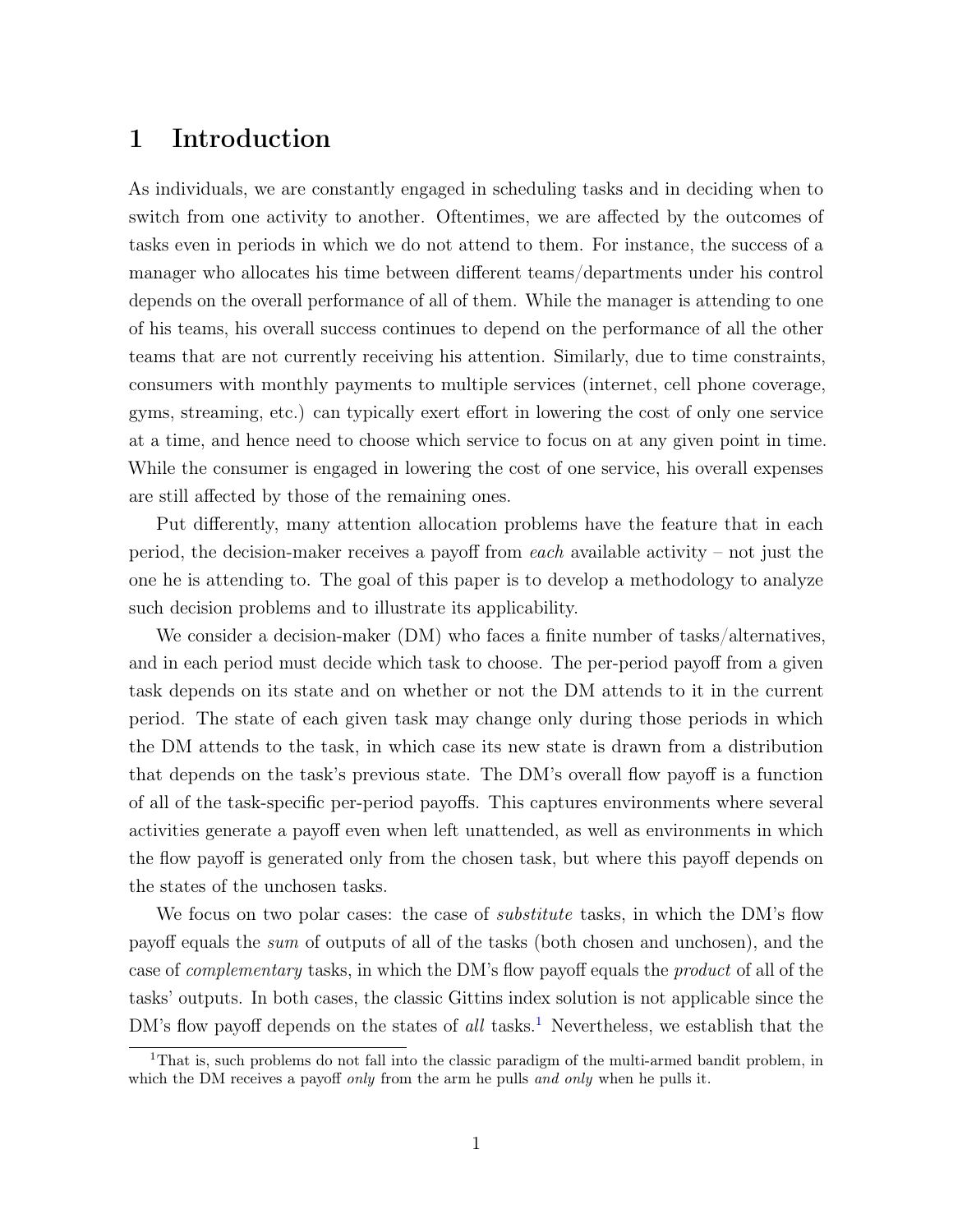DM's optimal strategy is characterized by an index policy: there exists a function that assigns to each task a score, which depends only on the characteristics of that particular task (and, in particular, is independent of any information about the other tasks), such that in each period, given the states of all tasks, it is optimal to pick the task with the highest current score.

Our analysis begins with the case of substitute tasks. We characterize the optimal policy, which is based on indices that account for the externality a task imposes on others. Using this characterization, we also show that—owing to the additive separability of the substitute case across tasks and across periods—the DM's problem can be reformulated in a way that admits the standard Gittins index solution. The idea is to think of the payoff from choosing a task as also including the expected discounted sum of payoffs in future periods, assuming that the task will not be selected again. The attention policy induced by the Gittins index of this reformulated decision problem coincides with the policy induced by our index.

We illustrate the applicability of our index policy for the case of substitute tasks through a number of examples.

On-the-job training. An instructor/supervisor faces a set of identical workers and must decide in each period which worker to guide. The workers are initially unproductive, but their productivity stochastically improves when given guidance. Applying our index policy, we characterize the optimal guidance strategy.

Repeated bargaining. Each period a firm has to assign a project to one of two contractors. The surplus generated by a contractor is a function of his productivity, which increases with the number of projects assigned to him. The division of this surplus between the firm and the chosen contractor is determined according to the [Stole](#page-34-0) [and Zwiebel](#page-34-0) [\(1996b\)](#page-34-0) reduced-form bargaining solution, which takes into account the productivity of both contractors (i.e., the chosen and the unchosen). The firm then faces the following trade-off: remaining with the same contractor increases his productivity, but can also raise his share in the surplus. We show that the firm's decision problem can be formulated in a way that fits into our framework. Applying our solution yields that depending on the discount factor and the firm's (exogenous) bargaining power, the firm either switches between contractors each period, or it remains with the same contractor in all periods. We derive a condition characterizing which case is optimal, as a function of the parameters.

Career paths and mobility between sectors. We extend the classic literature on dynamic occupational choice (most notably, [Jovanovic,](#page-33-0) [1979;](#page-33-0) [Miller,](#page-33-1) [1984\)](#page-33-1) by allowing the transfer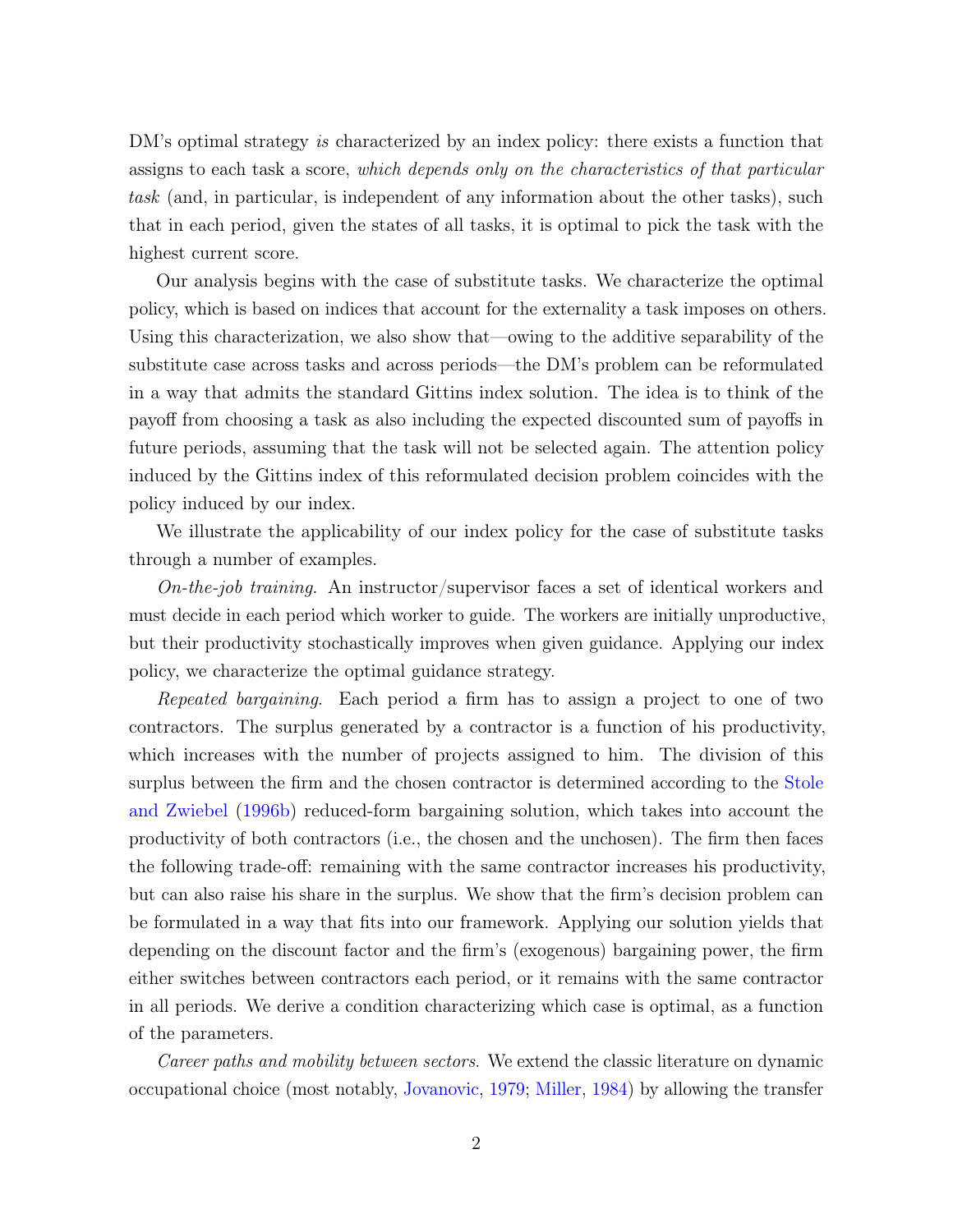of human capital investment across occupations. Motivated by the observation that the career paths of many academics and professionals (lawyers, economists, engineers) often involve switching between positions in the private and the public sector, we consider the problem of a DM who in each period must choose between each of the sectors. We assume that the productivity of a worker in a given period is the sum of the human capital he accumulated in the current sector plus a proportion of the human capital he accumulated in the other sector. Each sector is then characterized by a parameter that captures the fraction of accumulated human capital that is transferable to the other sector. Thus, moving to a sector with a lower current payoff may be interpreted as an investment in human capital that increases future payoffs. Focusing on a simple parametric model of human capital accumulation in each sector, we show the conditions under which the DM chooses to begin his career in the public sector, and those under which he instead chooses to start in the private sector, switching for a brief stint in the public sector after having accumulated enough human capital.

We then turn our attention to the case of complementary tasks. This case captures environments where a team of agents works on a joint project and, in order to complete the project, all agents must succeed in their task. This case also fits environments in which several factors of production must be developed, and the total production has the Cobb–Douglas form.[2](#page-3-0)

The index policy for complementary tasks is significantly different from the one for substitute tasks. In particular, two indices, each of which induces a distinct ranking, must be considered. In order to determine which of the indices must be used to evaluate the choice of a given task, we first need to check whether there exists a (possibly stochastic) stopping time such that the expected discounted output at the stopping time is higher than the current output. We refer to tasks for which the answer is affirmative as "augmenting." An augmenting task is always chosen over a nonaugmenting one and, among tasks of the same status (augmenting or nonaugmenting), the selection is made according to their associated index.

Unlike the case of substitutes, it remains an open question whether there exists a way to reformulate the decision problem such that applying the Gittins index policy to the

<span id="page-3-0"></span><sup>&</sup>lt;sup>2</sup>At first glance, one might think that a monotonic transformation (e.g.,  $log(·)$ ) on the periodic payoff function might yield an equivalent decision problem in which the periodic payoffs are additive in the states. However, this intuition is incorrect, as the objective being maximized is the discounted sum of payoffs, and hence a monotonic transformation on the objective function is different than a monotonic transformation on the periodic payoff function. Indeed we show that the dynamics under the optimal policy are very different under the two cases of substitutes (additive periodic payoff function) and complements (multiplicative periodic payoff function).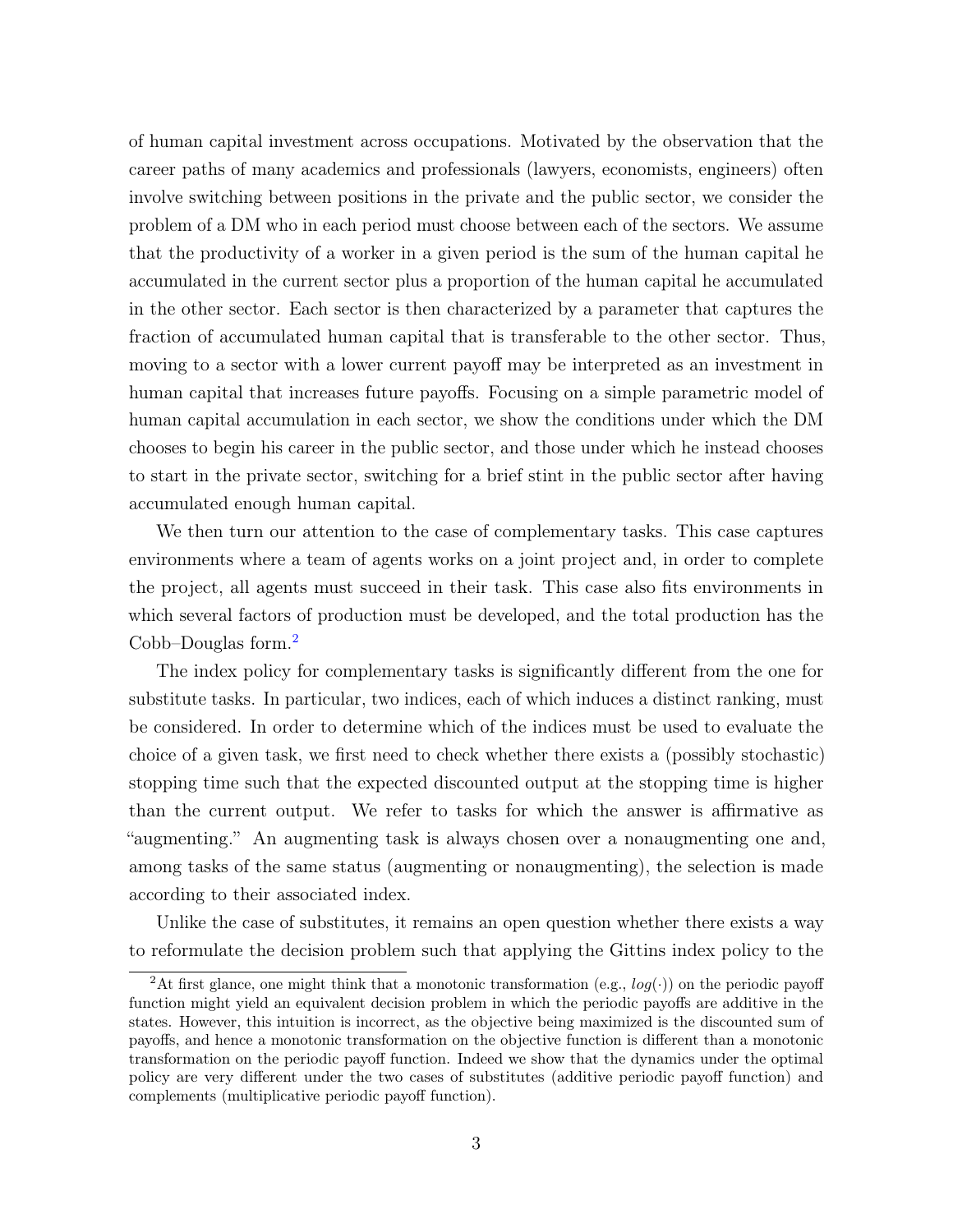reformulated problem induces the optimal attention policy.

To illustrate the case of complementary tasks, and how it differs from the case of substitutes, we analyze the following examples.

On-the-job training. A pair of agents work on a joint project that comprises two independent tasks. The project is completed if and only if each agent completes his task. Each agent is able to complete his task with certainty after two periods of guidance by the DM. While one worker improves his productivity after a single period of guidance, the second worker makes no intermediate improvement. We characterize the optimal training strategy and show that unlike in the case of substitute tasks, it depends on the discount factor.

Developing multiple complementary attributes. A firm is developing two complementary attributes of a single product (say, speed and accuracy), and needs to decide which attribute a team of workers should focus on each period, taking into account that each period there is a fixed probability that the final product will need to be introduced on the market (because of competitive pressure). While the level of one attribute increases every time it is worked on, the level of the other attribute requires additional periods of attention before it increases in value. Assuming the firm's profit equals the product of the two attributes' levels, we examine how the sequencing of attention is affected by the probability that the product needs to be offered on the market (which captures the level of competition).

Supervising agents with stochastic costs. There are two agents who jointly work on a project. Each agent is in charge of a task, and the project is completed successfully if and only if both agents successfully complete their respective task. A principal needs to decide each period which agent to supervise. When supervised, an agent completes his task in the project, but when left unsupervised, the agent works if and only if he perceives the cost of effort to be lower than some threshold. Cost perceptions are stochastic, and each agent starts with an initial cost threshold that can change with the number of times he was supervised. We derive the optimal supervision policy when one agent always shirks without supervision, while the cost threshold of the second agent increases with supervision.

The two cases we study are nested within a broader class of problems in which the DM maximizes a discounted expected generalized mean of payoffs from all tasks. We take a preliminary step towards characterizing the solution to this entire class by focusing on the two extremes: the arithmetic and geometric means. As demonstrated by our examples, these two cases encompass a wide variety of economically relevant environments to which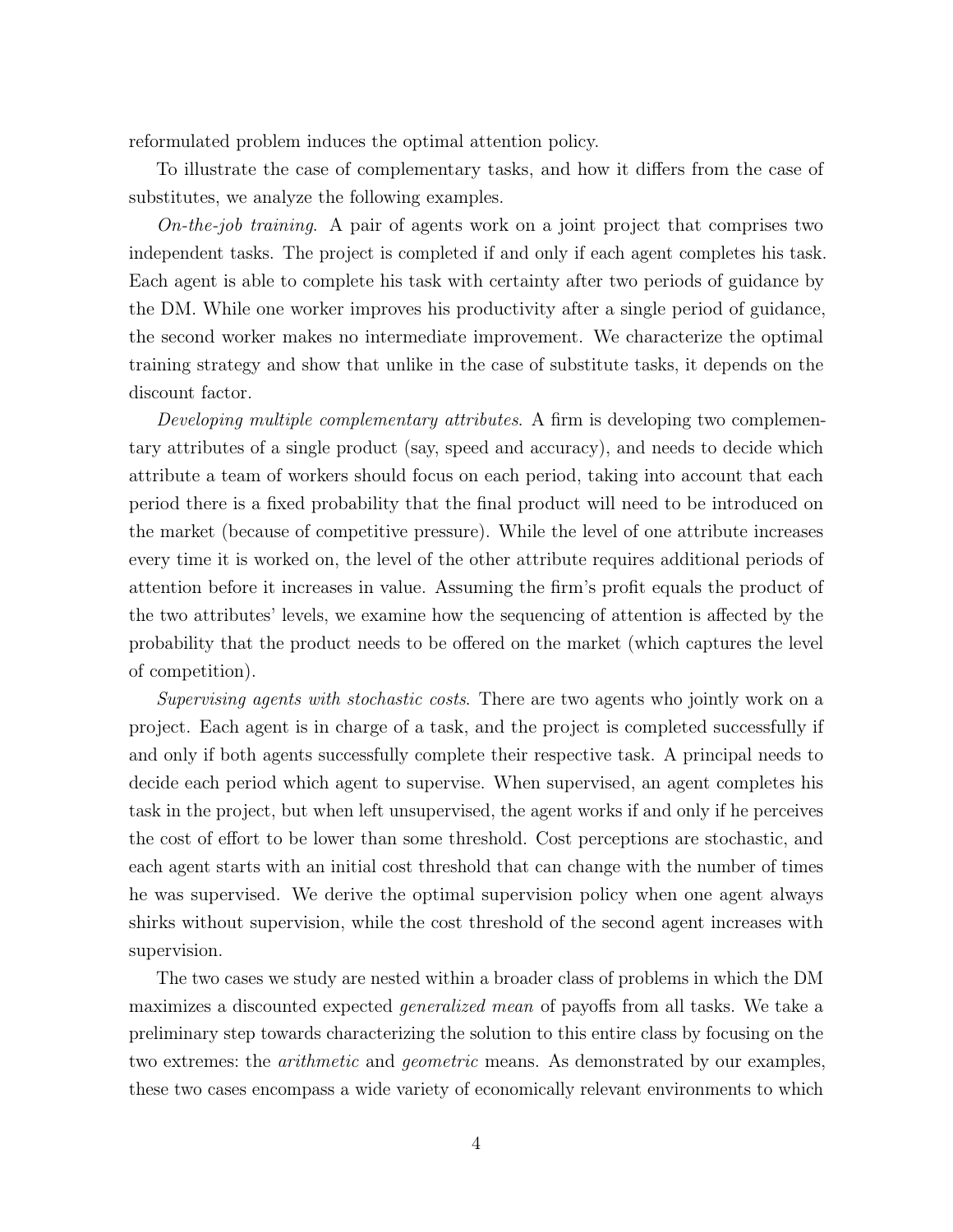our index policies can be applied.

The remainder of the paper is organized as follows. The next section reviews the related literature. Section [3](#page-7-0) presents the model of substitute tasks. The optimal strategy, which takes the form of an index policy, is characterized in Subsection [3.1](#page-8-0) and illustrated in Subsection [3.2.](#page-14-0) Section [4](#page-21-0) presents the model of complementarities between tasks, derives the optimal policy in Subsection [4.1](#page-21-1) and illustrates its working in Subsection [4.2.](#page-25-0) Concluding remarks are given in Section [5.](#page-31-0) All omitted proofs are in the Appendix.

## 2 Related literature

The problem of allocating time/attention between tasks has been previously studied in the literature under different frameworks. In a series of papers, [Coviello et al.](#page-32-0) [\(2014,](#page-32-0) [2015\)](#page-32-1) study the problem of a DM who faces a growing queue of tasks that arrive at an exogenous rate. In their 2014 paper, the authors characterize the production function, which relates the output rate to the effort rate (which governs completion time) and the activation rate (at which tasks are started). Their 2015 paper applies this production function to a dataset of judges' handling of court cases to estimate the effect of increased case load. [Bray et al.](#page-32-2) [\(2016\)](#page-32-2) model how a judge schedules cases as a classic multi-armed bandit problem, and argue that prioritizing the oldest hearing (case) is optimal when the case completion hazard rate function is decreasing (increasing). Using data on Italian judges, they estimate that a switch from prioritizing the oldest hearing to prioritizing the oldest case greatly decreased average case duration.

The present paper complements the work of these authors by considering a different framework where the set of tasks is given, and the DM decides which task to attend to in each period, taking into account how his payoffs depend on both chosen and unchosen tasks. Our main contribution is a characterization of the DM's optimal strategy when tasks are substitutes and complements.

In their classic paper, [Radner and Rothschild](#page-34-1) [\(1975\)](#page-34-1) study the problem of a DM who needs to allocate a unit of attention in each period among a given set of tasks. The output of an attended (unattended) task increases (decreases) as a function of the amount of effort allocated to it. Instead of deriving the optimal strategy, the authors compare the survival probability of several heuristics (the probability that the outputs of all tasks remain above some threshold).

Our model is naturally related to the multi-armed bandit framework, which has been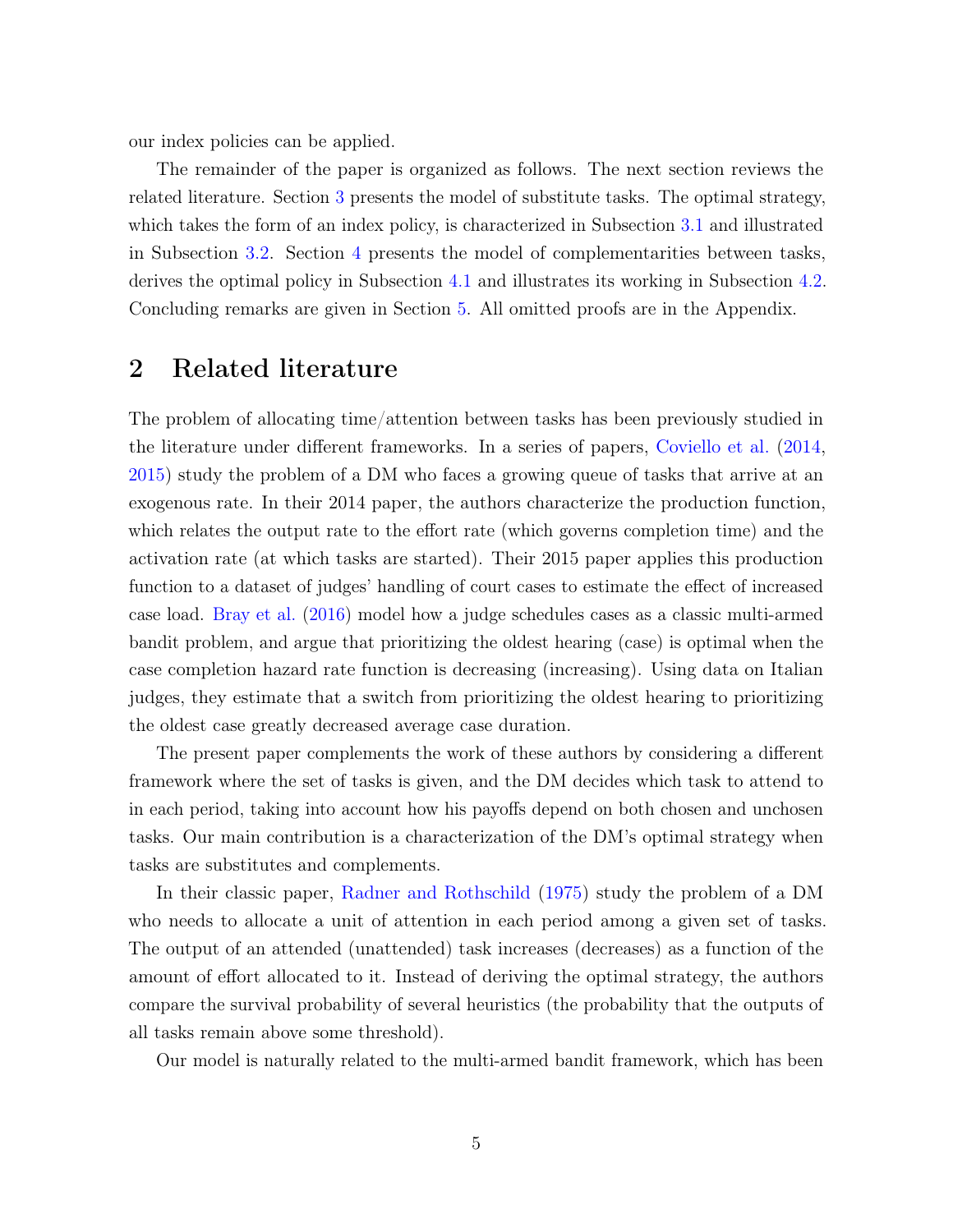widely applied in a variety of fields in economics.<sup>[3](#page-6-0)</sup> Due to the dependence of payoffs on the states of all tasks, however, our model does not fall under this classic framework. This feature also distinguishes our analysis relative to the classic literature on "learning by experimentation" (e.g., [Keller et al.,](#page-33-2) [2005\)](#page-33-2). The DM's optimal policy in our problem takes the form of an index policy, and in this sense generalizes the key IIA property that has contributed to the applicability of the classic multi-armed bandit framework.

While our model is motivated by environments where learning about alternatives can be linked to the flow payoffs they generate, it is related to a small literature studying the problem of a DM that acquires information about multiple attributes of an object before deciding between the object and an outside option. Since the value of the object depends on all its attributes—whether inspected or not—this decision problem resembles the one we study. However, it does not fit into our framework because the final payoff of the DM is the maximum of the object's expected value and the value of the outside option. In particular, it is not known whether the optimal strategy in this environment admits an index policy.

Notable examples in this literature include [Klabjan et al.](#page-33-3) [\(2014\)](#page-33-3), who study a DM inspecting a good's attributes before choosing between the object and an outside option. The DM's payoff from the object is a weighted average of the attributes' values, of which he is initially uninformed. He can inspect attributes at a cost, thereby learning their value, before making a decision. [Eliaz and Frug](#page-32-3) [\(2018\)](#page-32-3) study a related problem, where a seller decides which attributes of an asset to inspect before proposing a price to a buyer, who does not observe the outcome of the seller's inspections.

Several recent papers have studied the problem of a DM that gradually acquires costly information about a set of options before stopping and choosing one of them. These include [Ke et al.](#page-33-4) [\(2016\)](#page-33-4), [Fudenberg et al.](#page-32-4) [\(2018\)](#page-32-4), [Che and Mierendorff](#page-32-5) [\(2019\)](#page-32-5), [Ke and](#page-33-5) [Villas-Boas](#page-33-5) [\(2019\)](#page-33-5), and [Liang et al.](#page-33-6) [\(2021\)](#page-33-6). A key difference between these works and ours is that the DM's payoff in our model is a function of the states of all alternatives, whether chosen or not. Additionally, in contrast to our framework, the optimal strategy in these works does not take the form of an index policy.[4](#page-6-1)

Similar to the classic multi-armed bandit framework and the papers discussed above, in the present paper the set of alternatives among which the DM allocates attention is fixed ex ante. [Fershtman and Pavan](#page-32-6) [\(2020\)](#page-32-6) analyze a model where, in addition to

<span id="page-6-1"></span><span id="page-6-0"></span><sup>3</sup>See [Bergemann and Valimaki](#page-32-7) [\(2008\)](#page-32-7) for an excellent survey.

<sup>4</sup>[Gossner et al.](#page-32-8) [\(2020\)](#page-32-8) also a study a problem in a which a DM sequentially learns about options before choosing one of them. They assume an exogenous stopping rule, which implies that the optimal learning strategy follows an index policy.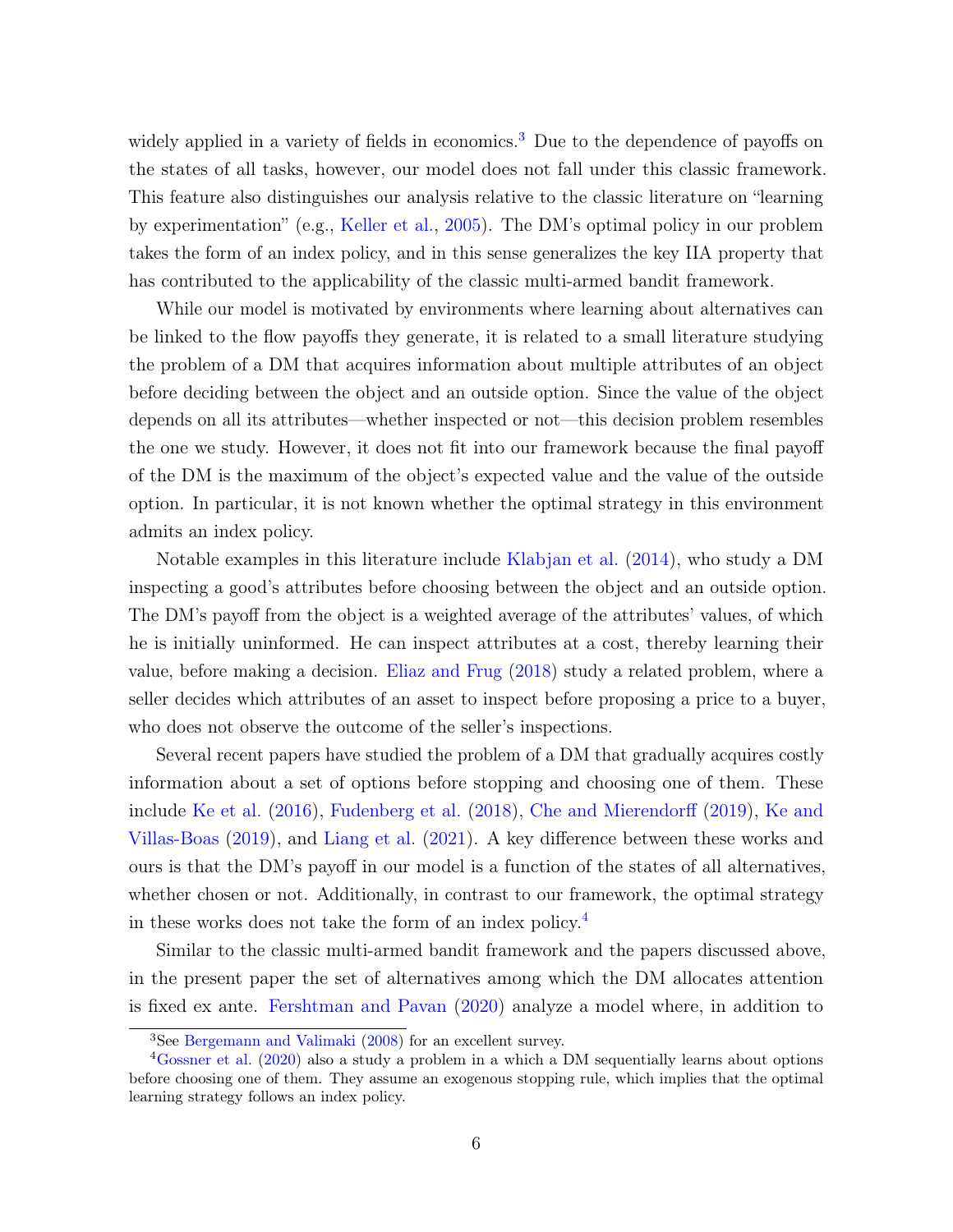exploring alternatives already in the DM's consideration set, the DM can choose to search for additional alternatives in response to information gathered about existing ones.

## <span id="page-7-0"></span>3 Attention scheduling with substitutes

There are *n* alternatives that require the attention of a DM. Each period,  $t = 0, 1, ... \infty$ , the DM can allocate attention to at most a single alternative. The DM can also choose not to allocate attention to any alternative. In each period  $t$ , if the DM focuses on alternative  $i$ , his payoff is

$$
U_t(x_{1,t},...,x_{n,t}) = u_i(x_{i,t}) + \sum_{j \neq i} v_j(x_{j,t}),
$$

where  $u_i$  and  $v_i$  are bounded functions, and  $x_{i,t} \in X_i$  represents the period-t state of alternative *i*. Each  $X_i$  is an arbitrary state space. The function  $u_i$  represents the payoff from alternative *i* at the time the DM allocates attention to it, while  $v_i$  is the *passive* payoff in periods in which the DM allocates attention to another alternative. As we will see in the applications of Section 3.2,  $v_i$  can also capture an (additive) externality that unchosen alternatives impose on the chosen alternative in situations where an alternative generates a payoff only when chosen.

The state of an alternative changes only in a period in which the DM allocates attention to it. Specifically, given  $x_{i,t}$ , if the DM allocates attention to alternative i in period t, the alternative's next state  $x_{i,t+1}$  is drawn from the distribution  $F_i(\cdot|x_{i,t})$ defined on  $X_i$ , and the states of the other alternatives remain unchanged,  $x_{j,t+1} = x_{j,t}$ . For example, the change in an alternative's state may capture investment, learning about an unknown characteristic, learning-by-doing, or habit formation.

An *attention policy* Γ specifies, given the current state of all alternatives  $(x_1, ..., x_n)$ , which alternative (if any) receives attention.<sup>[5](#page-7-1)</sup> The DM wishes to maximize the expected discounted stream of payoffs. An *optimal* attention policy is therefore a policy that maximizes

$$
\mathbb{E}\left(\sum_{s=0}^{\infty} \delta^s U(x_{1,s},...,x_{n,s})|x_{1,0},...,x_{n,0}\right).
$$

<span id="page-7-1"></span><sup>&</sup>lt;sup>5</sup>The possibility of not allocating attention to any alternative can be captured by introducing a fictitious alternative whose state remains constant and for which the functions  $u$  and  $v$  are constant at zero.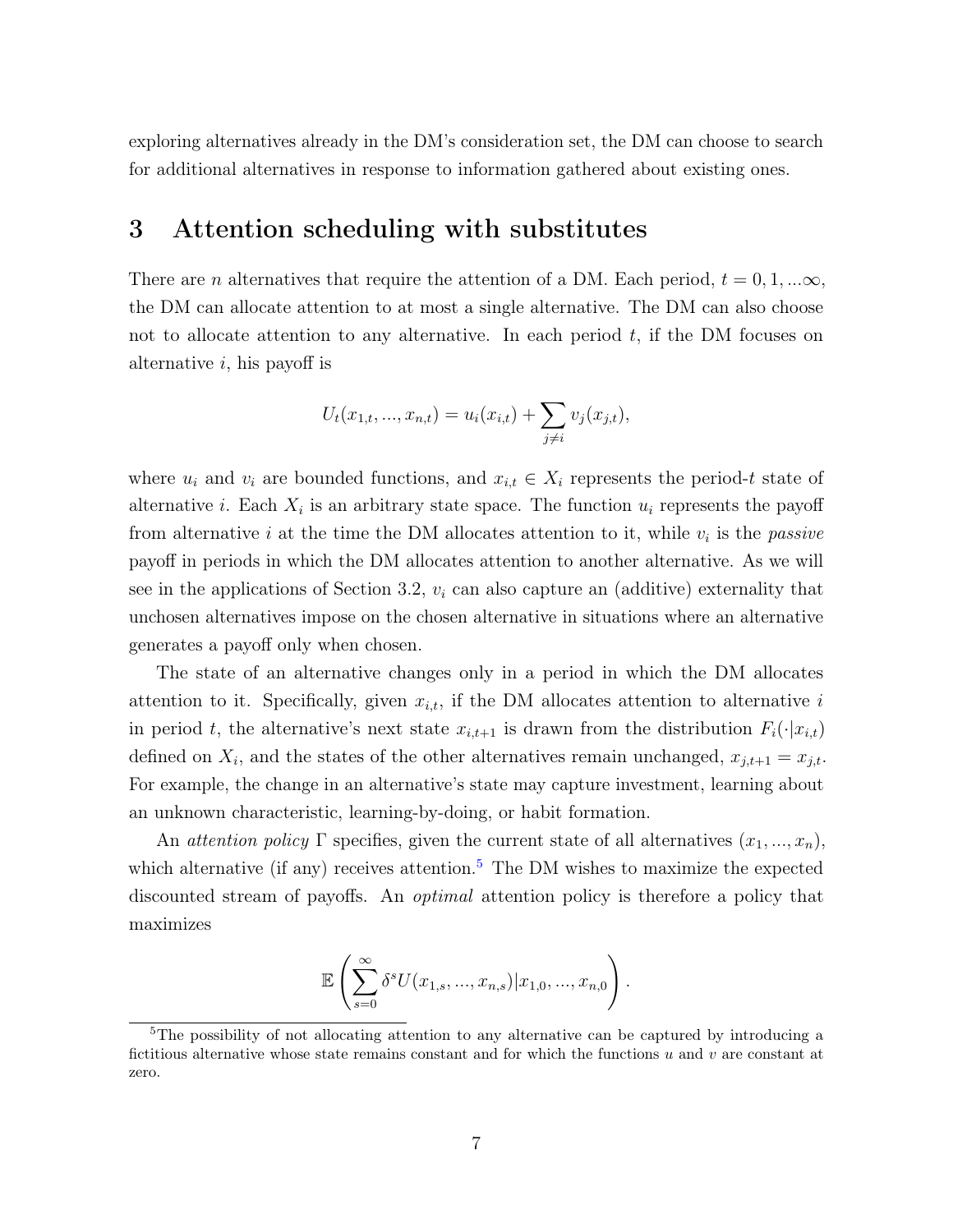To ease exposition, we assume that there is no direct cost for allocating attention to an alternative other than the opportunity cost of allocating attention to a different alternative and discounting.

### <span id="page-8-0"></span>3.1 The optimal policy

We now characterize the DM's optimal attention policy. Consider an alternative  $i$  that is in state  $x_i$  in some unspecified period. With a slight abuse of notation, we denote by  $x^{+\tau}$  the (possibly random) state of that alternative following  $\tau$  periods of receiving attention. We use this notation so that we do not need to specify the particular time period in which the alternative was in the initial state  $x_i$ . Using this notation, for any state  $x_i$  of alternative i, given a (realization-dependent) stopping rule  $\tau$ , define

<span id="page-8-1"></span>
$$
a_i(x_i, \tau) \equiv \mathbb{E}\left(\delta^\tau v_i(x_i^{+\tau})|x_i\right) - v_i(x_i). \tag{1}
$$

The first component,  $\mathbb{E} \left( \delta^{\tau} v_i(x_i^{+\tau}) \right)$  $\binom{+\tau}{i}|x_i\rangle$ , represents the expected discounted *passive* payoff of alternative *i* after  $\tau$  periods of receiving attention, starting from state  $x_i$ . Thus, for a given stopping rule  $\tau$ , the function  $a_i(x_i, \tau)$  captures the expected discounted increase in the passive payoff of alternative i, starting at  $x_i$  and stopping according to the stopping rule  $\tau$ .

Given the state  $x_{j,t} \in X_j$  of alternative j in period t, define an index

$$
I_j(x_{j,t}) \equiv \sup_{\tau} \left\{ \frac{(1-\delta)\mathbb{E}\left(\sum_{s=0}^{\tau-1} \delta^s u_j(x_{j,t+s})\right) + a_j(x_{j,t},\tau)}{\mathbb{E}\left(1-\delta^{\tau}\right)} \right\},\tag{2}
$$

where the sup is taken over all (possibly stochastic) stopping rules. The index  $I_j$  is a function only of the state of alternative  $j$ , and is independent of any information about the other alternatives. Note that when  $v \equiv 0$  for all the alternatives, the payoff in each period is a function of only the state of the alternative that receives attention, such that [\(2\)](#page-8-1) reduces to the classic Gittins index of [Gittins and Jones](#page-32-9) [\(1974\)](#page-32-9).

Standard dynamic programming results imply that a stopping rule  $\tau_j^*(x_j)$  attaining the supremum in [\(2\)](#page-8-1) satisfies the following useful property: beginning at state  $x_j$ ,  $\tau_j^*(x_j)$ is the first time at which the index becomes smaller than  $I_j(x_j)$ . That is,  $\tau_j^*(x_j)$  is equal to the first period  $t > 0$  such that  $I_j(x_i^{+t})$  $j^{+t}(x_j) \leq I_j(x_j)$ , where  $x_j^{+t}$  $j^{+t}(x_j)$  denotes alternative j's (stochastic) state after t periods of attention, starting at state  $x_j$  (see,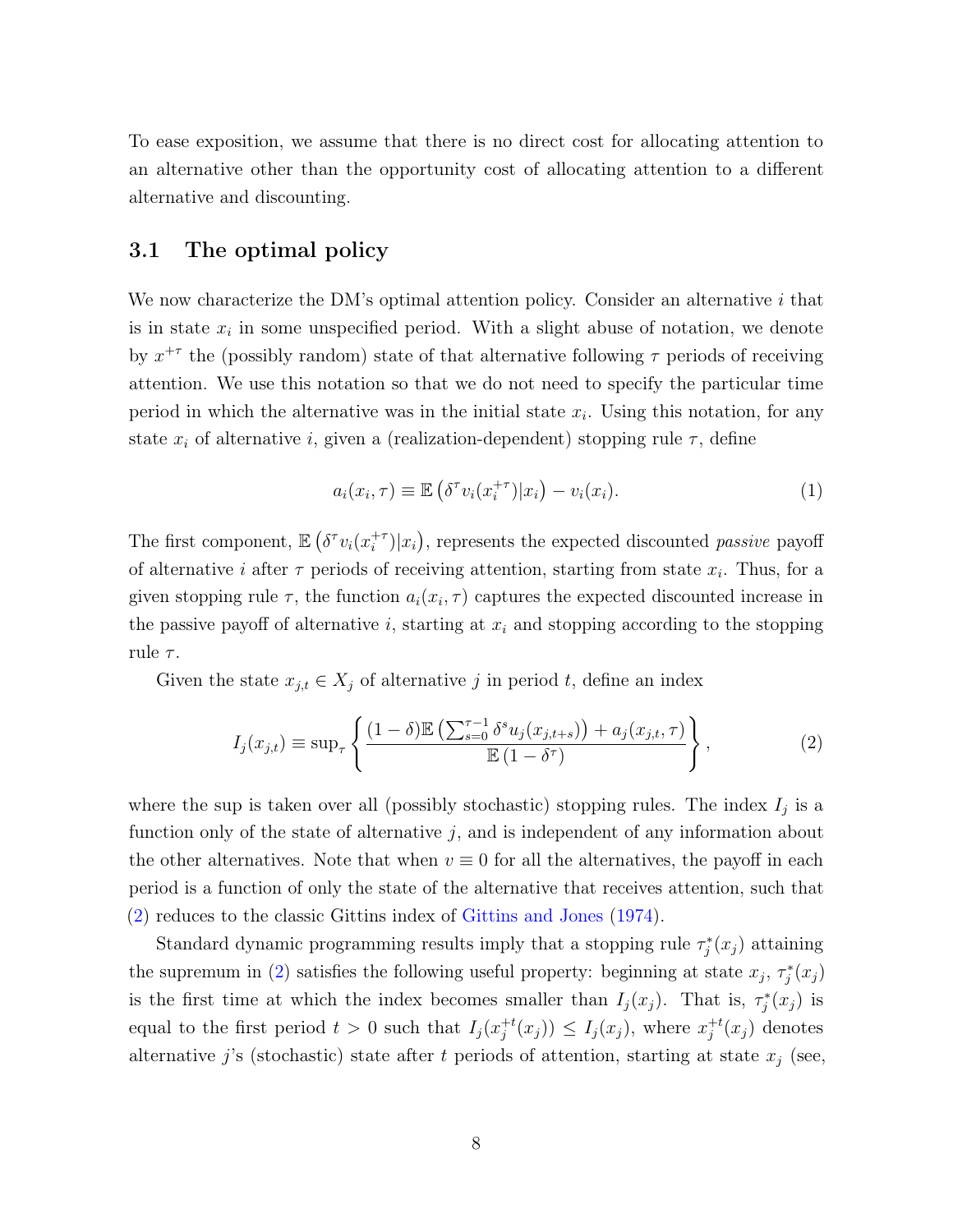e.g., [Mandelbaum,](#page-33-7)  $1986$  $1986$ .<sup>6</sup> This property will be useful for deriving the index in practice (and will be used in the applications below).

<span id="page-9-4"></span>**Claim 1.**  $\tau^*$  is a stopping rule that attains the supremum in [\(2\)](#page-8-1) if and only if it satisfies

$$
min\{t > 0 : I_j(x_j) \ge I_j(x_j^{+t}(x_j))\} \le \tau_j^*(x_j) \le min\{t > 0 : I_j(x_j) > I_j(x_j^{+t}(x_j))\}.
$$

In other words, it is without loss to assume that  $\tau_j^*(x_j)$  stops once a state is reached for which the index is equal to  $I_j(x_j)$ . Furthermore, once a state is reached for which the index is strictly below  $I_j(x_j)$ ,  $\tau_j^*(x_j)$  stops immediately.

To illustrate the intuition for this property, suppose that the state of alternative j evolves deterministically. Let  $\hat{\tau}_j$  be a stopping rule that, given each state  $x_j$ , stops immediately when the index drops weakly below  $I_j(x_j)$ . That is, for all<sup>[7](#page-9-1)</sup>  $x_j$ ,  $\hat{\tau}_j(x_j)$  =  $\min\{t>0: I_j(x_j)\geq I_j(x_j^{+t})\}$ <sup>+t</sup>(x<sub>j</sub>))}. Denote  $D_j(x_j, \tau) = \sum_{s=0}^{\tau-1} \delta^s$  and

$$
N_j(x_j, \tau) = \sum_{s=0}^{\tau-1} \delta^s u_j(x_j^{+s}) + \delta^{\tau} v_j(x_j^{+\tau}) - v_j(x_j).
$$

Suppose by way of contradiction that  $I_j(x_i^{+t})$  $\hat{\tau}^{+,\hat{\tau}}$  >  $I_j(x_j)$ , but that  $\hat{\tau}$  <  $\tau^*$ . That is, stopping under  $\tau^*$  does not occur immediately after reaching a state for which  $I_j$  is strictly smaller than  $I_j(x_j)$ . Then

$$
I_j(x_j) = \frac{N_j(x_j, \tau^*)}{D_j(x_j, \tau^*)} = \frac{N_j(x_j, \hat{\tau}) + \delta^{\hat{\tau}} N(x_j^{+ \hat{\tau}}, \tau^* - \hat{\tau})}{D_j(x_j, \hat{\tau}) + \delta^{\hat{\tau}} D(x_j^{+ \hat{\tau}}, \tau^* - \hat{\tau})}
$$
(3)

and

<span id="page-9-3"></span><span id="page-9-2"></span>
$$
\frac{N(x_j^{+\hat{\tau}}, \tau^* - \hat{\tau})}{D(x_j^{+\hat{\tau}}, \tau^* - \hat{\tau})} \le I_j(x_j^{+\hat{\tau}}) < I_j(x_j),\tag{4}
$$

where the first inequality follows from the definition of the index  $I_j$ . But [\(3\)](#page-9-2) and [\(4\)](#page-9-3) together imply that  $\frac{N(x_j, \hat{\tau})}{D(x_j, \hat{\tau})} > I_j(x_j)$ , which yields the desired contradiction. An analogous argument shows that  $\tau^*$  cannot stop before the index drops weakly below  $I_j$ .

Given the index defined in [\(2\)](#page-8-1), we define the following attention policy.

<span id="page-9-0"></span> $6N$ ote that allowing for infinity as a possible value of the stopping time, the supremum in the definition of [\(2\)](#page-8-1) is attained; that is, an optimal stopping rule exists (see [Puterman,](#page-33-8) [2014\)](#page-33-8).

<span id="page-9-1"></span><sup>&</sup>lt;sup>7</sup>To ease the exposition, the notation will omit below the dependence of  $x_j^{+s}$  and of the stopping rules  $\tau^*$  and  $\hat{\tau}$  on the state  $x_j$ .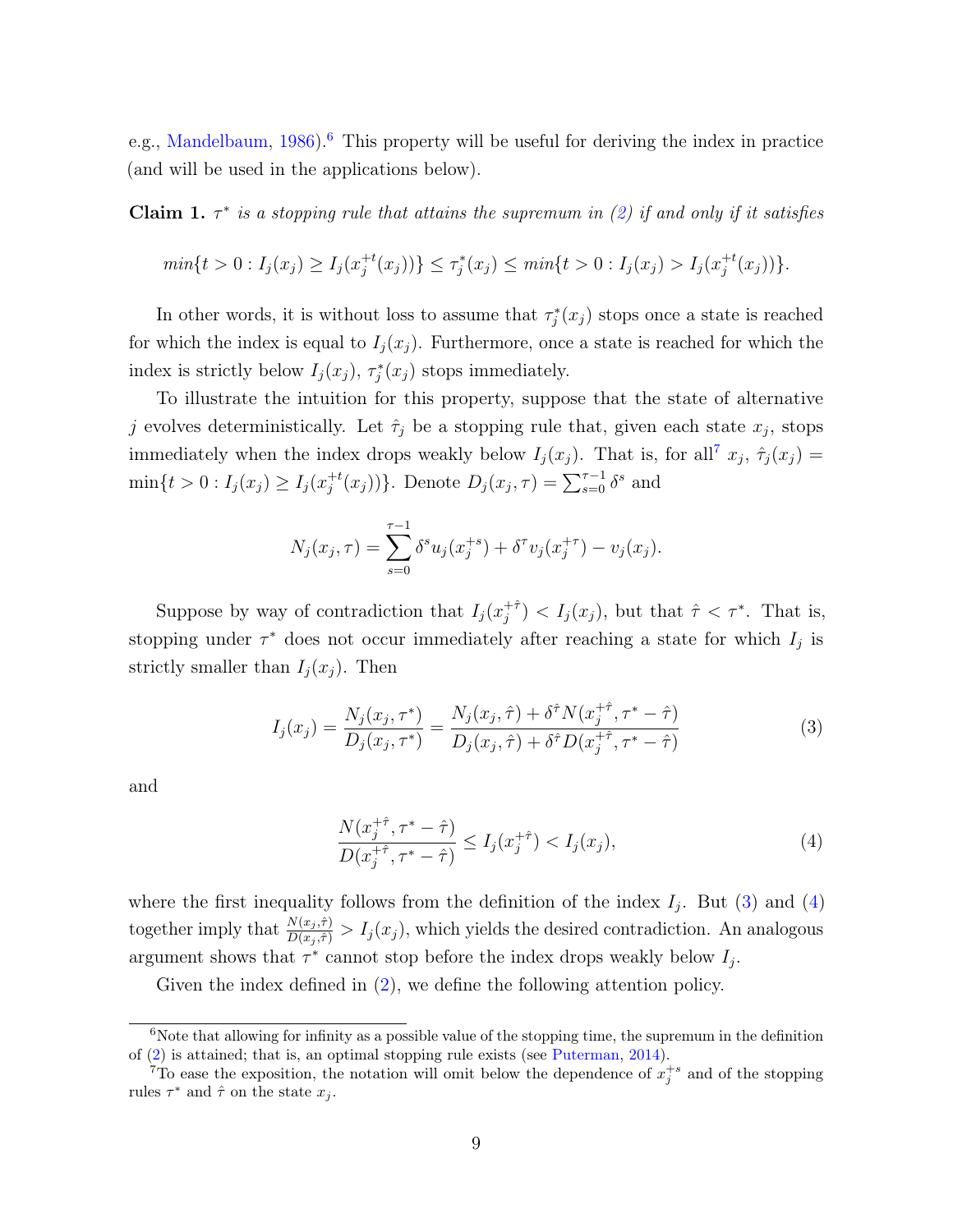**Definition 1.** Denote by  $\Gamma^*$  an attention policy that allocates attention in each period to the alternative with the highest index. $8$ 

Under this attention policy, the decision in each period boils down to a simple comparison of independent indices.

<span id="page-10-1"></span>**Theorem 1.**  $\Gamma^*$  is an optimal attention policy in the model with substitute alternatives.

The proof builds on an interchange argument due to [Gittins and Jones](#page-32-9) [\(1974\)](#page-32-9). It suffices to show that any policy  $\pi^0$  that differs from  $\Gamma^*$  in period 0 and subsequently coincides with it attains a discounted expected payoff no greater than that of  $\Gamma^*$  To show this, starting with any such arbitrary policy  $\pi^0$ , we construct a sequence of modifications of  $\pi^0$ ,  $(\pi^1, \pi^2, ...)$ , such that each modified policy  $\pi^k$  coincides with  $\Gamma^*$  for at least the first k periods and attains a weakly higher expected payoff than its predecessor, and furthermore, the expected discounted payoff under  $\pi^k$  converges to the expected discounted payoff under  $\Gamma^*$  as  $k \to \infty$ .

In the appendix we give a unified proof of the optimal attention policy for both the case of substitutes (Theorem [1\)](#page-10-1) and complements (Theorem [2\)](#page-24-0) since both theorems use the same methodology outlined in the previous paragraph. In some steps of the proof, the details differ depending on whether the alternatives are substitutes or complements. In these steps, we describe which argument to use for each of the two cases.

Even though the DM's flow payoff depends on the states of all alternatives—the one he is attending to and all the others—the above result establishes that in each period the DM optimally chooses the alternative with the highest index. This therefore generalizes the IIA property known in the classic bandit framework (that is, the DM prefers to attend to alternative a rather than alternative  $b$  in a particular period independently of the other alternatives). The indices capture both the expected stream of payoffs  $u$ associated with allocating attention to an alternative, but also the payoffs  $v$  that the other alternatives generate when they do not receive attention.

The fact that the optimal policy takes such a simple separable form is important for applications. It is useful both for deriving properties of the dynamics and comparative statics under the optimal policy and for computational purposes. Without such separability, the optimal policy, in principle, could still be computed using dynamic programming. However, this would require strong assumptions on the state variables in order to simplify

<span id="page-10-0"></span><sup>8</sup> In the case of ties between indices, any tie-breaking rule may be specified.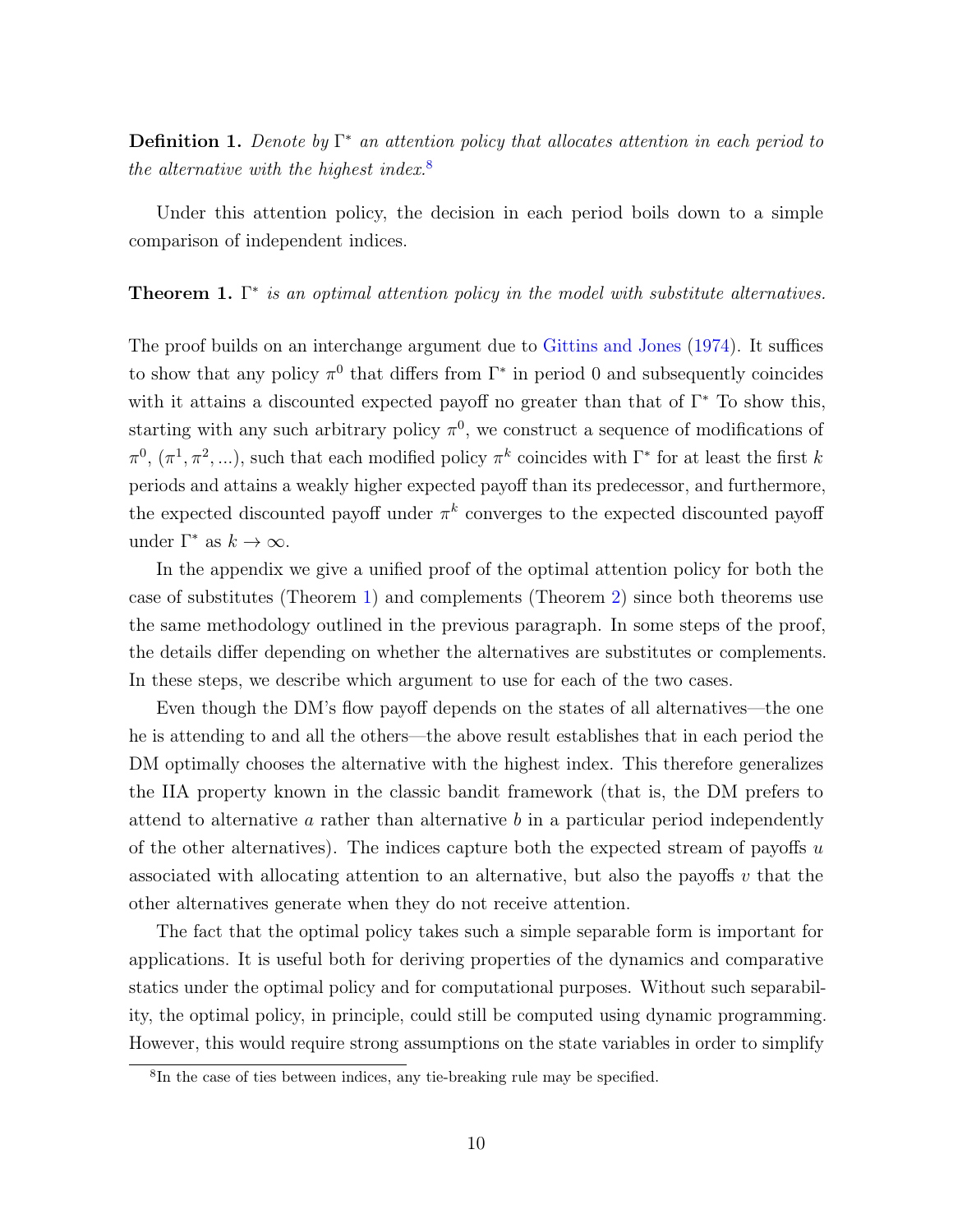computation due to the "curse of dimensionality." Rearranging [\(2\)](#page-8-1) yields the following alternative representation of our index:

$$
I(x_{j,t}) = \sup_{\tau} \left\{ \underbrace{\left( \frac{\mathbb{E}\left( \sum_{s=0}^{\tau-1} \delta^s u_j(x_{j,t+s}) \right)}{\mathbb{E}(\sum_{s=0}^{\tau-1} \delta^s)} \right)}_{(a)} - \underbrace{\left( \frac{v_j(x_{j,t}) - \mathbb{E}\left( \delta^{\tau} v_j(x_{j,t+\tau}) \right)}{(1-\delta)\mathbb{E}(\sum_{s=0}^{\tau-1} \delta^s)} \right)}_{(b)} \right\}.
$$

The indices therefore maximize the difference between two components: (a) the expected discounted payoff per unit of expected discounted time, and (b) the discounted continuation value of the expected change in the passive payoff per unit of expected discounted time. The first component is the one maximized by the well-known Gittins index. The second component is new, and reflects the fact that when an alternative does not receive attention, it continues to contribute to the overall payoff, as a function of its state.

The following example illustrates the workings of the optimal policy characterized in Theorem [1.](#page-10-1)

Example. The output produced by a worker often depends on whether he works alone or receives guidance from the principal. This guidance is likely to improve the worker's skills, thereby increasing the worker's future productivity. Consider the following problem in which a principal dynamically allocates his attention among workers, training them one at a time, with the goal of maximizing the total discounted expected output they generate.

Let a worker's state  $x \in \{0, \frac{1}{3}\}$  $\frac{1}{3}, \frac{2}{3}$  $\frac{2}{3}$ , 1} denote the worker's skill level. Assume that when a worker is in state x, he produces x if he receives attention and only  $x^2$  if he works alone. Training a worker in state  $x$  may affect the worker's future productivity. Specifically, we assume that if a worker is trained while in state  $x$ , he moves to a new state  $x' \sim U\{x, x+\frac{1}{3}\}$  $\frac{1}{3}, \ldots, 1$ . For simplicity, we assume that training a worker entails no direct costs for the principal.

**Claim 2.** For any  $\delta$  the principal will first train workers who are in state  $\frac{1}{3}$ . Then, if  $\delta > \delta^*$  ( $\approx 0.62$ ), he will train workers in state 0, followed by workers in state  $\frac{2}{3}$ . Otherwise, he will train workers in state  $\frac{2}{3}$  before workers in state 0.

**Proof:** Denote by  $I(x, \tau)$  the expected discounted per-period value from the stopping rule  $\tau$  at state x. The index in state x therefore satisfies  $I(x) = \sup_{\tau} \{I(x, \tau)\}.$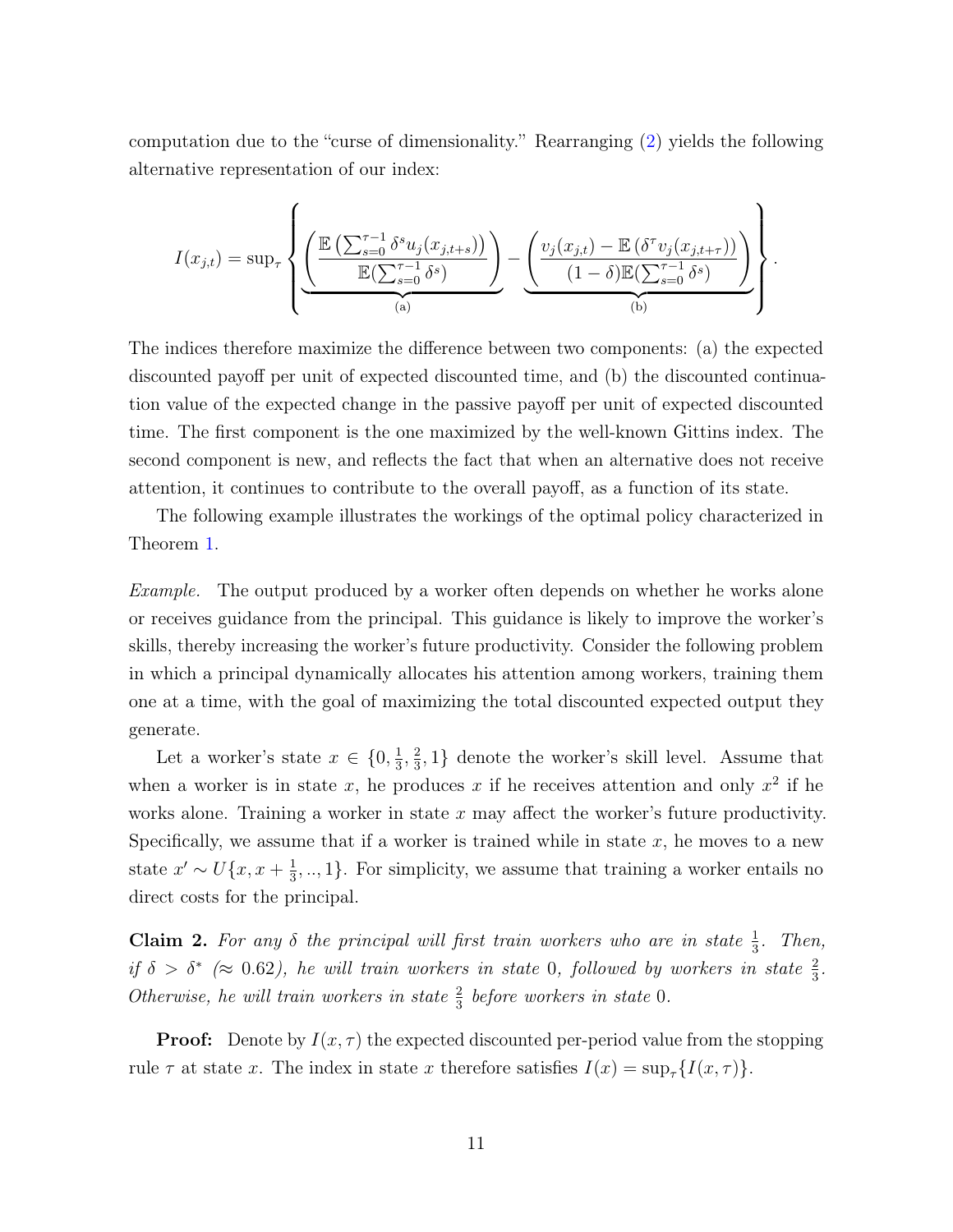In order to characterize the principal's optimal training policy, first note that there is no value in training a worker who is at the highest skill level,  $x = 1$ , since this would not affect either the worker's current or future productivity. Formally, it is easy to see that for any stopping rule  $\tau$ ,  $I(1) = I(1, \tau) = 0$ .

Next, by Claim [1,](#page-9-4)  $I(\frac{2}{3})$  $(\frac{2}{3})=I(\frac{2}{3})$  $(\frac{2}{3}, 1)$ ; i.e., the index is supported by the deterministic stopping rule  $\tau = 1$  (that is,  $\tau$  specifies stopping after a single period, regardless of the realization of the new state). It can easily be verified that  $I(\frac{2}{3})$  $\frac{2}{3}$ ) =  $\frac{4+\delta}{18(1-\delta)}$ .

To derive  $I(\frac{1}{3})$  $\frac{1}{3}$ ), we first note that, again by simple calculation,  $I(\frac{1}{3})$  $(\frac{1}{3}, 1) = \frac{6+5\delta}{27(1-\delta)}$ . For all  $\delta \in (0,1), I(\frac{1}{3})$  $(\frac{1}{3},1) > I(\frac{2}{3})$  $(\frac{2}{3})$ . Therefore,  $I(\frac{1}{3})$  $\frac{1}{3}$ ) > max $\frac{1}{3}$  $\left\{\frac{2}{3}\right\}$ ,  $I(1)$ } and hence, again by Claim [1,](#page-9-4)  $I(\frac{1}{3})$  $(\frac{1}{3})=I(\frac{1}{3})$  $\frac{1}{3}, 1$ ).

We have therefore shown that, for all  $\delta \in (0,1)$ ,

<span id="page-12-0"></span>
$$
I(\frac{1}{3}) > I(\frac{2}{3}) > I(1) = 0,
$$
\n<sup>(5)</sup>

which means that among those workers who have obtained a positive skill level  $x > 0$ , priority is given to the least-skilled workers.

We now turn to state  $x = 0$ . As before, we begin by looking at the simple deterministic stopping rule  $\tau = 1$ , which yields  $I(0, 1) = \frac{7\delta}{27(1-\delta)}$ . Note, however, that for all  $\delta \in (0, 1)$ ,

<span id="page-12-1"></span>
$$
I(0,1) < I(\frac{1}{3}).\tag{6}
$$

Suppose that it were optimal for the principal to stop immediately upon reaching state 1  $\frac{1}{3}$ . By Claim [1,](#page-9-4) this would imply that  $I(\frac{1}{3})$  $\frac{1}{3}$ )  $\leq I(0)$ , and hence, by [\(5\)](#page-12-0),  $I(0) \geq I(x)$  for all  $x > 0$ . But by Claim [1,](#page-9-4) this would imply that it is optimal to stop after a single period of training, regardless of the realization of the new state. In this case,  $I(0) = I(0, 1) \ge I(\frac{1}{3})$  $\frac{1}{3}$ ), which stands in contradiction to  $(6)$ . Therefore, we can conclude that, under the optimal stopping rule, if training leads to skill level  $\frac{1}{3}$ , it is suboptimal to stop training the worker. By Claim [1,](#page-9-4) this also implies that  $I(0) < I(\frac{1}{3})$  $\frac{1}{3}$ .

Note that the principal clearly stops training upon reaching  $x = 1$ . In other words, unlike in  $x \in \{\frac{1}{3}, \frac{2}{3}\}$  $\frac{2}{3}$ , 1}, the optimal stopping rule in state  $x = 0$  is stochastic—whether the principal stops or not depends on the realization of the next state.

As we have shown that the optimal stopping rule does not stop in state  $\frac{1}{3}$ , and necessarily stops in state 1, it remains to check whether stopping in state  $\frac{2}{3}$  is optimal (by Claim [1,](#page-9-4) stopping and continuing in state 0 are both optimal).

Denote by  $\hat{\tau}$  the stopping rule by which the principal trains the worker until his skill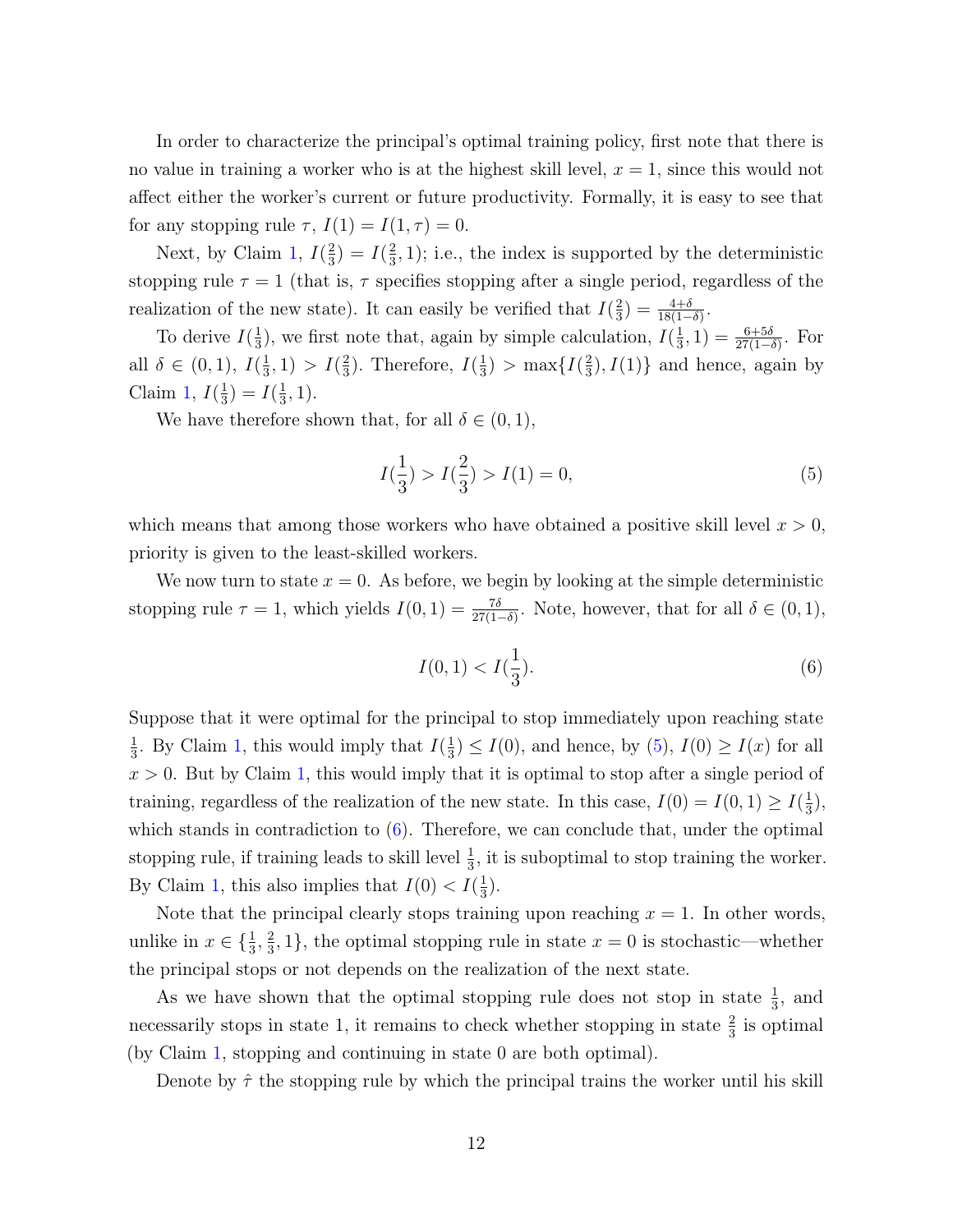strictly exceeds  $\frac{1}{3}$ , and then stops. By Claim [1,](#page-9-4)  $\hat{\tau}$  is optimal if and only if

<span id="page-13-0"></span>
$$
I(0,\hat{\tau}) \ge I(\frac{2}{3}).\tag{7}
$$

Whether or not this inequality holds fully pins down the principal's optimal training strategy. By [\(5\)](#page-12-0) and [\(6\)](#page-12-1), for any  $\delta \in (0,1)$  it is optimal for the principal to first attend to workers in state  $\frac{1}{3}$ . If [\(7\)](#page-13-0) holds, the next to receive attention are completely unskilled workers  $(x = 0)$ , and lastly workers in state  $\frac{2}{3}$ . If the inequality in [\(7\)](#page-13-0) is reversed, workers in state  $\frac{2}{3}$  will be attended to before those in state 0.

To solve for which values of  $\delta$  [\(7\)](#page-13-0) holds, we calculate

$$
I(0,\hat{\tau}) = \frac{(1-\delta)\mathbb{E}(\sum_{s=0}^{\hat{\tau}-1} \delta^s x_s | x_0 = 0) + \mathbb{E}(\delta^{\hat{\tau}} x_{\hat{\tau}}^2 | x_0 = 0)}{\mathbb{E}(1-\delta^{\hat{\tau}})}.
$$

First, observe that  $x_{\hat{\tau}}$  is either  $\frac{2}{3}$  or 1 with equal probability, regardless of whether it is reached from state 0 or from state  $\frac{1}{3}$ . Therefore,  $\delta^{\hat{\tau}}$  and  $x^2_{\hat{\tau}}$  are uncorrelated. It follows that  $\mathbb{E}(x_{\hat{\tau}}^2) = \frac{1}{2} \cdot (\frac{2}{3})$  $(\frac{2}{3})^2 + \frac{1}{2}$  $\frac{1}{2} \cdot 1^2 = \frac{13}{18}$ , and hence  $\mathbb{E}(\delta^{\hat{\tau}} x_{\hat{\tau}}^2 | x_0 = 0) = \frac{13}{18} \cdot \mathbb{E}(\delta^{\hat{\tau}} | x_0 = 0)$ .

Second, note that

<span id="page-13-1"></span>
$$
\mathbb{E}(\delta^{\hat{\tau}}|x_0=0) = \frac{1}{4}\delta \mathbb{E}(\delta^{\hat{\tau}}|x_0=0) + \frac{1}{4}\delta \mathbb{E}(\delta^{\hat{\tau}}|x_0=\frac{1}{3}) + \frac{1}{2}\delta,
$$
\n(8)

where the first, second, and third summands on the RHS of  $(8)$  correspond to different realizations of states  $x_1 = 0, x_1 = \frac{1}{3}$  $\frac{1}{3}$ , and  $x_1 > \frac{1}{3}$  $\frac{1}{3}$ , respectively, after one period of training. To find  $\mathbb{E}(\delta^{\hat{\tau}}|x_0=0)$ , we first derive  $\mathbb{E}(\delta^{\hat{\tau}}|x_0=\frac{1}{3})$  $\frac{1}{3}$ ). Similar to the logic of  $(8)$ , we can write  $\mathbb{E}(\delta^{\hat{\tau}}|x_0=\frac{1}{3})$  $\frac{1}{3}) = \frac{1}{3}\delta\mathbb{E}(\delta^{\hat{\tau}}|x_0=\frac{1}{3})$  $(\frac{1}{3}) + \frac{2}{3}\delta$ , which gives  $\mathbb{E}(\delta^{\hat{\tau}}|x_0 = \frac{1}{3})$  $(\frac{1}{3}) = \frac{2\delta}{3-\delta}$ . Plugging this into [\(8\)](#page-13-1) and rearranging terms yields  $\mathbb{E}(\delta^{\hat{\tau}}|x_0=0) = \frac{6\delta}{\delta^2 - 7\delta + 12}$ .

It is left to calculate  $\mathbb{E}(\sum_{s=0}^{\hat{\tau}-1} \delta^s x_s | x_0 = 0)$ . Writing the expression in a form sim-ilar to [\(8\)](#page-13-1) and following the same steps as in the derivation of  $\mathbb{E}(\delta^{\hat{\tau}}|x_0=0)$  gives  $\mathbb{E}(\sum_{s=0}^{\hat{\tau}-1} \delta^s x_s | x_0 = 0) = \frac{\delta}{\delta^2 - 7\delta + 12}$ . Substituting the derived terms into  $I(0,\hat{\tau})$  we obtain

$$
I(0, \hat{\tau}) = \frac{(16 - 3\delta)\delta}{3(12 - \delta)(1 - \delta)},
$$

and hence [\(7\)](#page-13-0) holds if and only if  $\delta \geq \delta^* \equiv \frac{44-4\sqrt{70}}{17} \approx 0.62$ . Note that for such values of  $\delta$ ,  $I(0) = I(0, \hat{\tau})$ . Analogous calculations can be performed to derive the index for lower values of  $\delta$ ; however, they are not required in order to fully understand the principal's training priority.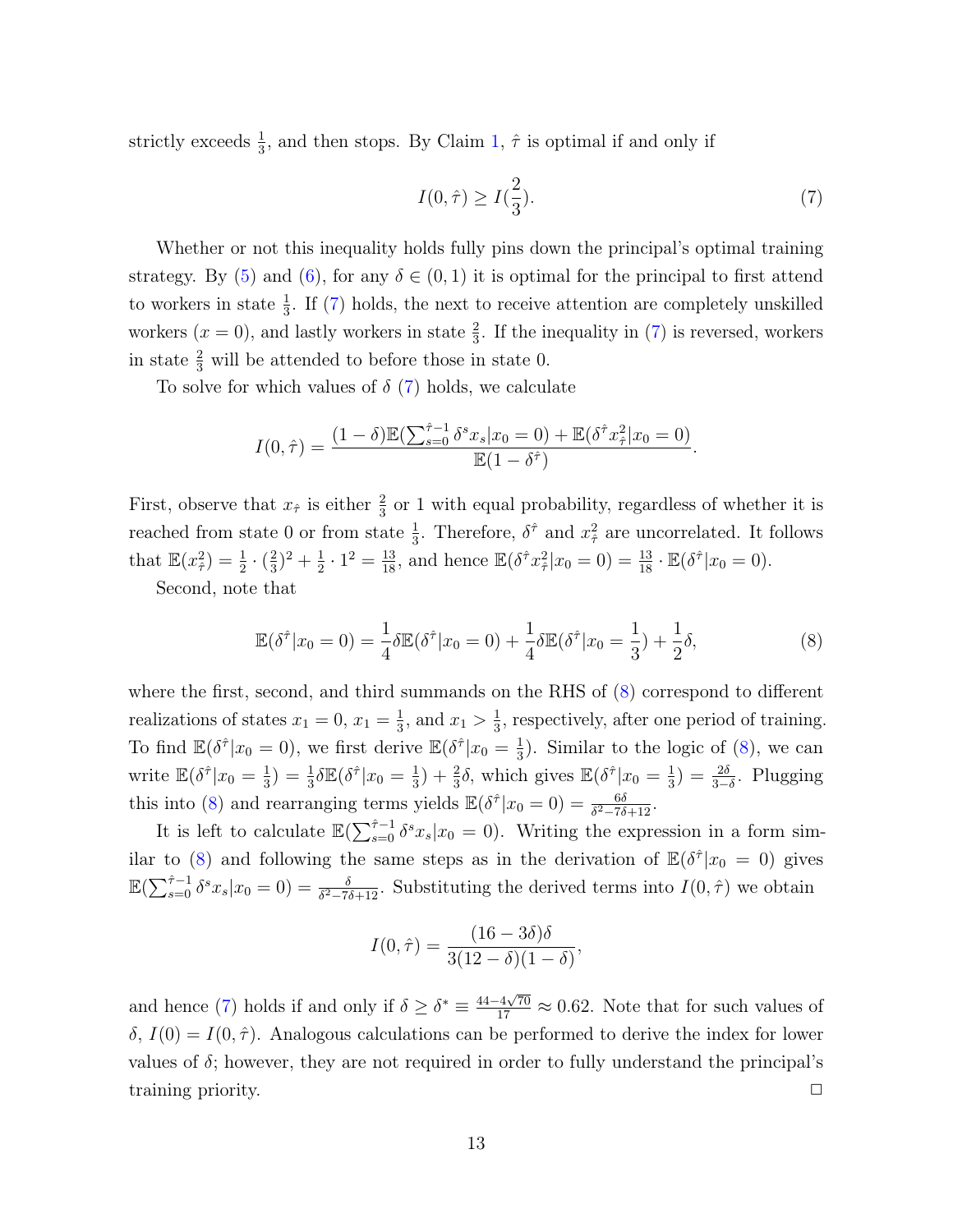We conclude this section by examining whether there exists a classic attention allocation problem (that is, one where payoffs depend only on the state of the alternative receiving attention) that yields the optimal dynamics that emerge in our setting. Denote the problem described in the previous section by  $P$ , and consider the fictitious environment  $\hat{\mathcal{P}}$  in which, in each period t, the DM's payoff is equal to

$$
w_i(x_{i,t}) \equiv u_i(x_{i,t}) - v_i(x_{i,t}) + \frac{\delta}{1-\delta} (v_i(x_{i,t+1}) - v_i(x_{i,t})),
$$

where  $i$  is the alternative that receives attention in period  $t$ . In particular, in this fictitious environment the DM's payoff does not depend on the states of other alternatives.

Denote by  $\{x_j^{\infty}\}\$ an entire sample path of  $x_j$  from its initial state onward, and denote by  $\{x_j^{\infty}\}_{j=1}^n$  the collection of paths for all alternatives.

<span id="page-14-1"></span>**Proposition 1.** For any collection of realization paths  $\{x_j^{\infty}\}_{j=1}^n$  and for any period t, the same alternative receives attention in  $P$  as in the fictitious problem  $\hat{P}$ .

The function  $w_i$  can be interpreted as follows. Suppose that when a DM attends to an alternative he gets the immediate payoff from that alternative and the discounted expected value of the change in the stream of payoffs, assuming that the alternative is not picked again. Thus, when the DM attends to an alternative, the payoff today from that alternative changes from  $v_i$  to  $u_i$  and, from the next period on, the per-period payoff changes from  $v_i(x_t)$  to  $v_i(x_{t+1})$ . The reason we can transform the original problem into one where the classic Gittins index applies follows from the additive separability across alternatives and across periods. Thus, for the case of substitutes, the optimal policy may be obtained by showing indirectly that applying the Gittins index to the fictitious problem yields the optimal policy for the original problem. We opted to establish the optimal policy more directly via Theorem [1](#page-10-1) in order to have comparable proofs for the two cases of substitutes and complements. The reason is that the above mentioned separability breaks down in the case of complementary alternatives (see Section [4\)](#page-21-0). It remains an open question whether an analogue of Proposition [1](#page-14-1) is true for the case of complements.

### <span id="page-14-0"></span>3.2 Applications

In this section, we apply our characterization of the DM's optimal policy to several environments.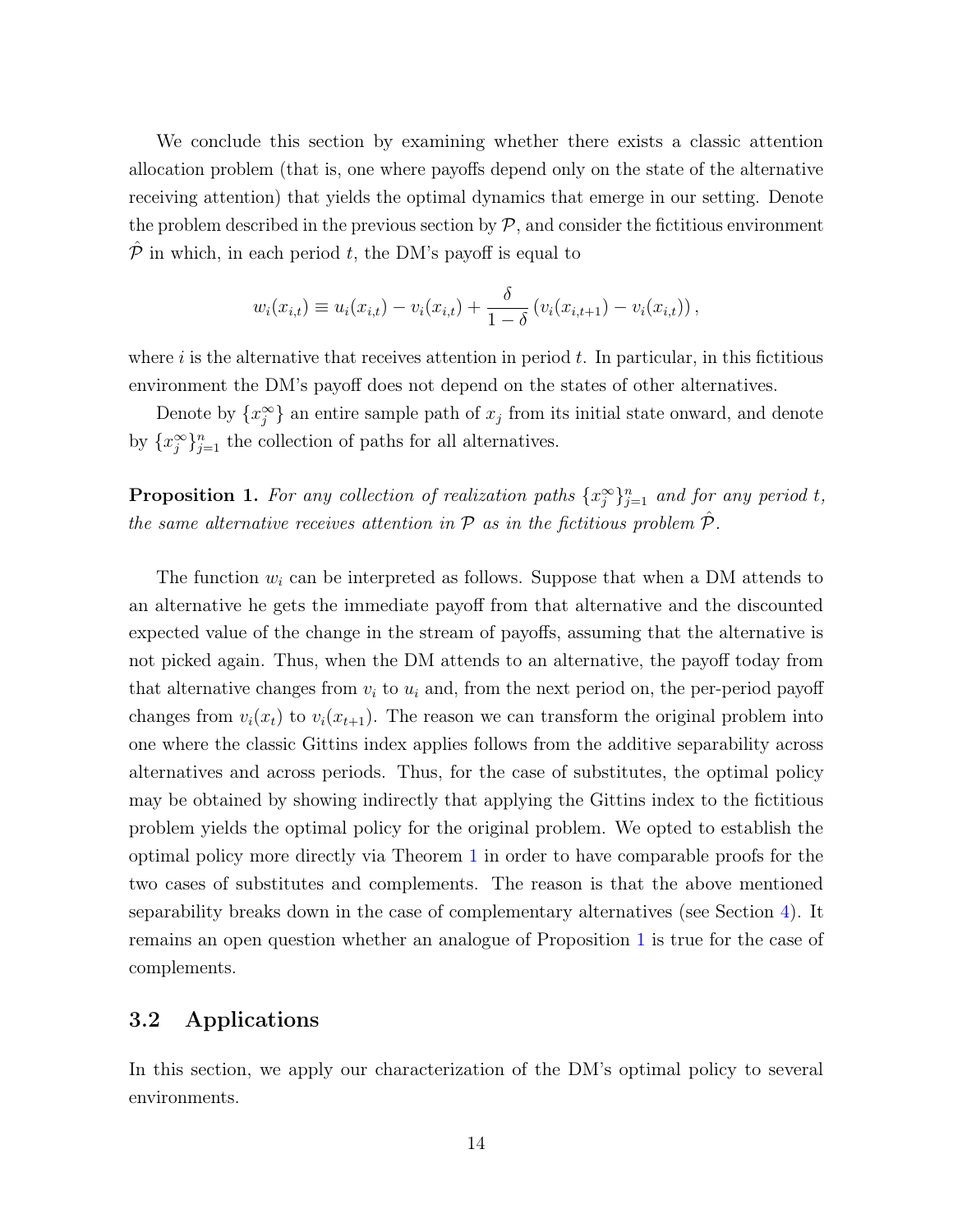#### 3.2.1 Repeated bargaining

We now demonstrate how our framework may be helpful in analyzing the dilemma often faced by firms of whether to switch a supplier/contractor or remain with the current one. On the one hand, repeatedly using the same supplier enables the supplier to improve over time its process for producing the input needed by the firm. On the other hand, staying with the same supplier may improve the supplier's bargaining position over time, as his level of expertise increases. Firms may differ in their solutions to this dilemma, which raises the question of what factors favor one decision over the other. For instance, [Helper](#page-33-9) [and Levine](#page-33-9) [\(1992\)](#page-33-9) noted that in the auto industry, contracts with suppliers are typically renegotiated each period, and while Japanese automakers tend to maintain long-term relationships with the same supplier, American automakers often switch between different suppliers.

Applying our framework to a simple stylized model of the firm's decision problem, we show that a firm either sticks with the same supplier or switches suppliers in every period. In particular, we show that if a firm finds it optimal to switch every period, then so will a more patient firm.

Consider a principal  $P$  and two identical agents, 1 and 2. In each period there is a project that the principal can assign to one of the agents. When an agent is assigned a project, the surplus he generates is a function of his current productivity. This productivity evolves over time, such that the more projects are assigned to an agent, the higher his productivity (possibly due to learning-by-doing). More specifically, we assume that the surplus from the k-th  $(k \geq 1)$  assigned project (the agent's productivity in state k) is equal to  $\sum_{n=0}^{k-1} \theta^n$ , where  $\theta \in (0, 1)$ .

The surplus from a project is divided between the principal and the agent to whom the project is assigned, and the division is determined through bargaining (the nature of which is described below). At the start of each period, the principal simultaneously bargains with each of the agents on the division of surplus in case the project is assigned to that agent. Given the bargaining outcome, the principal assigns the project to one of the agents and payoffs are realized. P seeks to maximize the discounted sum of his payoffs with the discount factor  $\delta$ .

Following [Stole and Zwiebel](#page-34-0) [\(1996b\)](#page-34-0), we take a reduced-form approach to modeling the bargaining between  $P$  and the agents. That paper characterizes a profile of payoffs that is stable in the following sense: prior to production, no individual agent can benefit from renegotiating with the principal, and the principal cannot benefit from renegotiating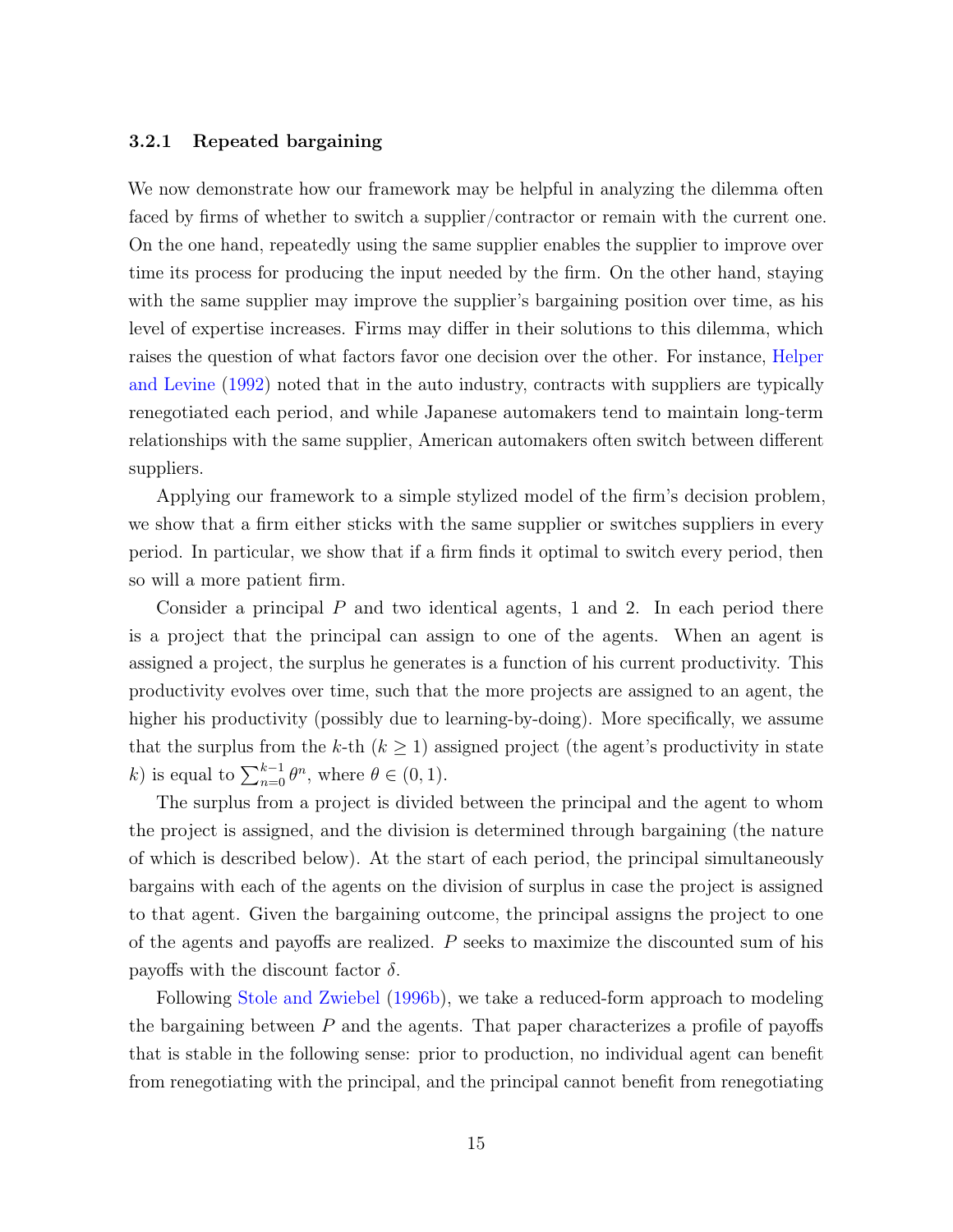with the other agent. In all such negotiations, the principal and the agents split the joint surplus from their relationship according to their respective (exogenously given) bargaining powers, and relative to their respective outside options. Following the approach of [Stole and Zwiebel](#page-34-0) [\(1996b\)](#page-34-0), we assume that agreements are non-binding in the sense that in case of disagreement with agent  $i$ , the principal can renegotiate with  $j$ , and players anticipate the possibility of such changes following disagreement. The outside option of each agent is normalized to zero. This would also be the outside option of the principal if there were only a single agent. But in the presence of two agents, the outside option for the principal when bargaining with  $i$  is the outcome of bargaining with the other agent, j, in the absence of agent i. [Stole and Zwiebel](#page-34-2)  $(1996a)$  show that the stable payoff profile coincides with the unique subgame perfect equilibrium outcome of an extensive-form bargaining game.

We embed the characterization of stable payoff profiles due to [Stole and Zwiebel](#page-34-0) [\(1996b\)](#page-34-0) into our dynamic decision problem, such that if  $P$  assigns the project to agent i in period  $t$ , the payoffs to  $P$  and  $i$  are given by the corresponding stable payoff profile. Formally, let  $\beta \in \left[\frac{1}{2}\right]$  $\frac{1}{2}$ , 1] be P's bargaining power, so that each agent's bargaining power is  $1 - \beta$ . To guarantee the validity of the bargaining solution (described below), we assume  $\beta \geq \theta$ . Suppose that the project is assigned to agent *i* with productivity  $q_i$ . If there were no agent  $i$ , and  $P$  were to bargain only with  $j$ , the surplus to be divided would be  $q_j$  with outside options of zero for both P and j. This would yield a payoff of  $\beta q_j$  to P and  $(1 - \beta)q_j$  to agent j. It follows that in the solution to the bargaining between P and agent *i* with productivity  $q_i$ , the payoff to each side  $h \in \{P, i\}$  is defined as follows:

[*h*'s outside option] + [*h*'s bargaining power]  

$$
\times
$$
 (surplus - [*P*'s outside option] - [*i*'s outside option]).

Hence, P's payoff is  $\beta q_i + \beta (1 - \beta) q_j$ , while i's payoff is  $(1 - \beta) q_i - \beta (1 - \beta) q_j$ . Note that a necessary condition for this solution to be valid is that at any history,  $(1 - \beta)q_i$  –  $\beta(1-\beta) q_j \geq 0$ . Otherwise, the bargaining solution is invalid. We can rewrite this condition as

<span id="page-16-1"></span>
$$
\frac{q_i}{q_j} \ge 1 - \beta. \tag{9}
$$

When [\(9\)](#page-16-1) is met, although the payoff in every period is obtained only from the selected supplier in that period, the functional form of the payoff allows us to apply Theorem [1.](#page-10-1)

<span id="page-16-0"></span><sup>&</sup>lt;sup>9</sup>If  $\beta < \theta$ , then inequality [\(9\)](#page-16-1) defined below will be violated in some cases.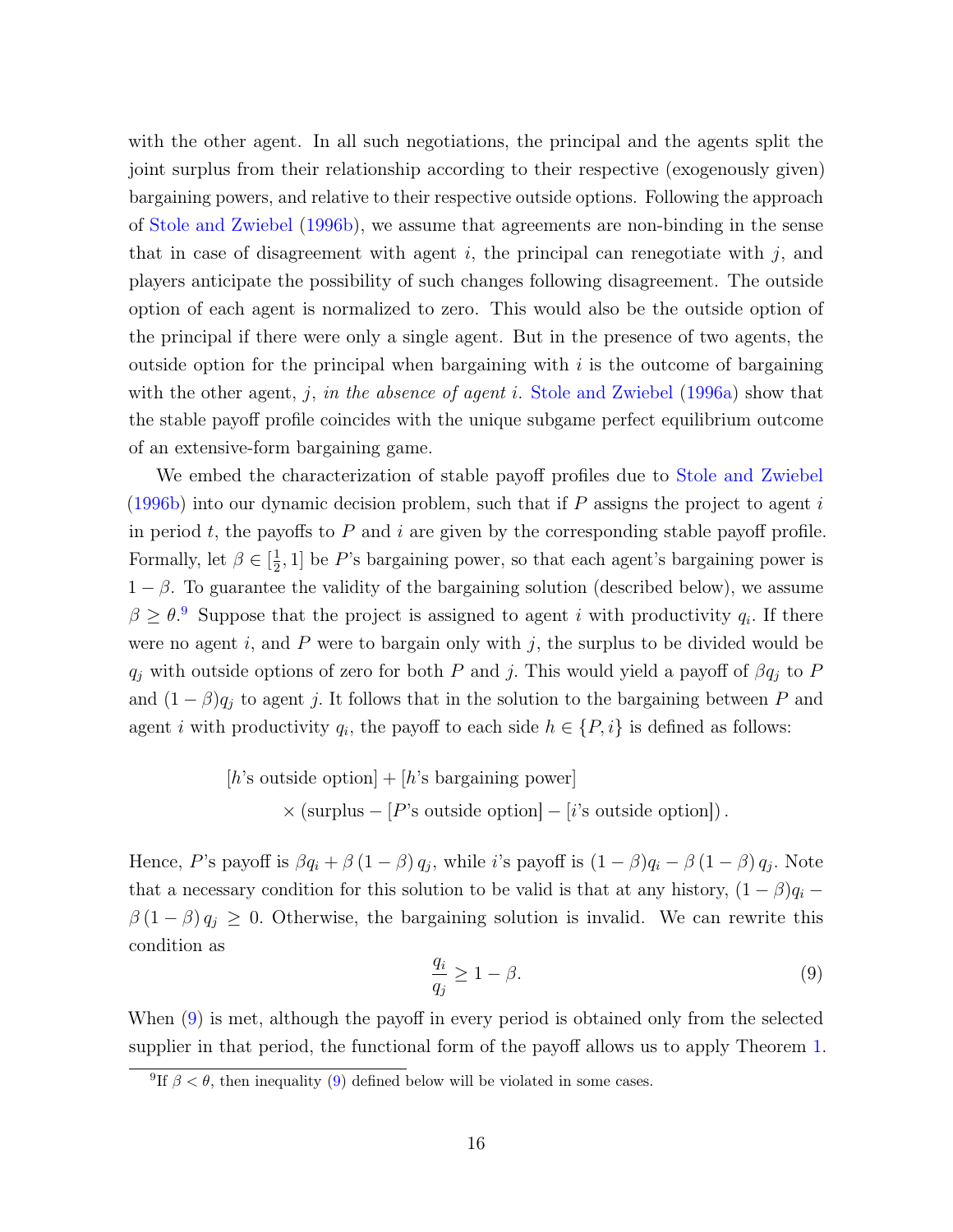Specifically, setting  $u_i(q_i) = \beta q_i$  and  $v_i(q_i) = \beta (1 - \beta) q_i$  translates the problem into our general form. Intuitively, the "passive payoff"  $v_j(\cdot)$  captures the externality of supplier j (which depends on  $j$ 's productivity) in periods when i is chosen.

As long as P does not have all the bargaining power, he benefits from a relatively high outside option when bargaining with a supplier. On the one hand, this may motivate P to frequently switch between suppliers so as to maintain a high outside option with each. On the other hand, it may create an incentive to stick with one supplier for some time, enabling that supplier to increase his productivity, and then capitalize on this improvement by switching to the other supplier with an improved outside option. The next result shows that P either goes back and forth between the suppliers in each period or remains with the same one throughout, and derives a condition characterizing which policy is optimal as a function of the parameters.

<span id="page-17-1"></span>**Proposition 2.** It is optimal for  $P$  to assign the project to a different agent in each period if

<span id="page-17-0"></span>
$$
\delta \ge \frac{\beta}{1 - \theta(1 - \beta)}.\tag{10}
$$

Otherwise, it is optimal to assign the project to the same agent in all periods.

Note that if P has full bargaining power  $(\beta = 1)$ , it is optimal for him to choose a supplier and stick with him in all periods. However, when  $\beta$  < 1, the extent to which the principal can capitalize on the improvements in a supplier's productivity depends on his outside option, creating the incentive to switch between the suppliers. As can be seen in [\(10\)](#page-17-0), the smaller P's bargaining power  $(\beta)$  or the slower the suppliers' improvement rate  $(\theta)$ , the stronger P's incentive to switch becomes, and therefore the less patient P must be in order for the strategy of continually switching between suppliers each period to become optimal.

The result suggests a possible channel through which greater bargaining power on the side of the firm (and/or a sufficiently fast learning-by-doing on the side of the suppliers) gives rise to the emergence of long-term exclusive relationships.

#### 3.2.2 Career paths and mobility between sectors

The multi-armed bandit problem has been a natural framework for studying the dynamics of occupational choice. In an influential paper, [Jovanovic](#page-33-0) [\(1979\)](#page-33-0) uses a multi-armed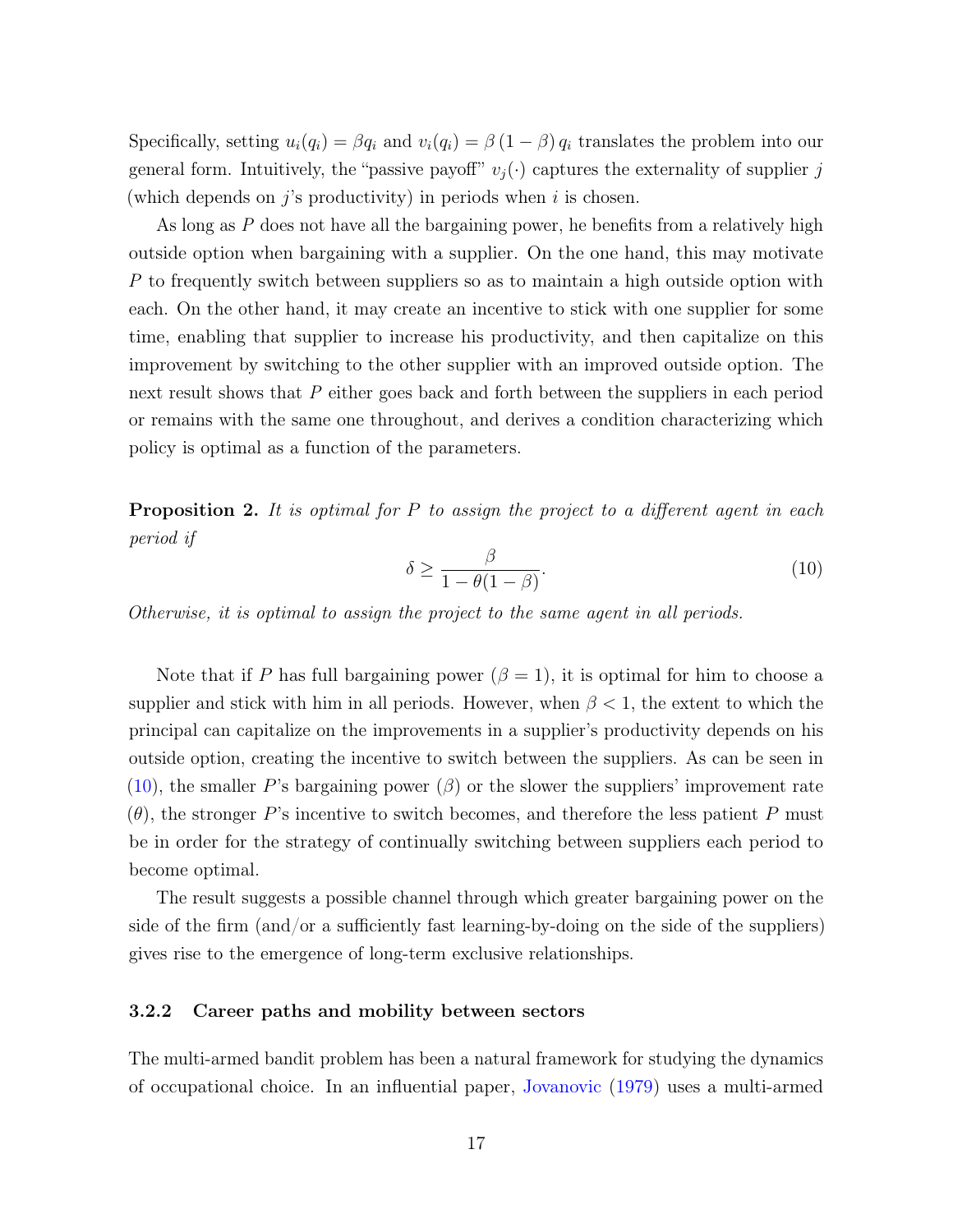bandit problem to study a model in which an individual sequentially chooses employment among multiple firms, and learns through specific experience how suited he is to a given job. The individual's optimal policy yields a decreasing hazard: the conditional probability of turnover falls as tenure increases.[10](#page-18-0) Intuitively, the more experience the individual accumulates in a particular job, the more precise is his assessment of his competence in this job. Therefore, new information is less likely to affect this assessment and therefore less likely to cause the individual to leave his job. [Miller](#page-33-1) [\(1984\)](#page-33-1) enriches this model by introducing ex-ante heterogeneity in jobs, using the multi-armed bandit problem to characterize the dynamics of optimal job choice. Since the value of job-specific experience varies across jobs, jobs yielding riskier (but potentially higher) returns are experimented with earlier. Young, inexperienced workers therefore experiment more with such risky jobs.

In the above papers, an individual's expertise in a given job has no bearing on the returns from other jobs. Our framework enables us to extend the classic literature on dynamic occupational choice by allowing transfer of human capital across jobs. The extent to which accumulated human capital is transferable jobs is relevant for individuals' decisions to switch jobs between sectors and, in particular, between the private and public sectors. For instance, it is fairly common for academics and professionals (e.g., lawyers, accountants, economists, engineers) to switch from private firms to government departments/agencies (which oftentimes involves a salary cut) and then switch back to the private sector.

The following simple example illustrates how career paths that display these movements between sectors are captured by our framework. In each period, an individual can work in one of two sectors,  $A$  or  $B$ . In each period that he works in a sector, the individual accumulates human capital (measured in monetary units). A fraction of that human capital is transferable to the other sector. The individual's per-period payoff is equal to the accumulated human capital in the current sector plus the transferable portion of the human capital that he accumulated in the other sector.

The initial human capital in sector  $A$  is zero and each period of experience in that sector increases the human capital by  $r > 0$ . After a total of T periods of experience (not necessarily consecutive) in sector  $A$ , the total human capital reaches its maximal level of Tr. That is, denoting by  $u_A(s)$  the total human capital accumulated in sector A after s periods of experience, we have  $u_A(s) = (s+1)r$  in every state  $s < T$ , and  $u_A(s) = Tr$  for

<span id="page-18-0"></span><sup>&</sup>lt;sup>10</sup>The relationship between job-specific skills and turnover decisions has been central to the economics of labor mobility since the work of [Becker](#page-31-1) [\(1962\)](#page-31-1), [Mincer](#page-33-10) [\(1962\)](#page-33-10), and [Oi](#page-33-11) [\(1962\)](#page-33-11).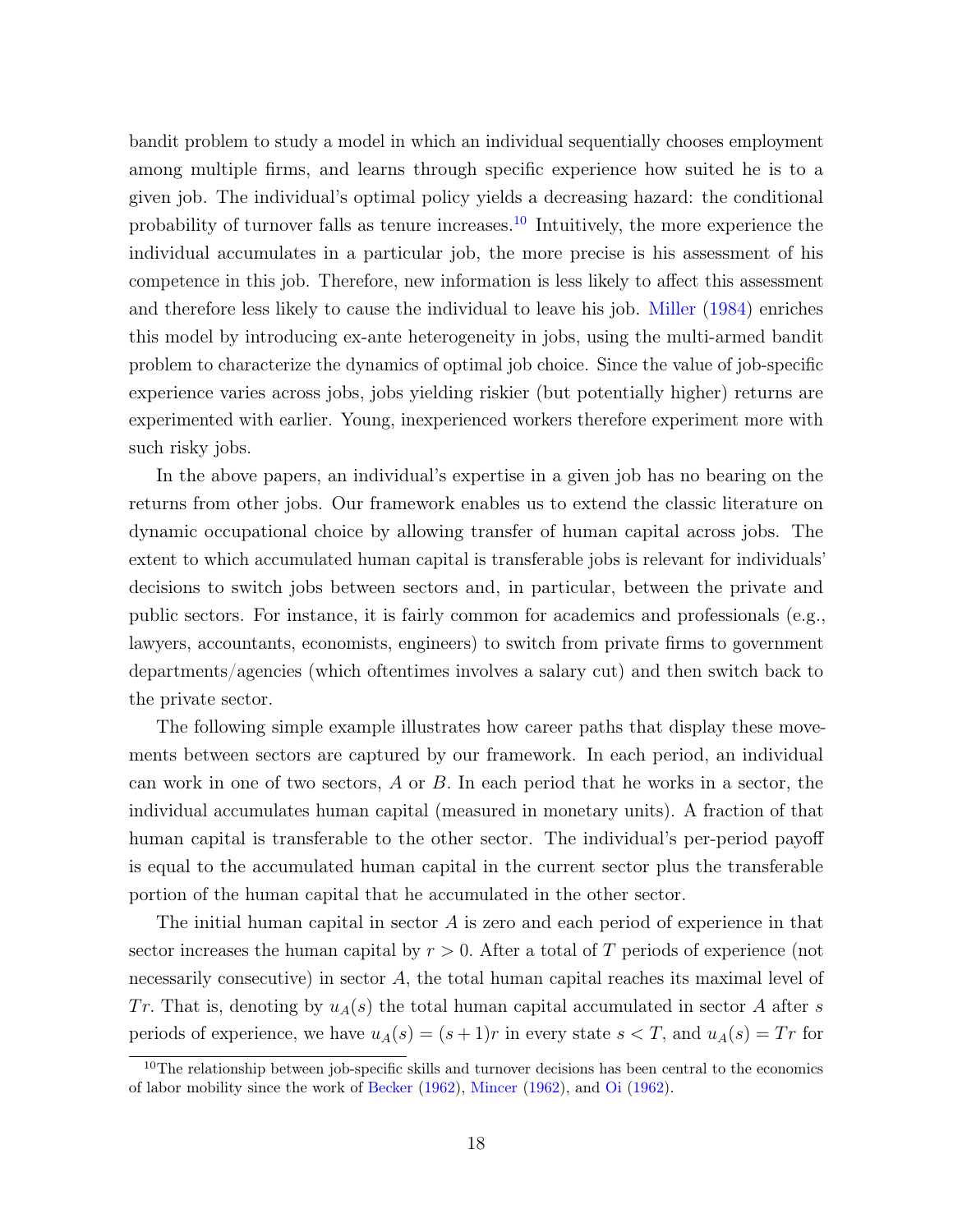all  $s \geq T$ . Not all of the human capital accumulated in sector A is directly transferable to sector B. Specifically, if an individual with a total experience of s periods in sector A decides to switch to sector B, then only a portion  $\alpha$  of his accumulated human capital is added to his accumulated human capital in the new sector. This transfer of human capital is modeled via the function  $v_A$ , such that  $v_A(s) = \alpha s r$ , where  $\alpha \in (0,1)$  is the human capital that is transferred to sector  $B$  when the individual switches to that sector after accumulating  $s \geq 0$  periods of experience in sector A.

To simplify the analysis, we assume that from the very first period of work in sector B, the human capital in that sector remains constant at  $b > 0$ , and that a portion  $\beta$  of it is transferable to sector A. Thus,  $u_B(s) = b$  for every s, while  $v_B(0) = 0$  and  $v_B(s) = \beta b$ for  $s > 0$  where  $\beta \in (0, 1)$ .

Our objective is to illustrate that one important reason for switching sectors is to accumulate human capital that can be useful in another sector. For instance, a law graduate may enhance his future productivity in a private law firm by first starting out working in a public defender's office. An alternative career path may begin in a private law firm, followed by a move to the justice department, and then a return to a more senior position in a private law firm. To highlight the role of the transferable human capital, we assume that there is no uncertainty. $^{11}$  $^{11}$  $^{11}$ 

To fully characterize the optimal career paths, we will use the following notation:

$$
A_0 = \frac{r}{1-\delta} - \frac{rT\delta^T(1-\alpha)}{1-\delta^T} \; ; \; A_1 = (1-\alpha) \cdot Tr
$$

$$
B_0 = b \cdot \frac{1-\delta(1-\beta)}{1-\delta} \; ; \; B_1 = (1-\beta) \cdot b.
$$

The following result provides necessary and sufficient conditions for each possible optimal career path, when the individual is sufficiently patient.

<span id="page-19-1"></span>**Proposition 3.** Assume that  $\delta \geq \frac{(1-\alpha)T-1}{(1-\alpha)(T-1)}$ . The optimal career paths are characterized as follows.

- (A) It is optimal to work only in A if and only if  $A_1 \geq B_0$ .
- (B) It is optimal to work only in B if and only if  $B_1 \geq A_0$ .
- (AB) It is optimal to start a career in A and then move to B and remain there if and only if  $A_0 \geq B_0$  and  $B_1 \geq A_1$ .

<span id="page-19-0"></span><sup>&</sup>lt;sup>11</sup>The model can be extended to allow for the combination of both learning about the quality of matches and transferable human capital.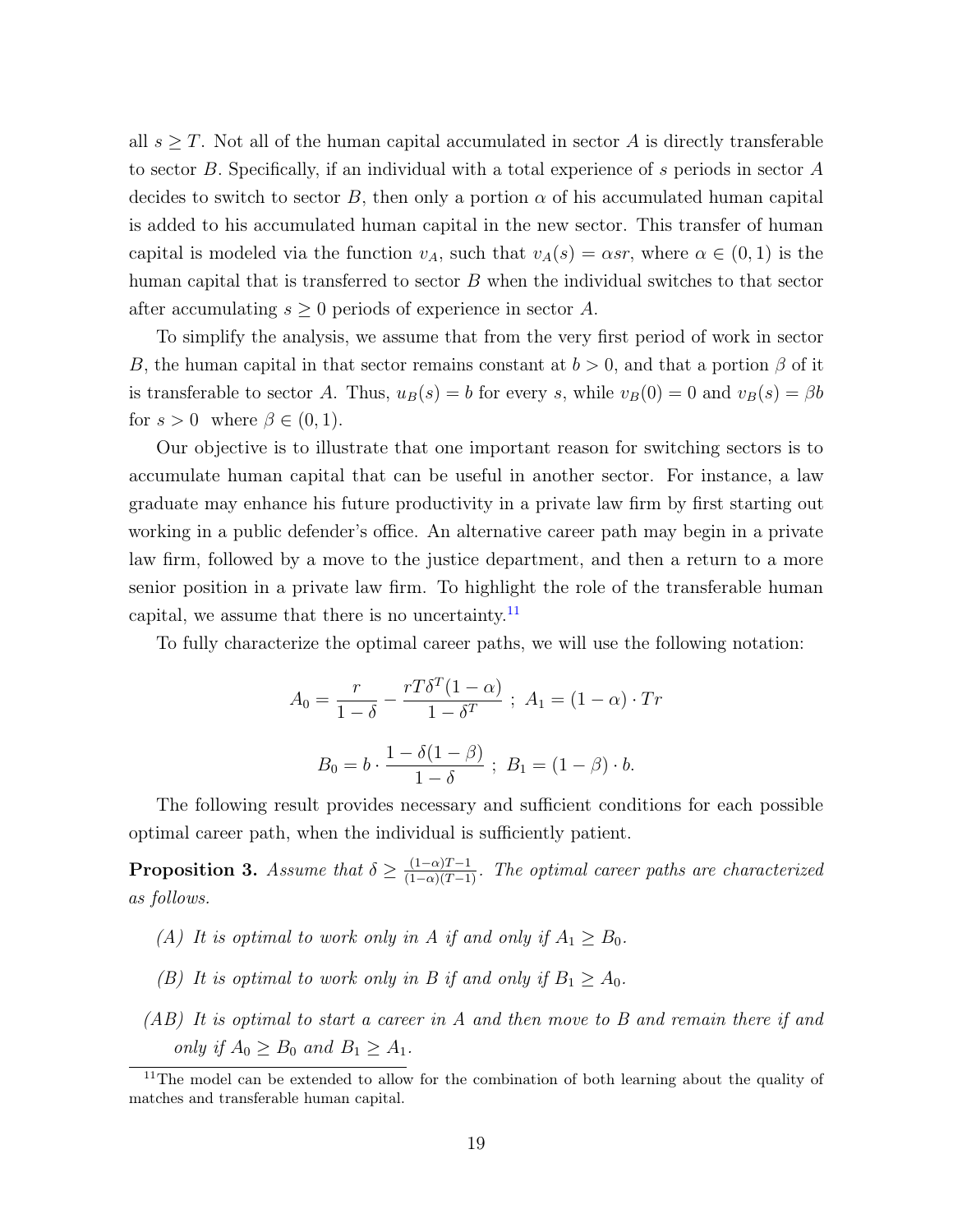- (BA) It is optimal to start a career in B and then move to A and remain there if and only if  $B_0 \geq A_0$  and  $A_1 \geq B_1$ .
- (ABA) It is optimal to start a career in A, then move to B, and then return to A and remain there if and only if  $A_0 \ge B_0 \ge A_1 \ge B_1$ .
- (BAB) It is optimal to start a career in B, then move to A, and then return to B and remain there if and only if  $B_0 \ge A_0 \ge B_1 \ge A_1$ .

Thus, our simple model admits several possible career paths. In particular, it accommodates career paths where the individual switches sector at most twice during his career. The contribution of the proposition is to give the precise conditions on the model's primitives that correspond to each possible path. The condition on the discount factor ensures that the index of sector  $A$  is minimal when the individual reaches the maximal human capital in that sector.

As a corollary, the above result also offers the following simple characterization of the individual's long-run occupation: in the long run, it is optimal for the individual to work in sector A if and only if

$$
\frac{Tr}{b} \ge \frac{1-\beta}{1-\alpha}.
$$

Hence, under the maintained assumption on  $\delta$ , the sector where the individual will eventually work is determined by comparing the ratio of the long-term accumulated human capital in the two sectors with the ratio of the fraction of non-transferable human capital in the sectors.

One of the career paths described in the proposition consists of the individual switching to a stint in the public sector only after reaching a senior position in the private sector. This career path is consistent with the finding by [Su and Bozeman](#page-34-3) [\(2009\)](#page-34-3) that the probability of switching to the public sector is much higher for those who held a managerial position in their previous private sector job than for those who held professional and technical positions.

More generally, the framework allows us to extend the classic model of dynamic occupational choice [\(Jovanovic,](#page-33-0) [1979;](#page-33-0) [Miller,](#page-33-1) [1984\)](#page-33-1) to one that reflects the "skill-weights approach" introduced in [Lazear](#page-33-12) [\(2009\)](#page-33-12). This approach views skills as general, but assumes different jobs attach different weights to these skills. In such a model, the dynamics of occupational choice are driven by the combination of learning and the applicability of accumulated experience across jobs.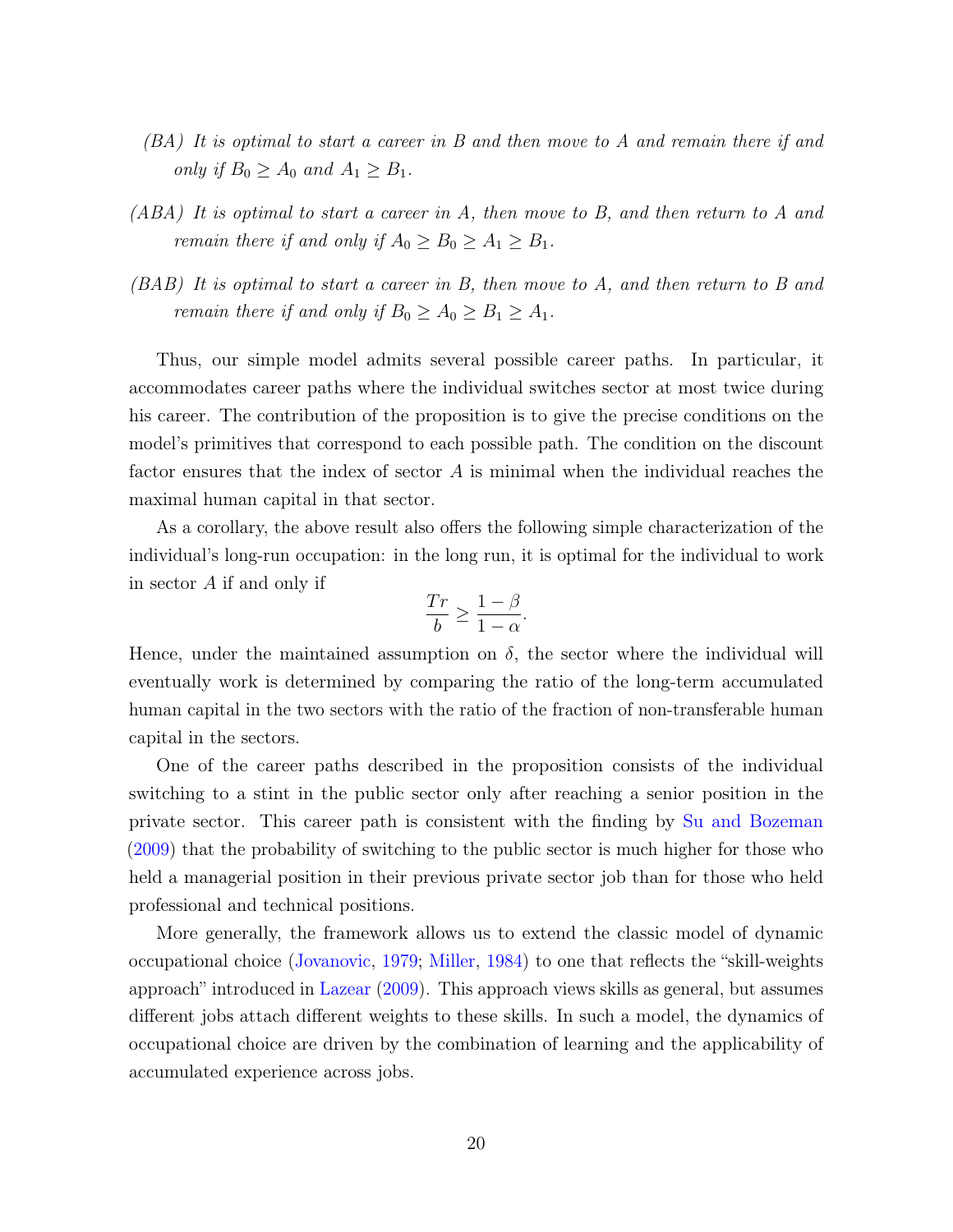## <span id="page-21-0"></span>4 Attention scheduling with complementarities

In this section, we modify the model in Section [3](#page-7-0) such that the DM's flow payoff is a product of the functions  $u_i(\cdot)$  and  $v_i(\cdot)$  of the alternatives, rather than their sum. That is, in each period  $t$ , if the DM chooses alternative  $i$ , his payoff is

$$
U_t(x_{1,t},...,x_{n,t}) = u_i(x_{i,t}) \prod_{j \neq i} v_j(x_{j,t}),
$$

where  $u_i$  and  $v_i$  are bounded positive functions, and  $x_{i,t} \in X_i$  continues to represent the period-t state of alternative  $i^{12}$  $i^{12}$  $i^{12}$  Each  $X_i$  is an arbitrary state space.

This version of the model allows us to capture the problem of dynamically allocating attention among alternatives that are complements, rather than substitutes.[13](#page-21-3) For example, the operation of an organization's separate divisions may involve various complementarities, such that if one of them is too far behind, the organization suffers as a whole. The case of complementary alternatives also fits situations in which a manager supervises a team that works on independent components of a single project, such that the project is completed successfully if and only if each component of it is completed successfully. In addition, this case can also address the problem of a firm producing a good according to a Cobb–Douglas production function

$$
U_t = A L_t^{\beta} K_t^{\alpha}
$$

that needs to decide in each period whether to invest in labor  $(L)$  or capital  $(K)$  with the goal of maximizing its expected discounted production.

### <span id="page-21-1"></span>4.1 The optimal policy

In contrast to the substitutes model of Section [3,](#page-7-0) characterizing the optimal policy for this problem requires making a distinction between the states of an alternative for which allocating attention to it is "augmenting," and ones in which it is not.

**Definition 2.** Say that a state  $x_i$  is augmenting if there exists a stopping time  $\tau$  such

<span id="page-21-2"></span> $12\text{As}$  in the substitutes case, the possibility of not paying attention to any alternative can be captured by introducing a fictitious alternative whose state remains constant and for which the functions  $u$  and  $v$ are constant at 1.

<span id="page-21-3"></span><sup>&</sup>lt;sup>13</sup>As discussed in the Introduction and illustrated in Section  $(4.2.1)$ , the problem with complementarities cannot be converted into one with substitutes by taking a log transformation.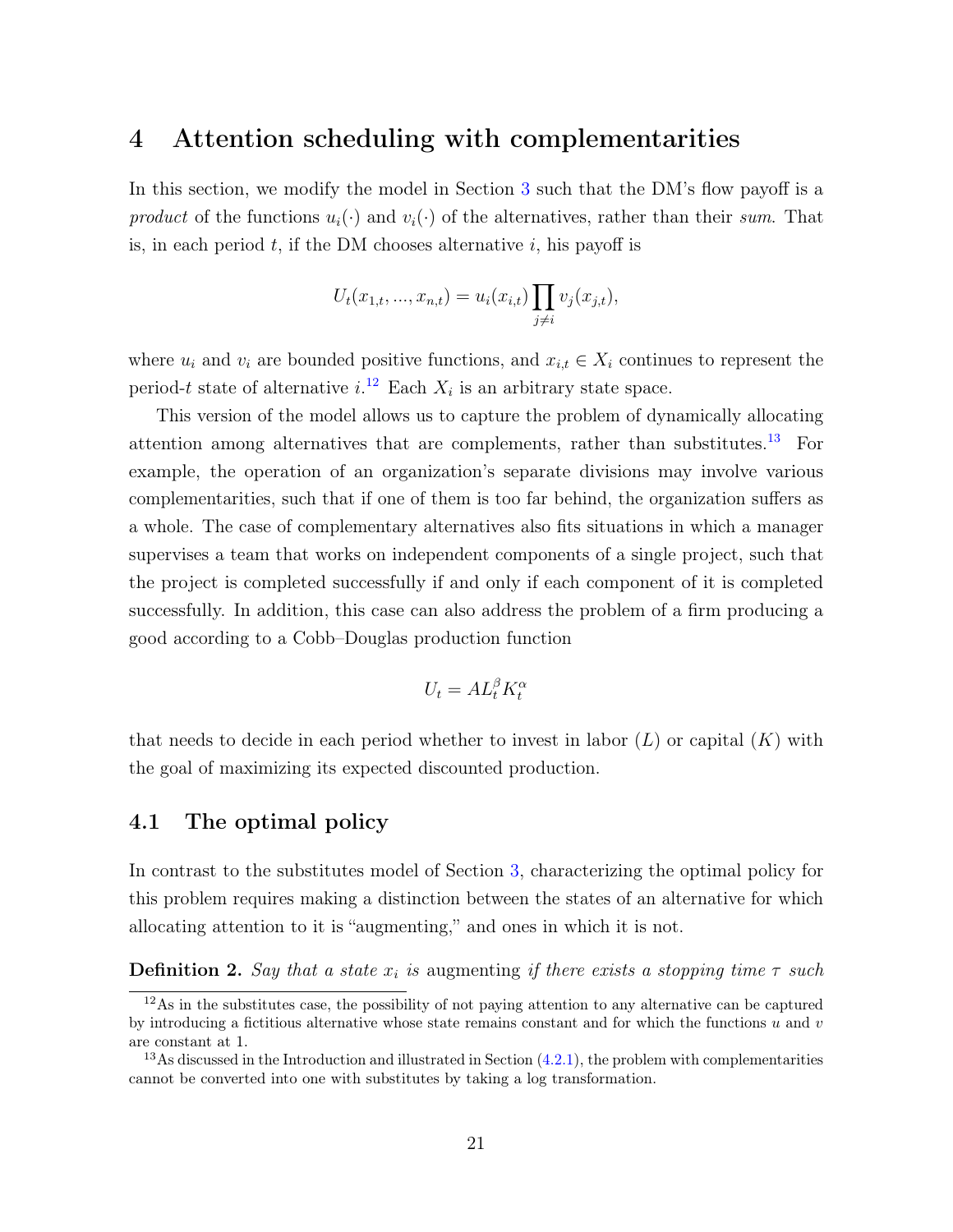that  $a_i(x_i, \tau) \equiv \mathbb{E} \left( \delta^\tau v_i(x_i^{+\tau}) \right)$  $\sum_{i=1}^{+\tau} |x_i\rangle - v_i(x_i) > 0$ . For each alternative i, denote by  $A_i \subseteq X_i$ the set of states that are augmenting.

In other words, a state of an alternative is augmenting if there exists a stopping time at which its expected discounted passive payoff increases. This property depends on both the process governing the evolution of the states of an alternative, as well as the alternative's current state.[14](#page-22-0)

For any state  $x_i \in A_i$  of alternative i, define the index

$$
J_i(x_i) = \inf_{\tau} \left\{ \frac{\mathbb{E}\left(\sum_{s=0}^{\tau-1} \delta^s u_i(x_{i,s}) | x_i\right)}{a_i(x_i, \tau)} \right\} \text{ s.t. } a_i(x_i, \tau) > 0. \tag{11}
$$

Note that this index is independent of any information about all alternatives  $j \neq i$ , and that the denominator of the expression in the curly brackets is strictly positive when  $x_i$ is augmenting.

For any state  $x_i \notin A_i$  of alternative i with  $a_i(x_i, \tau) < 0$ , define the index

<span id="page-22-2"></span><span id="page-22-1"></span>
$$
J_i(x_i) = \sup_{\tau} \left\{ \frac{\mathbb{E}\left( \sum_{s=0}^{\tau-1} \delta^s u_i(x_{i,s}) | x_i \right)}{-a_i(x_i, \tau)} \right\},\tag{12}
$$

and if  $a_i(x_i, \tau) = 0$ , define  $J_i(x_i) = \infty$ . Note that for states that are not augmenting, the denominator of  $(12)$  is non-negative.

A key difference between the indices [\(11\)](#page-22-2) and [\(12\)](#page-22-1) is that the optimization in [\(11\)](#page-22-2) is constrained to stopping times  $\tau$  for which  $a_i(x_i, \tau) > 0$ . The indices could be written more compactly as single expression to reflect this fact, but that would require allowing such an index to take both negative and positive values (while also making a distinction between the two cases of augmenting and nonaugmenting, since in the former the optimization is constrained). We therefore find it convenient to distinguish between the indices in both cases.

**Definition 3.** Define the following order  $\succsim$ , according to which the indices of alternatives will be ranked.<sup>[15](#page-22-3)</sup> For any alternatives i, j (including  $i = j$ ):

- 1. If  $x_i \in A_i$  and  $x_j \notin A_j$ , then  $J_i(x_i) \succsim J_j(x_j)$ .
- 2. If  $x_i \in A_i$  and  $x_j \in A_j$ , then  $J_i(x_i) \succsim J_j(x_j)$  if and only if  $J_i(x_i) \leq J_j(x_j)$ .

<span id="page-22-0"></span><sup>&</sup>lt;sup>14</sup>Note that since  $v(\cdot)$  is bounded, an alternative cannot be augmenting in all states.

<span id="page-22-3"></span><sup>&</sup>lt;sup>15</sup>Ties may be broken according to any prespecified tie-breaking rule.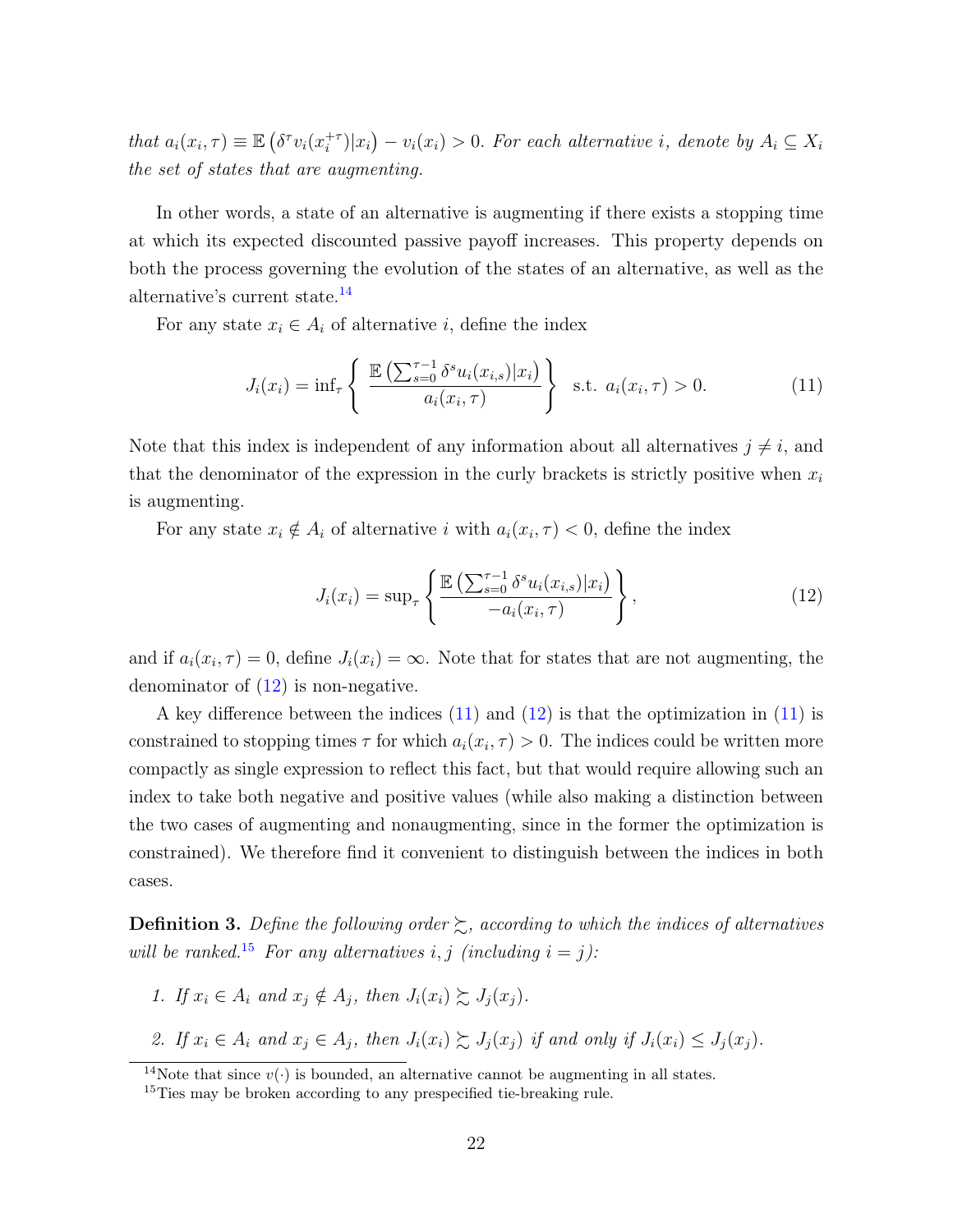3. If  $x_i \notin A_i$  and  $x_j \notin A_j$ , then  $J_i(x_i) \succsim J_j(x_j)$  if and only if  $J_i(x_i) \geq J_j(x_j)$ .

The distinction between augmenting and nonaugmenting states is not merely a technical one; it is at the heart of the tradeoff between the alternatives. If a state is augmenting, it strictly enhances the future benefits from allocating attention to the other alternatives—when we take into account discounting—and is therefore currently preferred to alternatives in states that are not augmenting.

Among alternatives in augmenting states, both the direct payoffs that such alternatives are expected to generate (captured by  $\mathbb{E}\left(\sum_{s=0}^{\tau-1} \delta^s u_i(x_{i,s})|x_i\right)$ ) and the degree to which they are expected to enhance the payoffs from other alternatives in the future (captured by  $a_i(x_i, \tau)$ ) must be weighed. In particular, the index [\(11\)](#page-22-2) becomes more preferred (that is, its value decreases<sup>[16](#page-23-0)</sup>) the greater is  $a_i(x_i, \tau)$  and, perhaps surprisingly, less preferred (that is, its value increases) the greater is  $\mathbb{E}\left(\sum_{s=0}^{\tau-1} \delta^s u_i(x_{i,s})|x_i\right)$ . This reflects the fact that, among alternatives in augmenting states, the higher the direct payoffs an alternative generates, the more desirable it is to postpone allocating attention to it in order to allow such payoffs to first be enhanced by focusing attention on alternatives that are augmenting today but generate lower payoffs. Put differently, among alternatives in augmenting states, all things equal, it is desirable (in terms of the ordering of the indices) to back-load allocating attention to alternatives with higher direct payoffs.

By contrast, allocating attention to alternatives in nonaugmenting states does not enhance the flow payoffs from other alternatives—again, when we take into account discounting. This may be the case simply because  $\mathbb{E}\left(v_i(x_i^{+t})\right)$  $\int_{i}^{+\tau}$ )| $x_i$ ) –  $v_i(x_i)$  < 0 for any possible stopping time  $\tau$ . Alternatively, even if an alternative is expected to enhance the future payoffs from allocating attention to the other alternatives—i.e.,  $\mathbb{E}\left(v_i(x_i^{+\tau})\right)$  $\langle i^{+ \tau} \rangle | x_i \rangle - v_i(x_i) > 0$  for some  $\tau$ —it may to do so to an extent that is not sufficient to outweigh the opportunity cost of not allocating attention to the other alternatives in the meantime, i.e.,  $\mathbb{E} \left( \delta^{\tau} v_i(x_i^{+ \tau}) \right)$  $\binom{+\tau}{i}|x_i\rangle - v_i(x_i) < 0.$  Accordingly, among alternatives in nonaugmenting states, the index  $(12)$  of an alternative is improving (i.e., its value increases) in the direct payoff it generates (captured by  $\mathbb{E} \left( \sum_{s=0}^{\tau-1} \delta^s u_i(x_{i,s}) | x_i \right)$  and deteriorating (i.e., its value decreases) in  $-a_i(x_i, \tau) = v_i(x_i) - \mathbb{E} \left( \delta^{\tau} v_i(x_i^{+ \tau}) \right)$  $_{i}^{+\tau})|x_{i}\rangle > 0.$  In contrast to the intuition for alternatives in augmenting states, among alternatives in nonaugmenting states, all things equal, it is desirable (in terms of the ordering of the indices) to front-load allocating attention to alternatives with high direct payoffs.

<span id="page-23-0"></span><sup>&</sup>lt;sup>16</sup>Note the "inf" in the definition of  $(11)$ .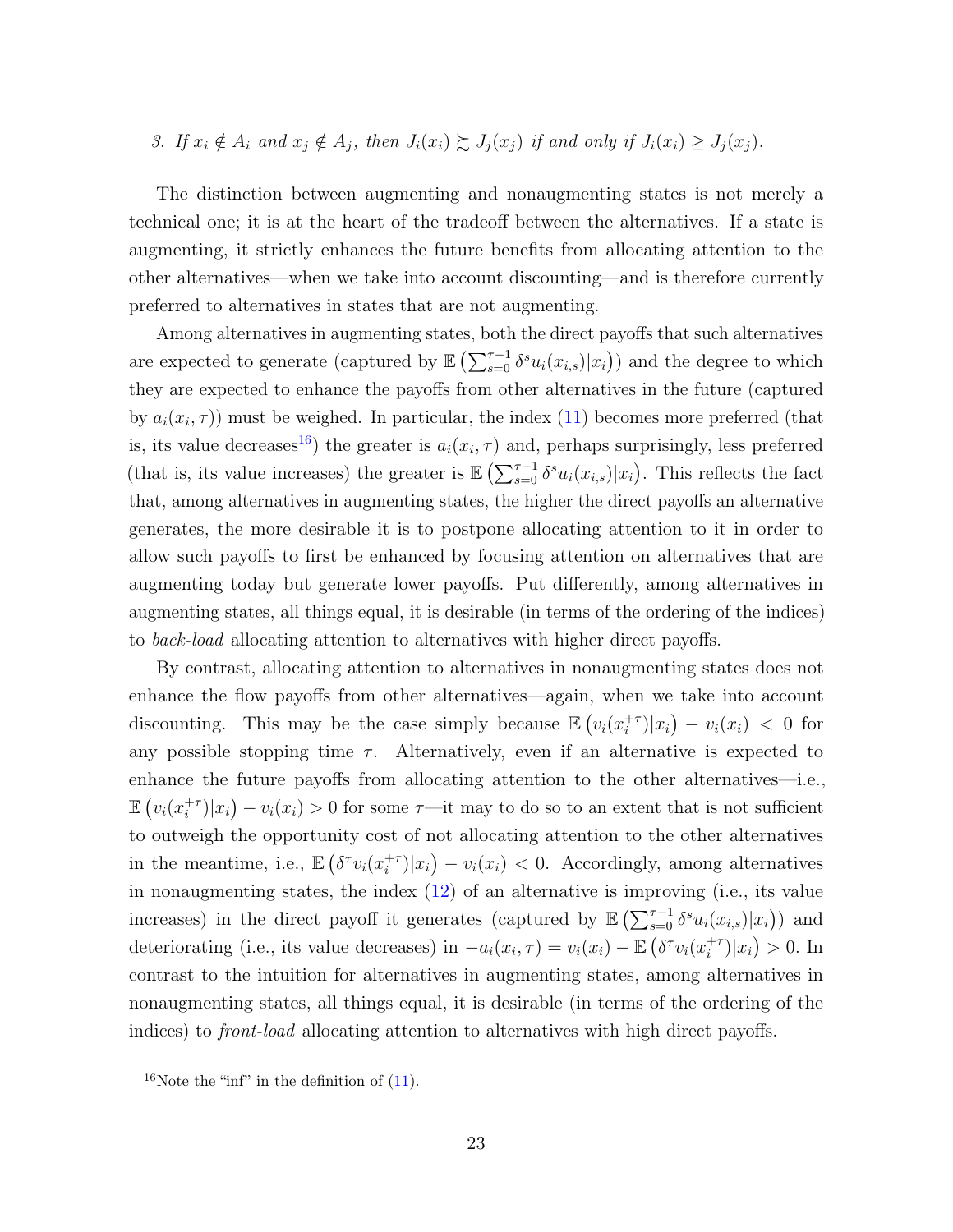**Definition 4.** Denote by  $\Lambda^*$  the index policy induced by the order  $\succsim$ , that is, the policy that allocates attention in each period to the alternative with the "most preferred" index according to the order  $\succsim$ .

As in Section [3.1,](#page-8-0) under the attention policy  $\Lambda^*$ , the decision of which alternative to choose boils down to a simple comparison of indices across pairs of alternatives, where each alternative's index is a function of its own state only, and independent of any information about other alternatives.

### <span id="page-24-0"></span>**Theorem 2.**  $\Lambda^*$  is an optimal attention policy in the model with complementarities.

To see how the indices  $(11)$ – $(12)$  relate to the index  $(2)$ , consider the index of an alternative *i* in a nonaugmenting state  $x_{i,t}$ . This index satisfies

$$
J(x_{i,t}) \propto sup_{\tau} \left\{ \frac{\frac{\left(\sum_{s=t}^{\tau-1} \delta^s u_i(x_{i,s})\right)}{\mathbb{E}(\sum_{s=t}^{\tau-1} \delta^s)}\right\}}{\frac{\left(\frac{v_i(x_{i,t}) - \mathbb{E}(\delta^{\tau} v_i(x_{i,t+\tau}))}{\delta^s}\right)}{\left(\frac{v_i(x_{i,t}) - \mathbb{E}(\sum_{s=t}^{\tau-1} \delta^s)}{\delta^s}\right)}}\right\}.
$$

The index therefore maximizes the *ratio* between the two components discussed in Section [3.1:](#page-8-0) (a) the expected discounted payoff per unit of expected discounted time, and (b) the net present value of the expected change in the passive payoff, again per unit of expected discounted time. Recall that the first component is the one maximized by the Gittins index, while the second reflects the fact that when an alternative does not receive attention, it continues to contribute to the overall payoff, as a function of its state. The index for the augmenting case can be rewritten analogously.

The case of complements is substantially different from the case of substitutes, as discussed above, and as illustrated in the applications below. Indeed, it remains an open question whether analogously to Proposition [1,](#page-14-1) there exists an auxiliary dynamic decision problem in which the DM gets a payoff only from the chosen task, and for which the classic Gittins index policy coincides with the optimal one we characterize.

We conclude this subsection with the following property of the optimal policy, which is useful for applications.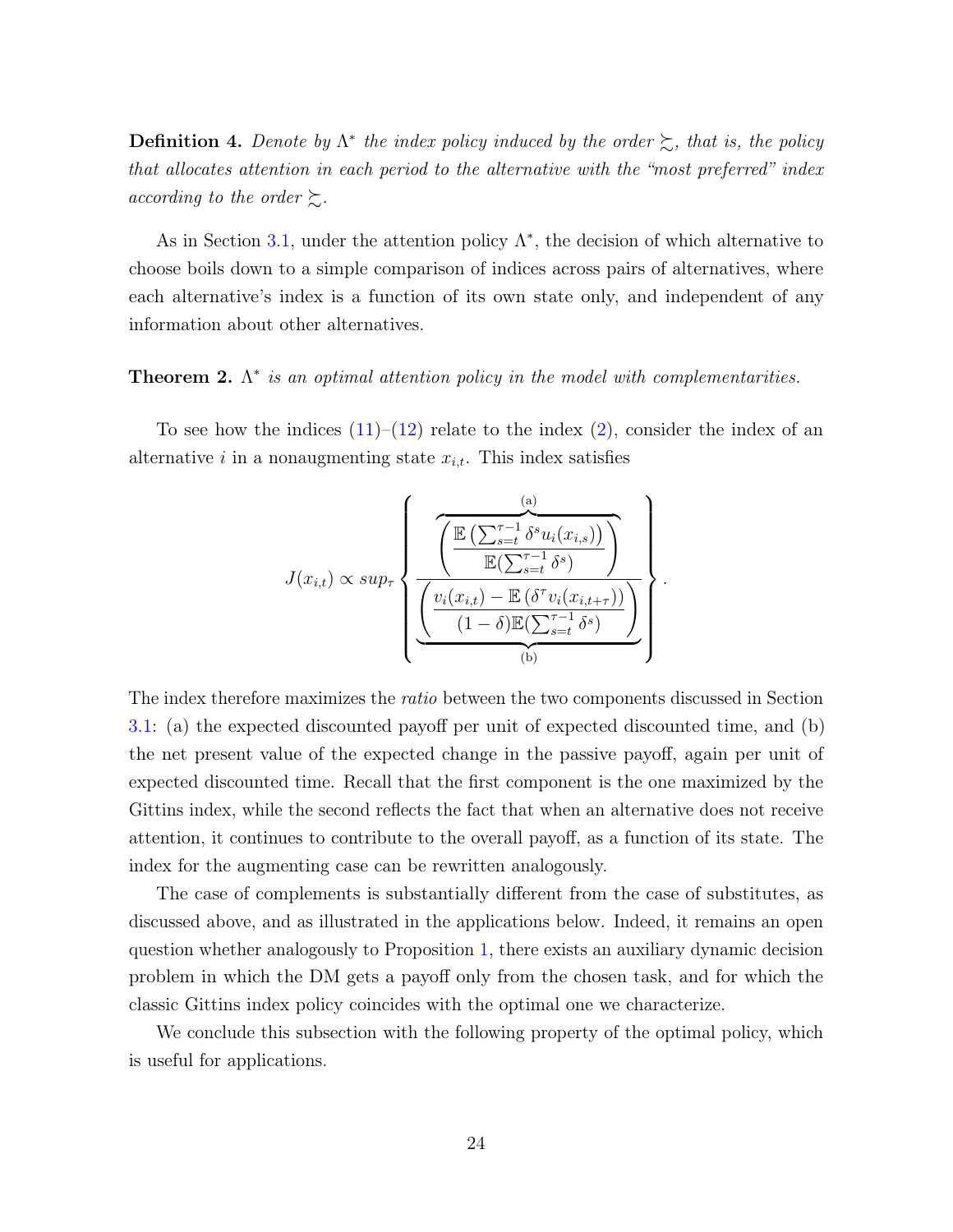<span id="page-25-3"></span>**Proposition 4.** Assume that the state space of all alternatives is  $\mathbb{N}$ , with each state  $s \in \mathbb{N}$  of an alternative representing the number of periods in which the alternative has received attention in the past. If v is concave then the alternative is augmenting in state s if and only if  $a(s, 1) = \delta v(s + 1) - v(s) > 0$ .

### <span id="page-25-0"></span>4.2 Applications

#### <span id="page-25-1"></span>4.2.1 On-the-job training with complementarities

Consider an environment in which two new workers require training by a principal. The workers' productivity is measured by the probability with which they successfully complete a task in a given period. Suppose that the workers must receive, in total, two periods of training from the principal before attaining full proficiency. The only difference between the workers is that, while the productivity of one remains constant before completing full training, the other already improves after a single period of training. Specifically, the following table describes the success probabilities of each of the workers in their periodic tasks, given their level of training, where  $p \in (0, 1)$  and  $q \in (p, \sqrt{p})$ :

|                |                  | Β                |
|----------------|------------------|------------------|
| $\overline{0}$ | $\overline{p}$   | $\boldsymbol{p}$ |
| 1              | $\scriptstyle q$ | $\boldsymbol{p}$ |
| 2              |                  |                  |

Substitutes: Suppose first that the principal's payoff is equal to the aggregate output produced by both workers.

<span id="page-25-2"></span>**Claim 3.** In the case of substitutes, for all  $\delta \in (0,1)$ , the optimal training schedule is to train worker A in the first two periods and then train worker B for two periods.

To see this, note that

$$
I_B(0) = \frac{\delta^2(1-p)}{1-\delta^2} < \max\left\{I_A(0,1) = \frac{\delta(q-p)}{1-\delta}, I_A(0,2) = \frac{\delta^2(1-p)}{1-\delta^2} + \frac{\delta(q-p)}{1+\delta}\right\} = I_A(0),
$$

so that, in period 1, the principal trains worker A. Moreover, for all  $\delta \in (0,1)$  and  $q \in (p, \sqrt{p}), I_A(1) = \frac{\delta(1-q)}{1-\delta} > \frac{\delta^2(1-p)}{1-\delta^2}$  $\frac{\mathcal{L}(1-p)}{1-\delta^2} = I_B(0)$ . Hence, the principal will train worker A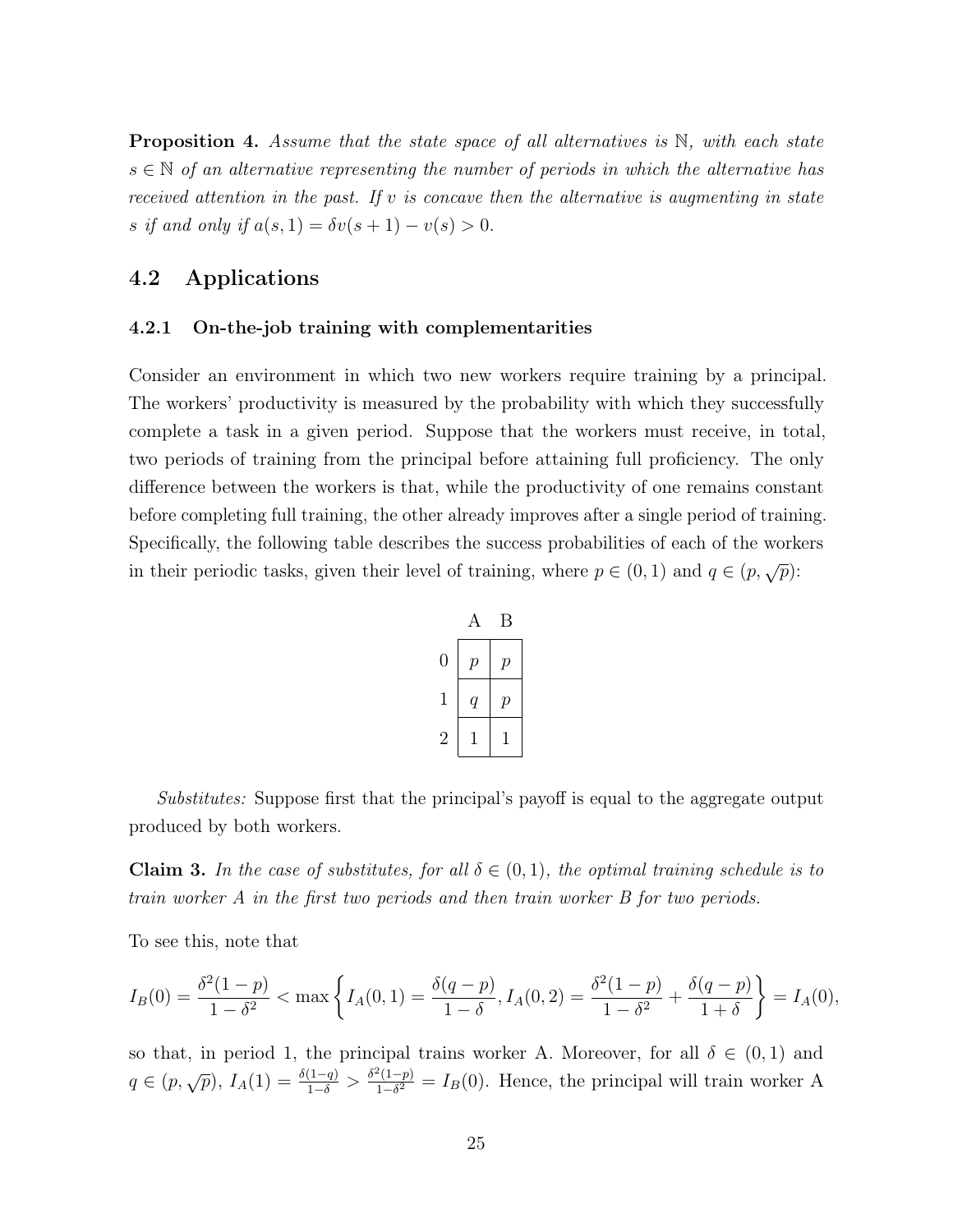also in period 2.

Complements: We now turn to consider the case where the principal receives a positive payoff (which we normalize to 1) only if both workers complete their tasks. If at least one of the workers fails to complete his task in a given period, the principal's payoff in that period is zero. It turns out that in this case the optimal training schedule depends on the principal's discount factor.

We begin by deriving the indices for untrained workers. We must first check whether there exists a stopping rule  $\tau$  for which  $a_i(0, \tau) > 0$ . Since the transition between states in our example is deterministic, in order to determine if  $i \in \{A, B\}$  in state 0 is augmenting, we only need to check whether max  $\{a_i(0, 1), a_i(0, 2)\} > 0$ . First note that  $a_B(0, 1) = \delta p - p < 0$ . Next, note that if  $a_i(0, 2) = \delta^2 - p < 0$ , then  $\delta < \sqrt{p}$ , which, in turn, implies that  $a_A(0, 1) = \delta q - p < 0$  as, by assumption,  $q < \sqrt{p}$ . Hence, both workers are augmenting in state 0 if and only if  $\delta^2 - p > 0$ , i.e.,  $\delta > \sqrt{p}$ .

Augmenting at zero  $(\delta > \sqrt{p})$ . Since only  $a_B(0, 2)$  is positive, the index for B is supported by the stopping rule  $\tau = 2$ :

$$
J_B(0) = \frac{p + \delta p}{\delta^2 - p}.
$$

For worker A, we must compare  $\frac{\sum_{s=0}^{\tau-1} \delta^s x_{A,s}}{a_s(0,\tau)}$  $\frac{\sum_{s=0}^{\infty} \sigma^x x_{A,s}}{a_A(0,\tau)}$  for  $\tau \in \{1,2\}$ . Since we are in the augmenting case, the index is given by the minimum of the two values, provided that it is positive. We therefore have

$$
J_A(0) = \frac{p + \delta q}{\delta^2 - p}.
$$

Since  $q > p$ , it follows immediately that  $J_A(0) > J_B(0)$ , and since we are in the augmenting case, it is optimal for the principal to train worker  $B$  first. For  $B$ 's index in state 1, we only need to consider the stopping rule  $\tau = 1$ . Since  $a_B(1, 1) = \delta - p > \delta^2 - p = a_B(0, 2) > 0$ , B is augmenting in state 1, and hence

$$
J_B(1) = \frac{p}{\delta - p}.
$$

Finally, as  $J_B(1) < J_B(0) < J_A(0)$ , the principal will train B in period 2.

Nonaugmenting at zero  $(\delta \leq \sqrt{p})$ . In this case, the index of  $i \in \{A, B\}$  in state 0 is given by [\(12\)](#page-22-1) where the relevant stopping rules for comparison are  $\tau \in \{1,2\}$ . It is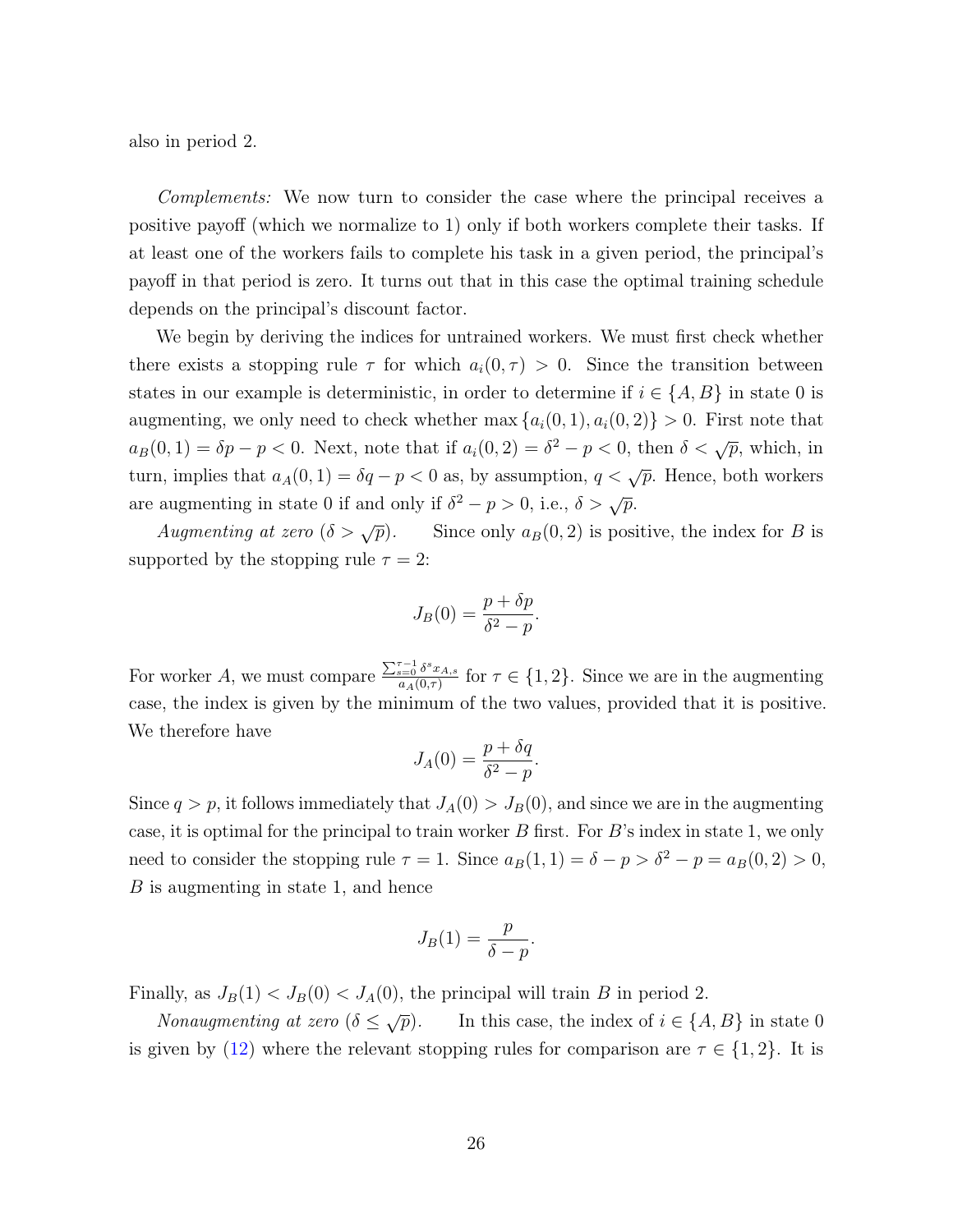thus straightforward to verify that

$$
J_A(0) = \frac{p + \delta q}{p - \delta^2} \quad \text{and} \quad J_B(0) = \frac{p + \delta p}{p - \delta^2}
$$

.

Since  $q > p$ , clearly  $J_A(0) > J_B(0)$ . As we are in the nonaugmenting case, the principal will select worker A in period 1. To complete the analysis, we consider  $J_A(1)$ . Since  $a_A(1, 1) = \delta - q$ , there are two cases:

 $\delta \in (q, \sqrt{p})$ : worker A in state 1 becomes augmenting. Since worker B is still in the nonaugmenting state 0, the principal will choose worker A in period 2.

 $\delta \leq q$ : worker A in state 1 is nonaugmenting. In this case, A's index in state 1 is  $J_A(1) = \frac{q}{q-\delta}$ . Since  $J_A(1) > J_B(0)$  for all such  $\delta$ , it is optimal to train A in the second period as well.

We have therefore shown the following.

Claim 4. In the case of complements, the optimal training schedule depends on the principal's discount factor. If  $\delta > \sqrt{p}$ , the unique optimal policy is to first fully train worker B and then switch to worker A, whereas if  $\delta < \sqrt{p}$ , the unique optimal policy is to first fully train worker A and then switch to worker B.

This example illustrates that the training schedule depends on whether the untrained workers are augmenting.<sup>[17](#page-27-0)</sup> In the example, the total increase in the probability of success as a result of full training is identical (from  $p$  to 1 in two periods) for both workers. The only difference is that, for A, part of the increase is already attained after one period of training. The question is, when does the principal benefit the most from this intermediate increase (from  $p$  to  $q$ )?

In the case of substitutes, appropriating this extra gain as early as possible is optimal because of discounting. Hence, as seen in Claim [3,](#page-25-2) for all  $\delta \in (0,1)$  the principal trains A first. In the case of complements, the probability of B's success affects the expected benefit from training A in a multiplicative manner—in the same way the discount factor affects the (current) from future training of A. When an untrained worker B is augmenting, the effect of discounting (i.e., delaying the training of A) is weaker than that of increasing the success probability of B. Hence, to maximize the current value of the benefit from

<span id="page-27-0"></span><sup>&</sup>lt;sup>17</sup>It is easy to see in this example why the case of complements cannot be solved by simply taking the log transformation of the periodic payoffs. To see this, note that if we had taken the log transformation of the periodic payoff, then for  $\delta > \sqrt{p}$ , a policy that first trains A for two consecutive periods followed by training of B for two periods is superior to the opposite policy, in contrast to what is obtained when the periodic payoff is the product of the probabilities.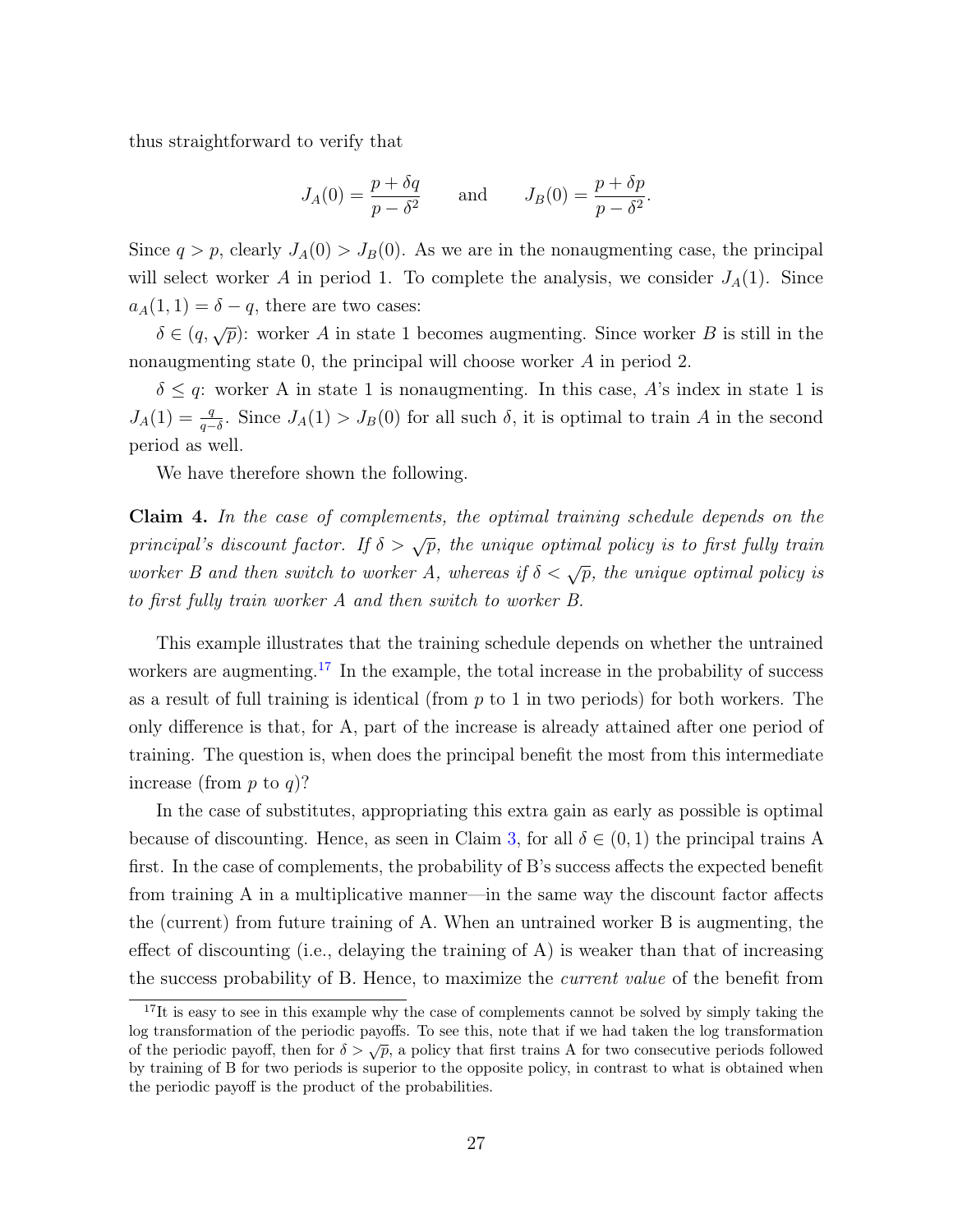the intermediate increase in A's probability of success (from  $p$  to  $q$ ), the principal first trains B for two consecutive periods. When an untrained B is nonaugmenting, the effect of discounting dominates, and therefore, the result is similar to the case of substitutes.

#### 4.2.2 Developing multiple complementary attributes

Oftentimes, decision-makers are faced with the problem of allocating time between the development of multiple complementary attributes. For example, a firm developing optimization software for routing or scheduling problems often needs to prioritize work on either the speed or the accuracy of its algorithms. Similarly, a video camera developer has to allocate time between increasing the image resolution and increasing the field of view. In addition, investment in different complementary skills requires a decision of when to focus on each skill. For instance, an army unit needs to decide when to focus on the physical fitness of its soldiers and when to focus on their sharpshooting skills.

In many of these examples, the time-allocation or sequencing decision is made under competitive pressure and uncertainty about when the product will need to come out, or when the combination of all the skills will need to be applied. Introduction of similar products by rival firms may lead a firm to release its product even when some of its features could still be further developed, and a threat by an enemy may require an army to deploy its unit in the middle of its training regimen.

In this subsection, we apply our framework to a simple example that illustrates the potential effect of this uncertainty on the optimal sequencing of investment in complementary features/skills that differ in their rates of improvement. While the literature has analyzed the impact of competition on the incentives to innovate, and on the intensity of innovation (see, e.g., [Grossman and Shapiro,](#page-32-10) [1987;](#page-32-10) [Harris and Vickers,](#page-32-11) [1987;](#page-32-11) [Boone,](#page-32-12) [2001\)](#page-32-12), the question of how competitive pressure—more specifically, the uncertainty that it induces—affects the development process (in particular, the scheduling of development across different features) itself is largely underexplored.[18](#page-28-0)

Consider a firm that develops a product with two complementary attributes, X (speed) and Y (accuracy). In each period t it needs to decide whether to focus on developing X or Y, where developing a feature means that its value increases. We denote by  $X(t)$  and  $Y(t)$  the value of the attribute at time t (where a particular value is denoted by a lower

<span id="page-28-0"></span><sup>&</sup>lt;sup>18</sup>A related problem studied in [Poggi](#page-33-13) [\(2021\)](#page-33-13) is how to allocate a given amount of resources between two projects when the amount of resources required to complete each project is unknown, and when the payoff from completing both projects is higher than the sum of the payoffs from completing only one project.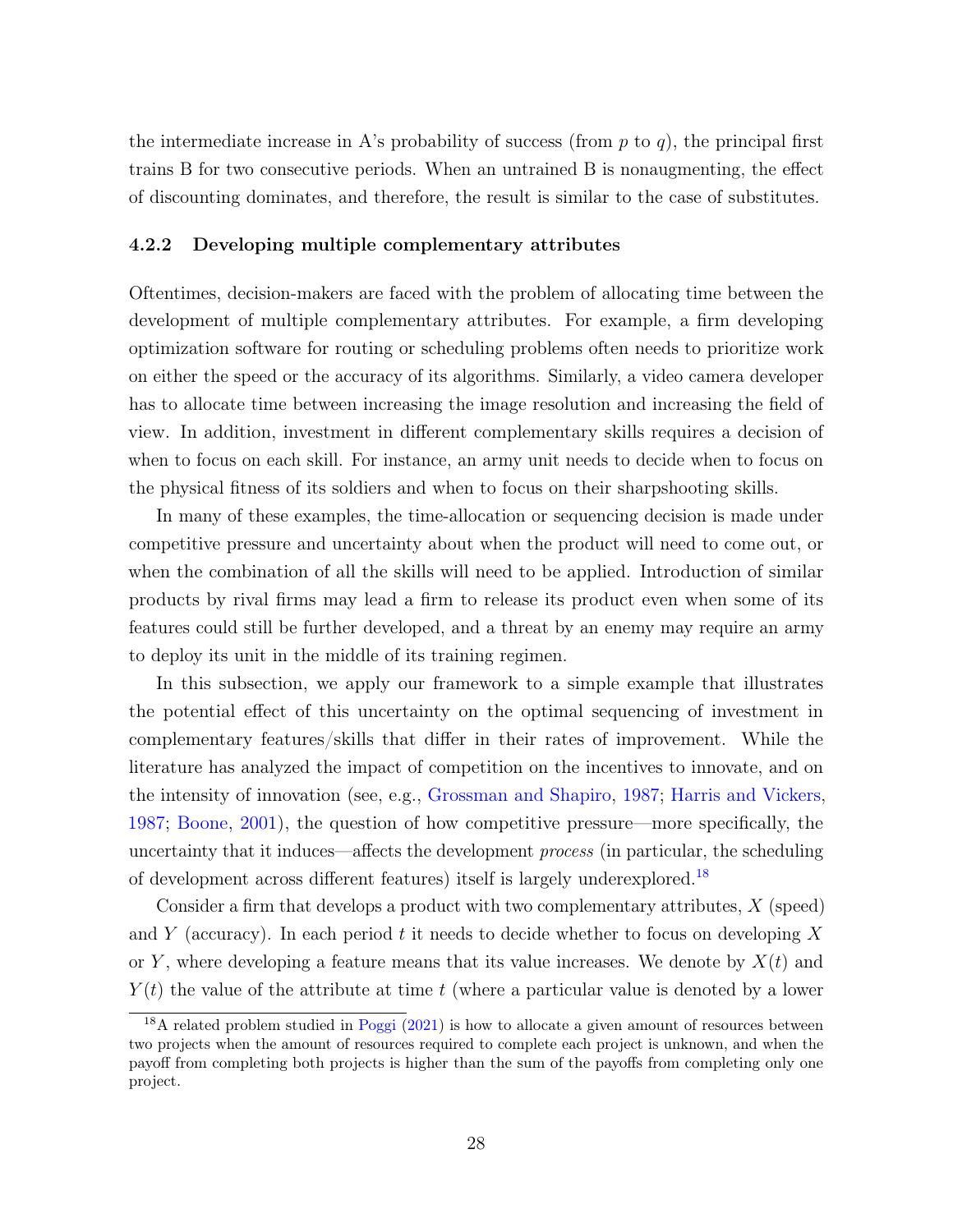case letter, x or y). We assume that  $X(t) \in \{1, 2, ...\}$ , such that  $X(t) = X(t-1) + 1$  if the firm invested in X at time  $t - 1$ , and  $X(t) = X(t - 1)$  otherwise. By contrast, Y has only two possible values, 1 and  $h > 1$ . Initially,  $Y(0) = 1$ , and the value of Y remains  $y = 1$  until the firm invests in the attribute for two periods (not necessarily consecutive), at which point its value increases to  $y = h$ , and remains h thereafter. This captures the idea that increasing accuracy requires more periods of investment, whereas speed can be increased incrementally each period.

The firm's profit from releasing the product to the market at time  $t$  is

$$
U(t) = X(t)Y(t).
$$

In each period, there is a probability  $1 - \beta$  that the firm needs to release the product (ending its investment decision problem) because a rival firm has introduced a competing product. We therefore interpret  $\beta$  as the *intensity* of competition in the market. We focus on the case where

<span id="page-29-1"></span>
$$
\beta < \frac{1}{\sqrt{h}}.\tag{13}
$$

As we will see, this ensures that investment in accuracy is always nonaugmenting.

The firm's ex-ante expected profit is then equal to

$$
\mathbb{E}\sum_{t=0}^{\infty}\beta^t(1-\beta)X(t)Y(t),
$$

and its problem is to choose a policy—specifying which attribute to develop at each point in time—to maximize these expected profits.

Our objective is to understand the effect of the intensity of competition  $\beta$  on the sequencing of investment in the two attributes.

<span id="page-29-0"></span>**Proposition 5.** Consider two environments, one where the intensity of competition is  $\beta$ , and another with a higher intensity  $\beta' > \beta$ . Under the firm's optimal policy, investment in accuracy  $(Y)$  occurs weakly later in the first environment (i.e., with  $\beta$ ) than in the second environment (i.e., with  $\beta'$ ).

For example, if  $h = 2$  and  $\beta = 0.4$ , the firm invests in X for three consecutive periods, and only then switches to Y, but if  $\beta = 0.6$ , it switches to Y already in the third period.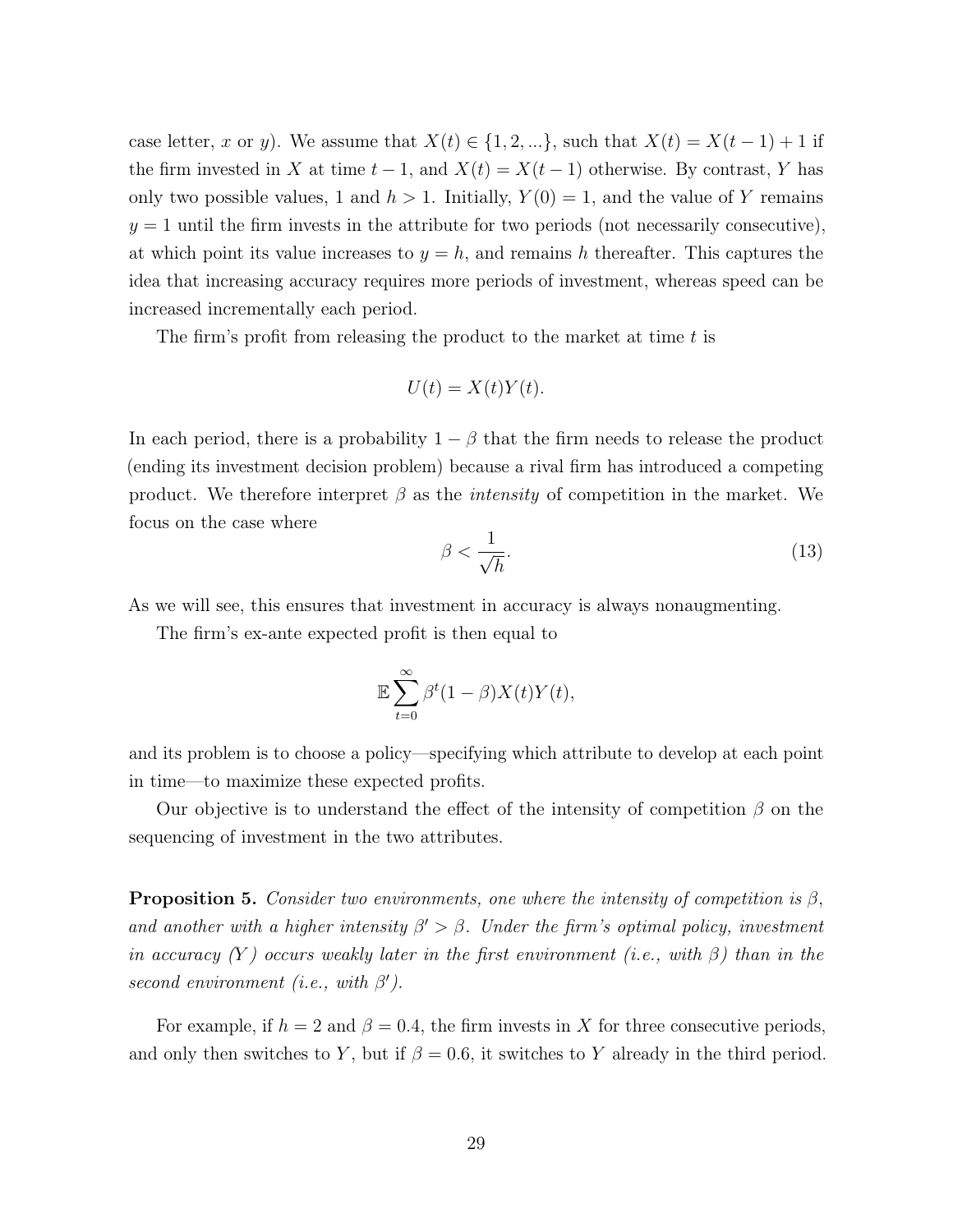#### 4.2.3 Supervising agents with stochastic costs of effort

The literature on moral hazard has focused on characterizing payment schemes that incentivize agents to exert effort. However, there are many environments in which workers get a fixed wage, and hence cannot be incentivized with monetary transfers that depend on their output (for instance, in the public sector). In these environments, a principal may need to supervise agents while they work on a task, in order to ensure that the task is completed successfully. If the principal is in charge of multiple agents, he must decide in each period which agent to supervise, taking into account the effect of repeated supervision on the agent's willingness to work when left unsupervised. For some agents, supervision can be constructive and helpful, while for others it may be perceived as an unwanted annoyance. The following simple example illustrates how our framework can be applied to characterize the principal's optimal policy in the presence of heterogeneous agents.

There are two agents who jointly work on a project. Each agent is in charge of a task, and the project is completed successfully if and only if both agents successfully complete their respective task. When an agent is supervised, he successfully completes his task with certainty. When left unsupervised, the agent faces a stochastic cost of effort in completing the task. That is, the agent's motivation for carrying out the task fluctuates (e.g., it may depend on his mood that day, which is affected by factors outside of his control), and his realized motivation determines his perceived cost of exerting effort. The agent exerts effort if and only if the realized cost does not exceed a threshold. Each agent  $i$  starts with an initial threshold  $c_i$ , which can change with the number of times in which he is supervised.

Assume that in each period an agent draws a cost from a uniform distribution on [0, 1]. Agent 1's cost threshold is zero, and remains constant regardless of the number of times he is supervised. Thus, agent 1 never works when left unsupervised. By contrast, agent 2's threshold as a function of the number of times he was supervised s is  $v(s)$ , where  $v(\cdot)$  is increasing and concave. The interpretation is that supervision helps agent 2 to learn how to perform the task more efficiently, and hence with a lower perceived cost, but the returns to supervision are diminishing. The question we consider is: How should the principal optimally supervise the agents over time?

<span id="page-30-0"></span>**Proposition 6.** There exists a minimal integer T such that  $a_2(T, 1) < 0$ . Under the optimal policy, the principal supervises agent 2 for  $T$  consecutive periods and then switches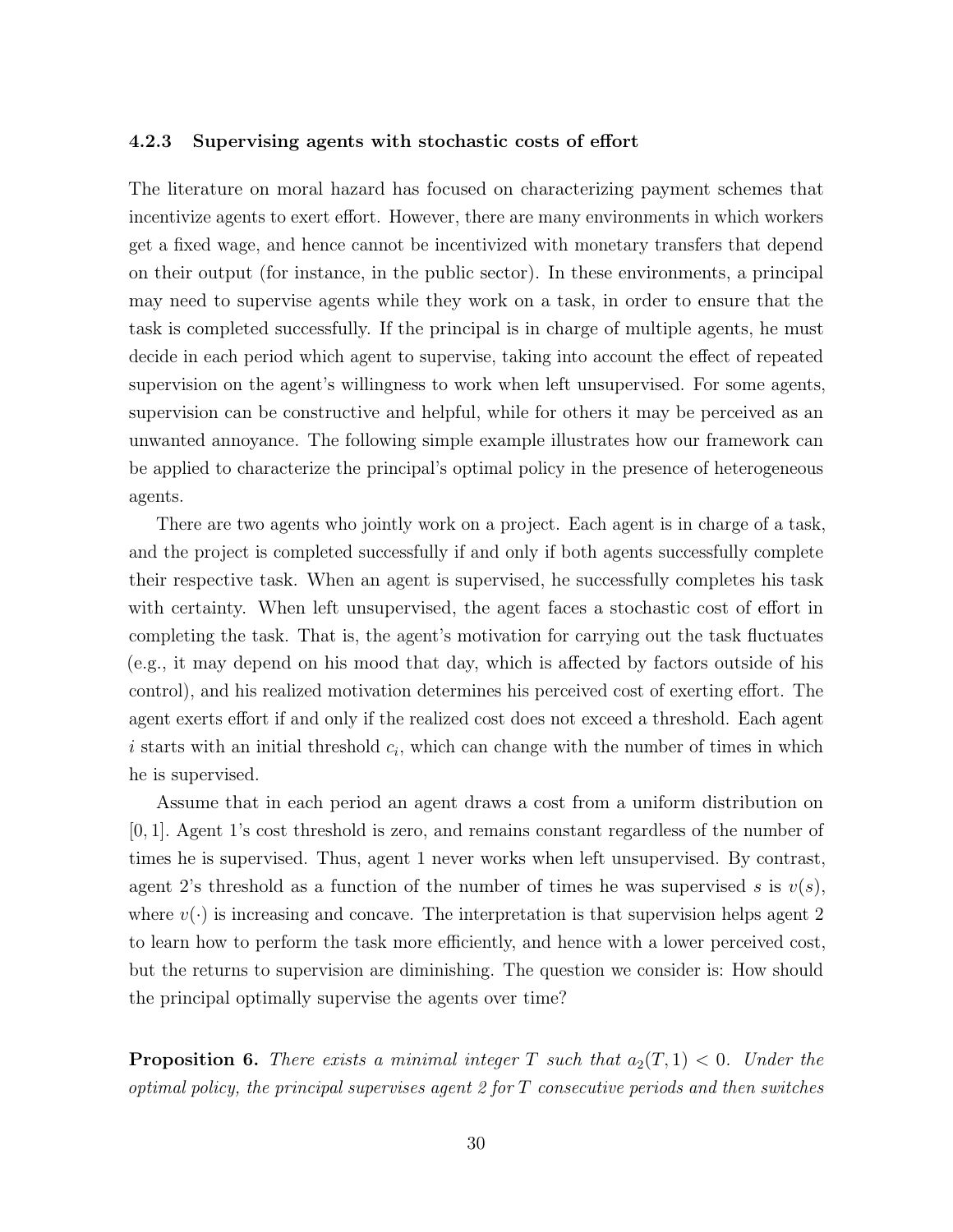to supervising agent 1 indefinitely.

To illustrate the above result, let  $v(s) = (\frac{1}{2})^{\frac{1}{s+1}}$ . If  $\delta > \sqrt{\frac{1}{2}}$  $\frac{1}{2}$ , then  $a_2(0,1) > 0$ , and the principal will begin supervising agent 2, as he is augmenting. He will continue to do so until a state in which agent 2 is nonaugmenting. Agent 2 is nonaugmenting at s if  $a(s, 1) \leq 0$ , i.e., if  $\left(\frac{1}{2}\right)$  $\frac{1}{2}$ ) $\frac{1}{(s+1)(s+2)} \geq \delta$ . If  $\delta \leq \sqrt{\frac{1}{2}}$  $\frac{1}{2}$ , then agent 2 is also nonaugmenting and it is optimal to supervise agent 1 only. For example, if  $\delta = 0.99$ , then the principal supervises agent 2 for six periods, after which he switches to supervise agent 1 in all periods. Hence, from period 7 onward, the expected per-period output is  $\left(\frac{1}{2}\right)$  $(\frac{1}{2})^{\frac{1}{7}} \approx 0.9.$ Thus, if the principal is sufficiently patient, he will first "invest" in lowering the cost of agent 2, even at the expense of no output, and only then switch to supervising agent 1.

## <span id="page-31-0"></span>5 Concluding remarks

This paper characterizes the optimal solution to a new class of dynamic decision problems that encompass a broad variety of environments. In these problems, a DM chooses in each period which task to attend to, given a periodic payoff that is affected by the output of both the chosen and unchosen tasks. Despite the externality that unchosen tasks have on the periodic payoff, we show that the optimal strategy is characterized by an index policy whereby each task (in each state) is assigned a score that is independent of the other tasks, and the choice of task consists of comparing their indices. The fact that the optimal policy takes this "separable" form is important for applications: it is useful for deriving key properties of the dynamics and comparative statics under the optimal policy, as well as for computational purposes (avoiding the "curse of dimensionality").

Our characterization of the optimal policy may potentially open the door for the analysis of new decision problems beyond the classic multi-armed bandit paradigm. The characterization also suggests that perhaps a more general class of problems may admit a tractable solution: one where the DM's periodic payoff is the generalized mean of payoffs/outputs of all tasks. Hopefully, our solution to the case of the arithmetic and geometric means s useful hints for addressing this general case.

## References

<span id="page-31-1"></span>Becker, G. S. (1962). Investment in human capital: A theoretical analysis. Journal of Political Economy  $70(5, Part 2), 9-49.$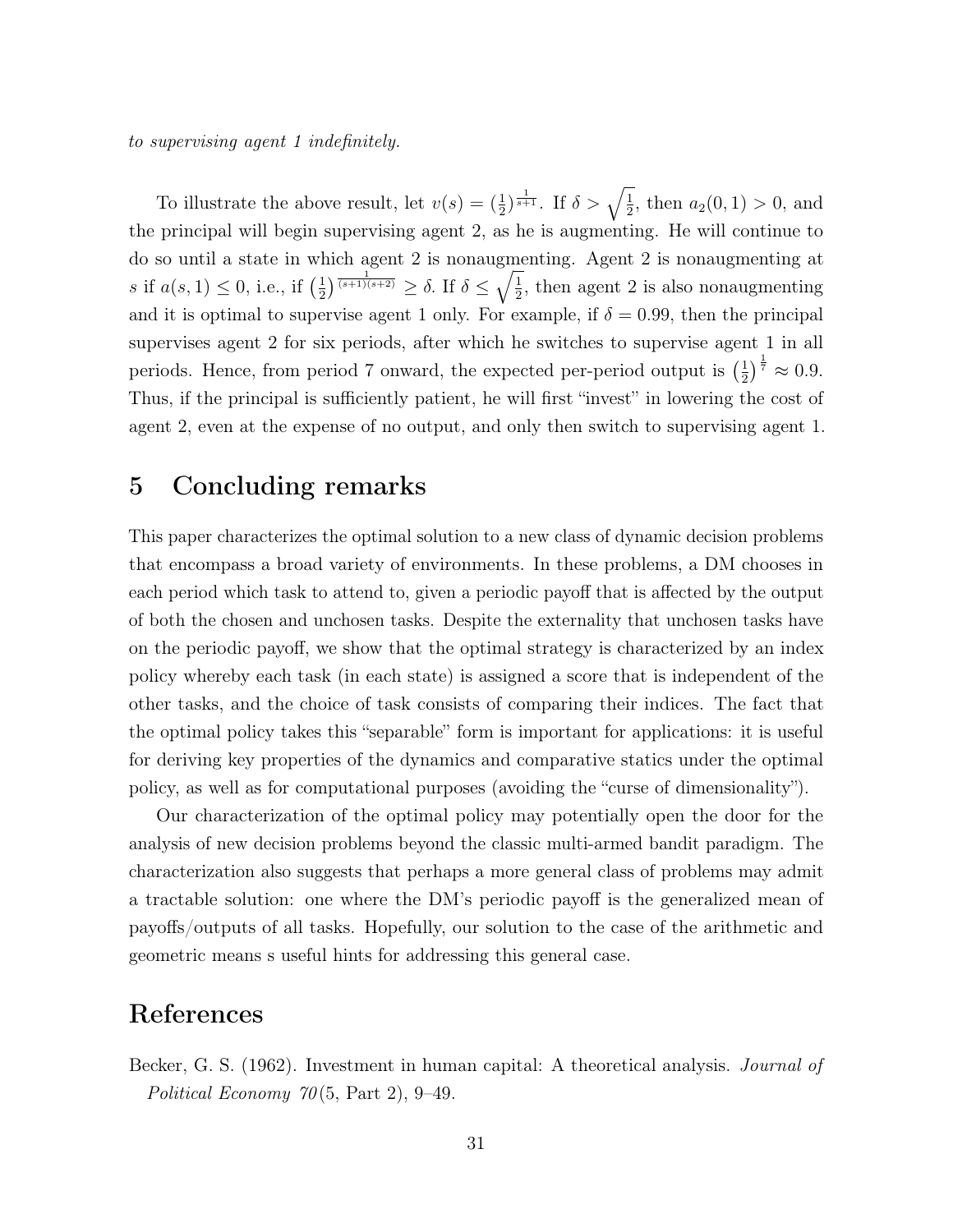- <span id="page-32-7"></span>Bergemann, D. and J. Valimaki (2008). Bandit problems. In: The New Palgrave Dictionary of Economics. Ed. by Steven N. Durlauf and Lawrence E. Blume. Basingstoke, UK: Palgrave Macmillan.
- <span id="page-32-12"></span>Boone, J. (2001). Intensity of competition and the incentive to innovate. International Journal of Industrial Organization 19(5), 705–726.
- <span id="page-32-2"></span>Bray, R. L., D. Coviello, A. Ichino, and N. Persico (2016). Multitasking, multiarmed bandits, and the Italian judiciary. Manufacturing  $\mathscr$  Service Operations Management 18(4), 545–558.
- <span id="page-32-5"></span>Che, Y.-K. and K. Mierendorff (2019). Optimal dynamic allocation of attention. American Economic Review 109 (8), 2993–3029.
- <span id="page-32-0"></span>Coviello, D., A. Ichino, and N. Persico (2014). Time allocation and task juggling. American Economic Review 104 (2), 609–623.
- <span id="page-32-1"></span>Coviello, D., A. Ichino, and N. Persico (2015). The inefficiency of worker time use. Journal of the European Economic Association 13 (5), 906–947.
- <span id="page-32-3"></span>Eliaz, K. and A. Frug (2018). Bilateral trade with strategic gradual learning. Games and Economic Behavior 107, 380–395.
- <span id="page-32-6"></span>Fershtman, D. and A. Pavan (2020). Sequential learning with endogenous consideration sets. Working paper.
- <span id="page-32-4"></span>Fudenberg, D., P. Strack, and T. Strzalecki (2018). Speed, accuracy, and the optimal timing of choices. American Economic Review 108 (12), 3651–3684.
- <span id="page-32-9"></span>Gittins, J. and D. Jones (1974). A dynamic allocation index for the sequential design of experiments. In J. Gani (Ed.). Progress in Statistics, pp. 241–266. Amsterdam: North-Holland.
- <span id="page-32-8"></span>Gossner, O., J. Steiner, and C. Stewart (2020). Attention please! Econometrica, forthcoming.
- <span id="page-32-10"></span>Grossman, G. M. and C. Shapiro (1987). Dynamic R & D competition. Economic Journal 97 (386), 372–387.
- <span id="page-32-11"></span>Harris, C. and J. Vickers (1987). Racing with uncertainty. Review of Economic Studies  $54(1), 1-21.$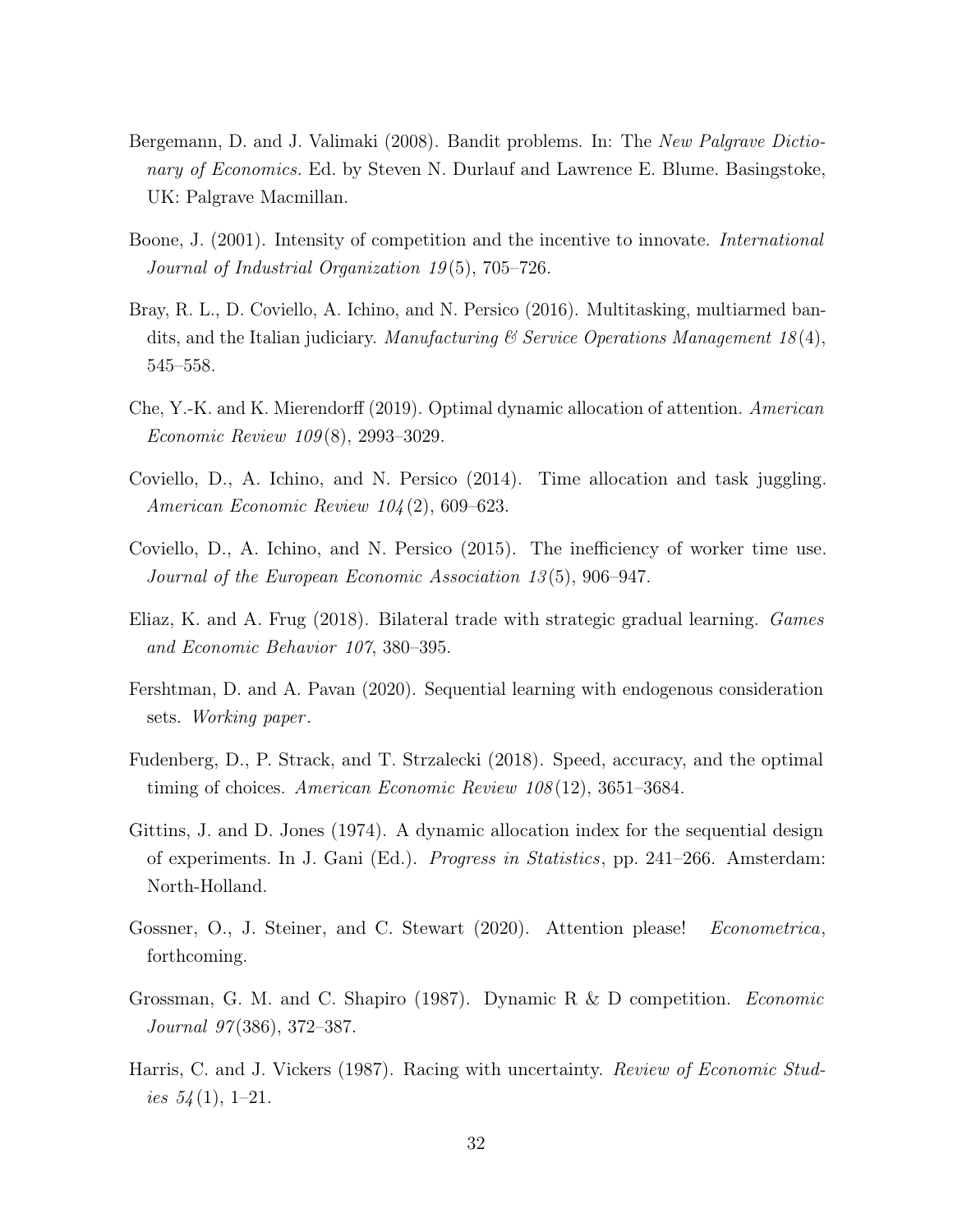- <span id="page-33-9"></span>Helper, S. and D. I. Levine (1992). Long-term supplier relations and product-market structure. Journal of Law, Economics, & Organization  $8(3)$ , 561–581.
- <span id="page-33-0"></span>Jovanovic, B. (1979). Job matching and the theory of turnover. Journal of Political Economy  $87(5)$ , 972–990.
- <span id="page-33-4"></span>Ke, T. T., Z.-J. M. Shen, and J. M. Villas-Boas (2016). Search for information on multiple products. *Management Science 62* (12), 3576–3603.
- <span id="page-33-5"></span>Ke, T. T. and J. M. Villas-Boas (2019). Optimal learning before choice. Journal of Economic Theory 180, 383–437.
- <span id="page-33-2"></span>Keller, G., S. Rady, and M. Cripps (2005). Strategic experimentation with exponential bandits. *Econometrica*  $73(1)$ , 39–68.
- <span id="page-33-3"></span>Klabjan, D., W. Olszewski, and A. Wolinsky (2014). Attributes. Games and Economic Behavior 88, 190–206.
- <span id="page-33-12"></span>Lazear, E. P. (2009). Firm-specific human capital: A skill-weights approach. *Journal of* Political Economy  $117(5)$ , 914–940.
- <span id="page-33-6"></span>Liang, A., X. Mu, and V. Syrgkanis (2021). Dynamically aggregating diverse information. Working paper .
- <span id="page-33-7"></span>Mandelbaum, A. (1986). Discrete multi-armed bandits and multi-parameter processes. Probability Theory and Related Fields 71 (1), 129–147.
- <span id="page-33-1"></span>Miller, R. A. (1984). Job matching and occupational choice. *Journal of Political* Economy  $92(6)$ , 1086-1120.
- <span id="page-33-10"></span>Mincer, J. (1962). On-the-job training: Costs, returns, and some implications. *Journal* of Political Economy  $70(5, Part 2), 50-79.$
- <span id="page-33-11"></span>Oi, W. Y. (1962). Labor as a quasi-fixed factor. Journal of Political Economy  $70(6)$ , 538–555.
- <span id="page-33-13"></span>Poggi, F. (2021). The timing of complementary innovations. Working paper.
- <span id="page-33-8"></span>Puterman, M. L. (2014). Markov Decision Processes: Discrete Stochastic Dynamic Programming. John Wiley & Sons.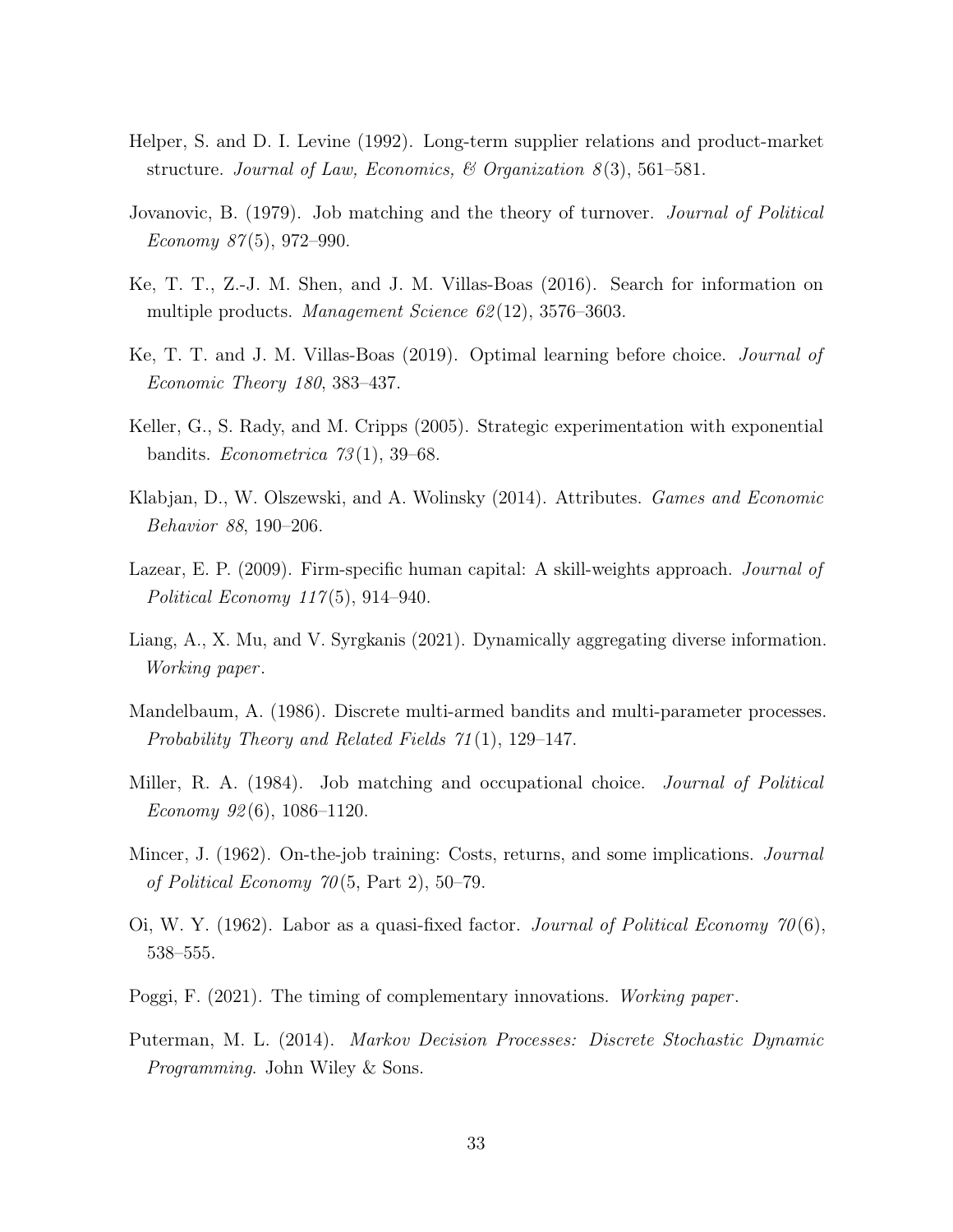- <span id="page-34-1"></span>Radner, R. and M. Rothschild (1975). On the allocation of effort. Journal of Economic Theory  $10(3)$ , 358-376.
- <span id="page-34-2"></span>Stole, L. A. and J. Zwiebel (1996a). Intra-firm bargaining under non-binding contracts. Review of Economic Studies 63 (3), 375–410.
- <span id="page-34-0"></span>Stole, L. A. and J. Zwiebel (1996b). Organizational design and technology choice under intrafirm bargaining. American Economic Review 86 (1), 195–222.
- <span id="page-34-3"></span>Su, X. and B. Bozeman (2009). Dynamics of sector switching: Hazard models predicting changes from private sector jobs to public and nonprofit sector jobs. Public Administration Review  $69(6)$ , 1106–1114.

# Appendix

**Proofs of Theorems [1](#page-10-1) and [2.](#page-24-0)** The proofs of both theorems follow the same steps. Whenever the details of the arguments depend on whether the alternatives are substitutes or complements, we give a separate argument for each case.

For any alternative k, let  $\mathcal{I}_k$  denote the index  $I_k$  in the case of substitutes and  $J_k$  in the case of complements. Let  $\triangleright$  denote the binary relation  $\geq$  in the case of substitutes and  $\succsim$  in the case of complements. Finally, let  $\mathcal{P}^*$  denote the index policy  $\Gamma^*$  in the case of substitutes, and  $\Lambda^*$  in the case of complements.

Let  $\pi^0$  be an attention policy that allocates attention to some alternative i in period 0 and then proceeds according to the attention policy  $\mathcal{P}^*$  from period 1 onward. In order to prove the optimality of  $\mathcal{P}^*$ , it is enough to show that the expected discounted payoff under the policy  $\pi^0$  is no greater than the expected discounted payoff under  $\mathcal{P}^*$ , given any initial state  $(x_{1,0},...,x_{n,0})$  of the DM.<sup>[19](#page-34-4)</sup>

Let  $(x_{1,0},...,x_{n,0})$  be the initial state of the DM's problem. Consider the attention policy  $\pi^0$ . If  $\pi^0$  allocates attention in period 0 to the same alternative  $\mathcal{P}^*$  would have chosen, the two policies coincide in all periods. Therefore, suppose that  $\pi^0$  allocates attention to alternative i in period 0, while  $\mathcal{P}^*$  would have allocated attention to alternative  $j \neq i$  in period 0. Note that this means that  $\mathcal{I}_i(x_{i,0}) \triangleright \mathcal{I}_i(x_{i,0})$ . Also note that despite the fact that  $\pi^0$  proceeds according to  $\mathcal{P}^*$  from period 1 onward,  $\pi^0$  need not allocate attention to  $j$  in period 1, since the state of alternative  $i$  may change as a result of the attention it received in period 0.

<span id="page-34-4"></span><sup>&</sup>lt;sup>19</sup>This follows from standard results in the literature on Markov decision processes.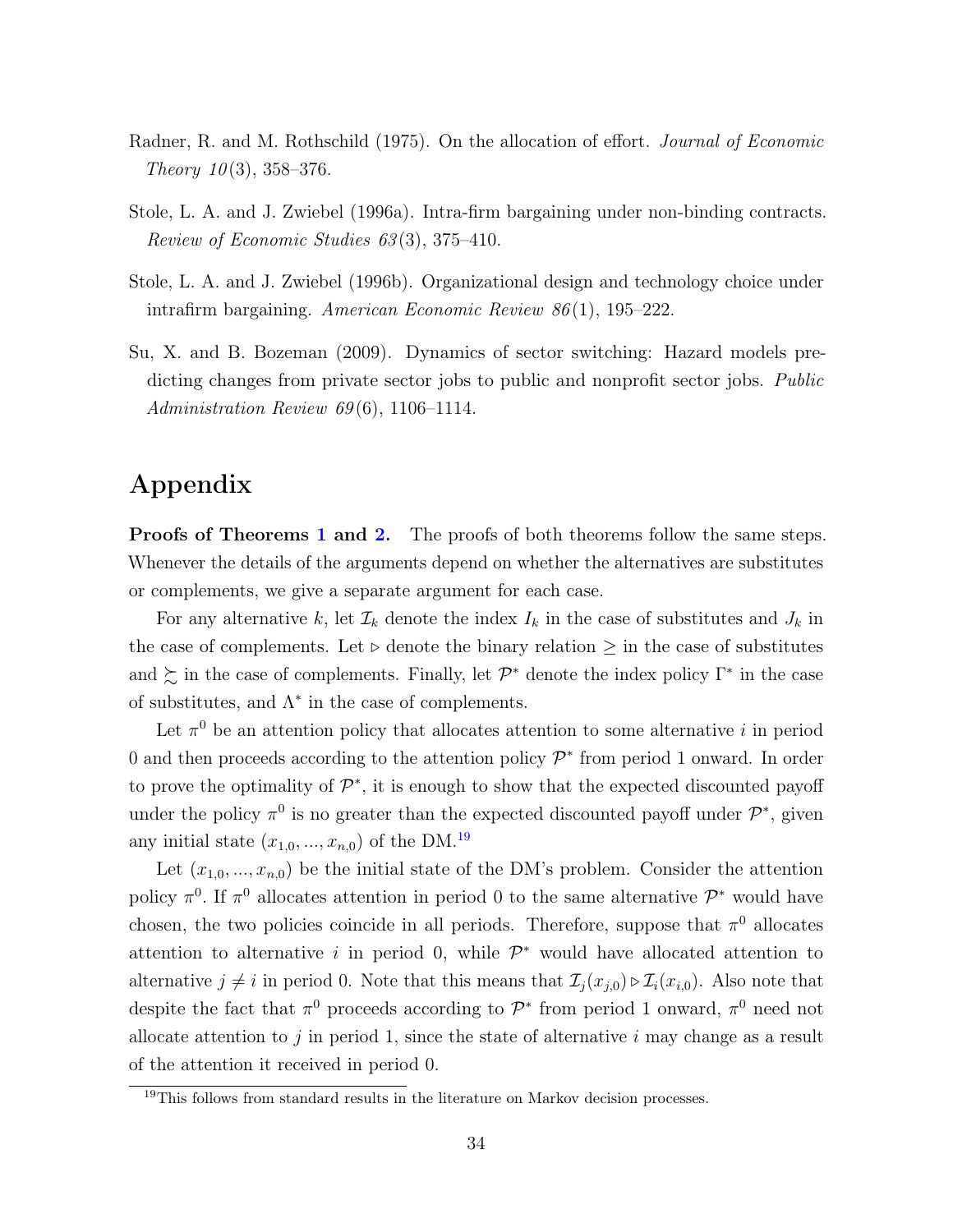Define  $\tau_k^*(x_k) = \min\{t > 0 : \mathcal{I}_k(x_k) \triangleright \mathcal{I}_k(x_k^{+t})\}$  $_{k}^{+t}(x_{k}))\},$  where  $x_{k}^{+t}$  $k^{+t}(x_k)$  denotes alternative i's (stochastic) state after t periods of attention, starting in state  $x_k$ . In other words, beginning in state  $x_k$ ,  $\tau_k^*(x_k)$  is the first time at which the index  $\mathcal{I}_k$  becomes weakly worse than  $\mathcal{I}_k(x_k)$  according to  $\triangleright$ .<sup>[20](#page-35-0)</sup>

Denote by  $\sigma_1$  the stochastic time at which an alternative other than i receives attention under  $\pi^0$ . Without loss of optimality, we can assume that this will be alternative j, and as j has not been chosen yet, its state in period  $\sigma_1$  is equal to that of period 0. Let  $\tau_j^*(x_{j,0})$  be the optimal stopping time in the definition of the index of j given state  $x_{j,0}$ . Setting  $\sigma_2 = \tau_j^*(x_{j,0}), \pi^0$  will therefore allocate attention to alternative j from period  $\sigma_1$ until (at least) period  $\sigma_1 + \sigma_2 - 1$ . At time  $\sigma_1 + \sigma_2$ , the index of alternative *i* will be  $\mathcal{I}_i(x_i^{+\sigma_1}(x_{i,0}))$ , the index of alternative j will be  $\mathcal{I}_j(x_j^{+\sigma_2}(x_{j,0}))$ , and the index of all other alternatives will be  $\mathcal{I}_k(x_{k,0})$ .

The final step of the proof will rely on the following Lemma. The details of its proof depend on whether the alternatives are substitutes or complements. In order not to disrupt the flow of the proof of Theorems [1](#page-10-1) and [2,](#page-24-0) we give the separate proof of each case after the final step of the proof of Theorems [1](#page-10-1) and [2.](#page-24-0)

### <span id="page-35-2"></span>**Lemma 1.** The expected payoff under  $\pi^1$  is weakly greater than that under  $\pi^0$ .

If  $\pi^1$  coincides with  $\mathcal{P}^*$  during the periods  $\sigma_2, ..., \sigma_2 + \sigma_1 - 1$ , then  $\pi^1$  and  $\mathcal{P}^*$  are identical and the proof is complete. Otherwise, we can modify  $\pi^1$  to a new attention policy  $\pi^2$ , repeating the argument in the preceding paragraphs.<sup>[21](#page-35-1)</sup> We can proceed inductively and construct a sequence of policies  $(\pi^0, \pi^1, \pi^2, \ldots)$ , such that: (i) given the initial state  $(x_{1,0},...,x_{n,0}), \pi^{s+1}$  yields an expected discounted payoff no smaller than  $\pi^s$ , and (ii) the expected discounted payoff under  $\pi^s$  converges to the expected discounted payoff under  $\mathcal{P}^*$  as  $s \to \infty$  (to see this, note that  $\pi^s$  coincides with  $\mathcal{P}^*$  for at least the first s periods).

<span id="page-35-0"></span><sup>&</sup>lt;sup>20</sup>In the case of substitutes,  $\tau_k^*(x_k)$  attains the supremum in [\(2\)](#page-8-1) by Claim [1.](#page-9-4) Similarly, in the case of complements, it can be shown that  $\tau_k^*(x_k)$  attains the infimum of [\(11\)](#page-22-2) or the supremum of [\(12\)](#page-22-1).

<span id="page-35-1"></span><sup>&</sup>lt;sup>21</sup>In particular, consider the vector of states of all of the alternatives, starting from  $(x_{1,0},...,x_{n,0})$  and having followed  $\mathcal{P}^*$  in periods  $0, ..., \sigma_2 - 1$ . Suppose  $\mathcal{P}^*$  would proceed to choose alternative  $k \neq i$  at this stage (it may or may not be the case that  $k = j$ ). Let  $\tau_k^*(x_{k, \sigma_2})$  be the optimal stopping time in the definition of the index of k given state  $x_{k,\sigma_2}$ . The attention policy  $\pi^1$  therefore pays attention to alternative j during periods  $0, ..., \sigma_2 - 1$ , then to alternative i during  $\sigma_2, ..., \sigma_2 + \sigma_1 - 1$ , and then to alternative k during (at least)  $\sigma_2 + \sigma_1 + \tau_k^*(x_{k,\sigma_2}) - 1$ . Denoting  $\sigma_3 = \sigma_2 + \tau_k^*(x_{k,\sigma_2})$ , define  $\pi^2$  as follows. First,  $\pi^2$  follows  $\mathcal{P}^*$  during periods  $0, ..., \sigma_3 - 1$ , then it chooses alternative *i* during  $\sigma_3, ..., \sigma_3 + \sigma_1 - 1$ , and from then on it proceeds according to  $\mathcal{P}^*$ . Following precisely the same argument as above,  $\pi^2$ yields an expected discounted payoff no smaller than  $\pi^1$ .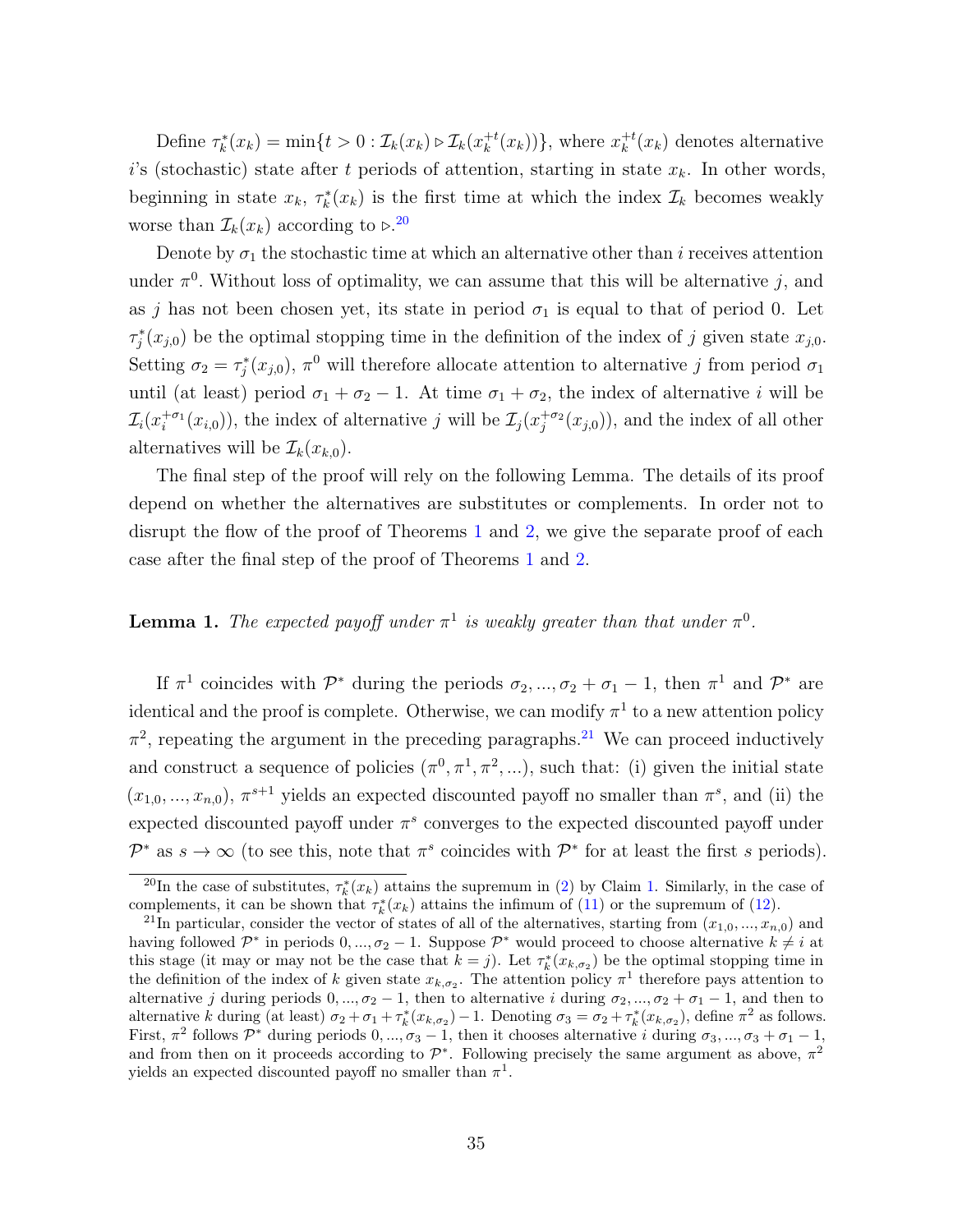It follows that the expected discounted payoff under  $\pi^0$  is no greater than under  $\mathcal{P}^*$ , which completes the proof.

**Proof of Lemma [1.](#page-35-2)** The policies  $\pi^0$  and  $\pi^1$  coincide from period  $\sigma_1 + \sigma_2$  onward. Therefore we focus on periods  $0, ..., \sigma_1 + \sigma_2 - 1$ .

The case of substitutes. Under  $\pi^1$ , the expected discounted payoff during periods  $0, ..., \sigma_1 + \sigma_2 - 1$  is equal to

$$
\mathbb{E}\left(\sum_{k\neq i,j}\delta^{\sigma_1+\sigma_2-1}v_k(x_{k,0})\right)+\mathbb{E}\left(\sum_{t=0}^{\sigma_2-1}\delta^t u_j(x_{j,t})\right)+\mathbb{E}\left(\sum_{t=0}^{\sigma_2-1}\delta^t v_i(x_{i,0})\right) \n+\mathbb{E}\left(\delta^{\sigma_2}\sum_{t=0}^{\sigma_1-1}\delta^t v_j(x_{j,\sigma_2})\right)+\mathbb{E}\left(\delta^{\sigma_2}\sum_{t=0}^{\sigma_1-1}\delta^t u_i(x_{i,t})\right).
$$

Similarly, the expected payoff during periods  $0, ..., \sigma_1 + \sigma_2 - 1$  under  $\pi^0$  is equal to

$$
\mathbb{E}\left(\sum_{k\neq i,j}\delta^{\sigma_1+\sigma_2-1}v_k(x_{k,0})\right)+\mathbb{E}\left(\sum_{t=0}^{\sigma_1-1}\delta^tu_i(x_{i,t})\right)+\mathbb{E}\left(\sum_{t=0}^{\sigma_1-1}\delta^tv_j(x_{j,0})\right) \n+\mathbb{E}\left(\delta^{\sigma_1}\sum_{t=0}^{\sigma_2-1}\delta^tv_i(x_{i,\sigma_1})\right)+\mathbb{E}\left(\delta^{\sigma_1}\sum_{t=0}^{\sigma_2-1}\delta^tu_j(x_{j,t})\right).
$$

Subtracting the two and rearranging, we have

$$
\mathbb{E}\left(\sum_{t=0}^{\sigma_2-1} \delta^t u_j(x_{j,t})\right) (1 - \mathbb{E}(\delta^{\sigma_1})) + \frac{v_i(x_{i,0})\mathbb{E}(1 - \delta^{\sigma_2})}{1 - \delta} \n+ \mathbb{E}(\delta^{\sigma_2} v_j(x_{j,\sigma_2})) \mathbb{E}\left(\frac{1 - \delta^{\sigma_1}}{1 - \delta}\right) - \mathbb{E}\left(\sum_{t=0}^{\sigma_1-1} \delta^t u_i(x_{i,t})\right) (1 - \mathbb{E}(\delta^{\sigma_2})) \n- \frac{v_j(x_{j,0})\mathbb{E}(1 - \delta^{\sigma_1})}{1 - \delta} - \mathbb{E}(\delta^{\sigma_1} v_i(x_{i,\sigma_1})) \mathbb{E}\left(\frac{1 - \delta^{\sigma_2}}{1 - \delta}\right).
$$

To see that this expression is non-negative note that multiplying by  $\frac{1-\delta}{\mathbb{E}(1-\delta^{\sigma_1})\mathbb{E}(1-\delta^{\sigma_2})}$  and rearranging, the difference can be written as

$$
\frac{(1-\delta)\mathbb{E}\left(\sum_{t=0}^{\sigma_2-1} \delta^t u_j(x_{j,t})\right) + \mathbb{E}\left(\delta^{\sigma_2} v_j(x_{j,\sigma_2})\right) - v_j(x_{j,0})}{\mathbb{E}\left(1-\delta^{\sigma_2}\right)} - \left(\frac{(1-\delta)\mathbb{E}\left(\sum_{t=0}^{\sigma_1-1} \delta^t u_i(x_{i,t})\right) + \mathbb{E}\left(\delta^{\sigma_1} v_i(x_{i,\sigma_1})\right) - v_i(x_{i,0})}{\mathbb{E}\left(1-\delta^{\sigma_1}\right)}\right)
$$

.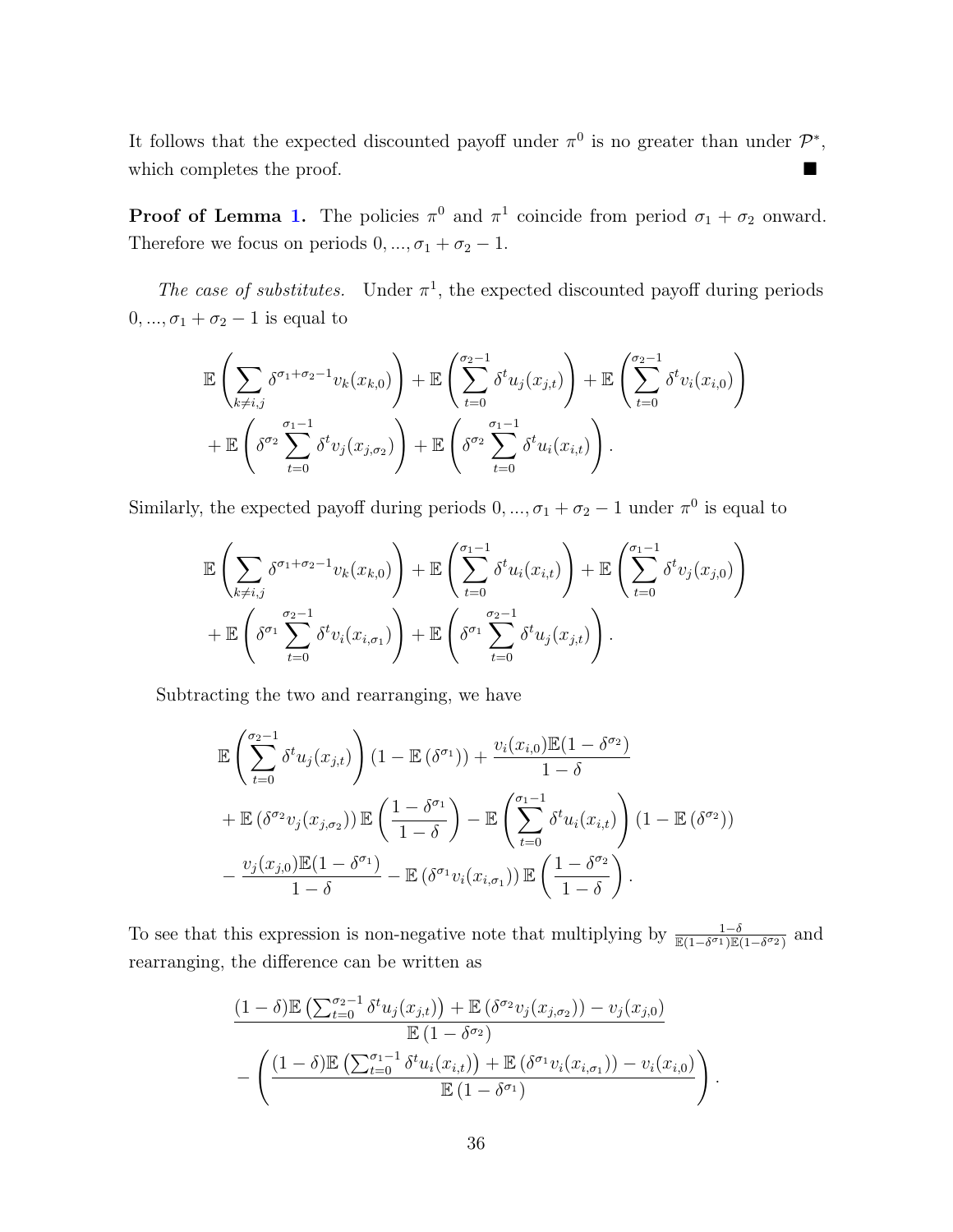This difference is non-negative since the first summand equals to  $I_j(x_{j,0})$  (as  $\sigma_2$  is an optimal stopping time) and the second summand is at most  $I_i(x_{i,0})$  (as  $\sigma_1$  is some stopping time), and  $I_j(x_{j,0}) \geq I_i(x_{i,0})$ . This completes the proof for the case of substitutes.

The case of complements. The expected payoff during periods  $0, ..., \sigma_1 + \sigma_2 - 1$  under  $\pi^1$  is equal to

$$
\prod_{k \neq i,j} v_k(x_{k,0}) \left\{ v_i(x_{i,0}) \mathbb{E} \left( \sum_{t=0}^{\sigma_2 - 1} \delta^t u_j(x_{j,t}) \right) + \mathbb{E} \left( \delta^{\sigma_2} v_j(x_{j,\sigma_2}) \right) \mathbb{E} \left( \sum_{t=0}^{\sigma_1 - 1} \delta^t u_i(x_{i,t}) \right) \right\}.
$$
 (14)

Similarly, under  $\pi^0$ , the expected payoff during these periods is equal to

$$
\prod_{k \neq i,j} v_k(x_{k,0}) \left\{ v_j(x_{j,0}) \mathbb{E} \left( \sum_{t=0}^{\sigma_1 - 1} \delta^t u_i(x_{i,t}) \right) + \mathbb{E} \left( \delta^{\sigma_1} v_i(x_{i,\sigma_1}) \right) \mathbb{E} \left( \sum_{t=0}^{\sigma_2 - 1} \delta^t u_j(x_{j,t}) \right) \right\}.
$$
 (15)

Denote by  $\Delta(\pi^1, \pi^0)$  the difference between the expected discounted payoff under  $\pi^1$ and its counterpart under  $\pi^0$ . Subtracting [\(15\)](#page-37-0) from [\(14\)](#page-37-1) and rearranging, we have that  $\Delta(\pi^1, \pi^0)$  is equal to

<span id="page-37-1"></span><span id="page-37-0"></span>
$$
\prod_{k \neq i,j} v_k(x_{k,0}) \Biggl\{ \mathbb{E} \left( \sum_{t=0}^{\sigma_2 - 1} \delta^t u_j(x_{j,t}) \right) (v_i(x_{i,0}) - \mathbb{E} \left( \delta^{\sigma_1} v_i(x_{i,\sigma_1}) \right)) - \mathbb{E} \left( \sum_{t=0}^{\sigma_1 - 1} \delta^t u_i(x_{i,t}) | x_{i,0} \right) (v_j(x_{j,0}) - \mathbb{E} \left( \delta^{\sigma_2} v_j(x_{j,\sigma_2}) \right)) \Biggr\}.
$$
\n(16)

We now verify that  $\Delta(\pi^1, \pi^0) \geq 0$ . Recall that  $J_j(x_{j,0}) \succsim J_i(x_{i,0})$ . There are three possible cases.

Case 1. Suppose that  $x_{i,0}$  is an augmenting state and  $x_{i,0}$  is nonaugmenting. Then, by the definition of  $\sigma_2 = \tau_j^*(x_{j,0}), v_j(x_{j,0}) - \mathbb{E}(\delta^{\sigma_2} v_j(x_{j,\sigma_2})) < 0$ , and by the definition of  $J_i(x_{i,0}), v_i(x_{i,0}) - \mathbb{E}(\delta^{\sigma_1} v_i(x_{i,\sigma_1})) \geq 0$ . This guarantees that  $\Delta(\pi^1, \pi^0) \geq 0$ .

Case 2. Suppose that  $x_{j,0}$  and  $x_{i,0}$  are both augmenting. Then  $J_j(x_j) \succsim J_i(x_i)$  implies that  $J_i(x_i) \geq J_j(x_j)$ . Furthermore,  $v_j(x_{j,0}) - \mathbb{E}(\delta^{\sigma_2} v_j(x_{j,\sigma_2})) < 0$  by the definition of  $\sigma_2$ . Suppose first that  $v_i(x_{i,0}) - \mathbb{E} (\delta^{\sigma_1} v_i(x_{i,\sigma_1})) < 0$ . Then

$$
\frac{\mathbb{E}\left(\sum_{t=0}^{\sigma_1-1} \delta^t u_i(x_{i,t})\right)}{\mathbb{E}\left(\delta^{\sigma_1} v_i(x_{i,\sigma_1})\right) - v_i(x_{i,0})} \geq J_i(x_{i,0}) \geq J_j(x_{j,0}) = \frac{\mathbb{E}\left(\sum_{t=0}^{\sigma_2-1} \delta^t u_j(x_{j,t})\right)}{\mathbb{E}\left(\delta^{\sigma_2} v_j(x_{j,\sigma_2})\right) - v_j(x_{j,0})}.
$$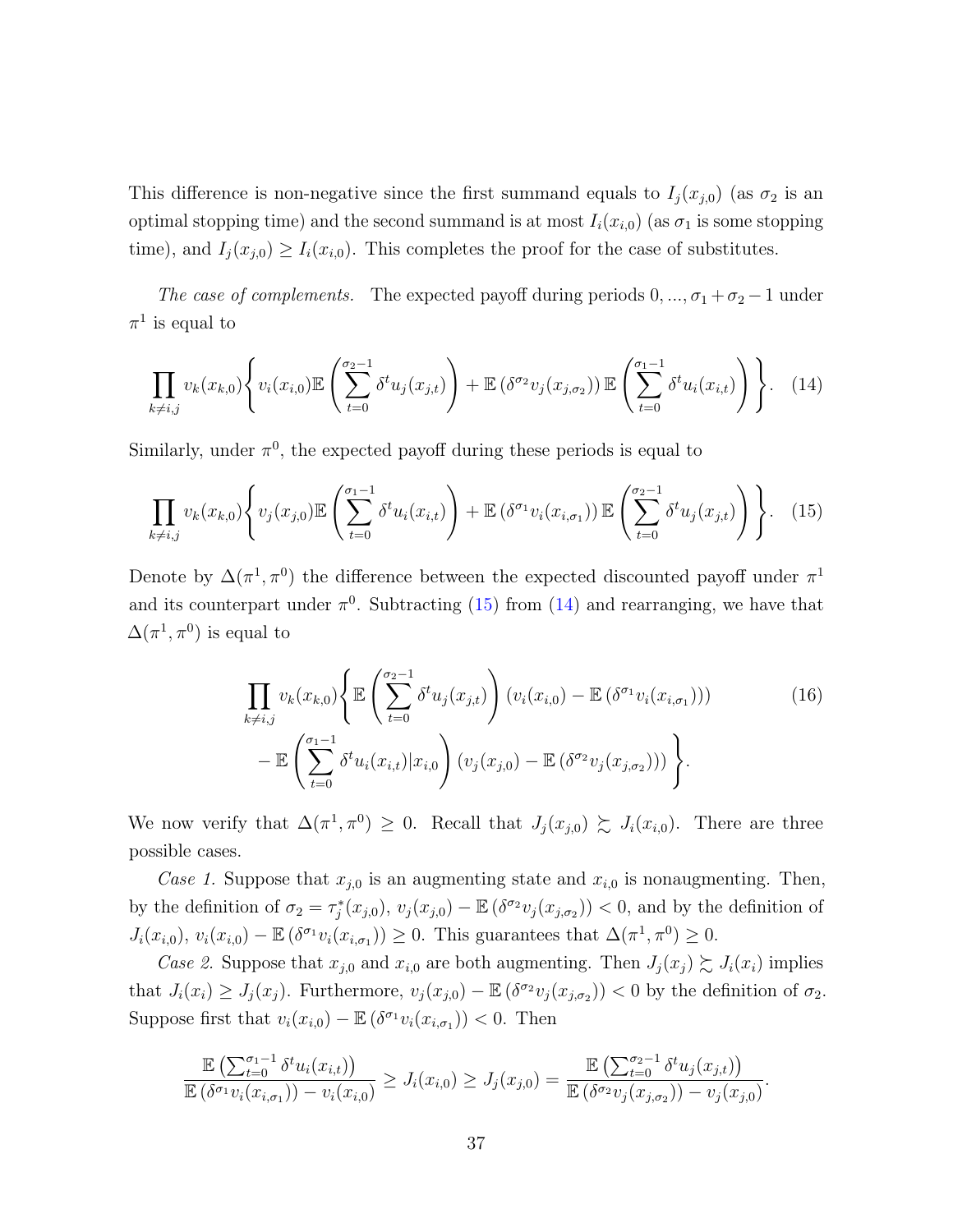The first inequality follows from [\(11\)](#page-22-2), while the equality follows from the fact that  $\sigma_2 =$  $\tau_j^*(x_{j,0})$  is the optimal stopping time in the definition of the index  $J_j(x_{j,0})$ . Rearranging and multiplying both sides by  $\prod_{k\neq i,j} v_k(x_{k,0}),$  we have that  $\Delta(\pi^1, \pi^0) \geq 0.$ 

Now suppose that  $v_i(x_{i,0}) - \mathbb{E}(\delta^{\sigma_1} v_i(x_{i,\sigma_1})) > 0$ . Then

$$
\frac{\mathbb{E}\left(\sum_{t=0}^{\sigma_1-1} \delta^t u_i(x_{i,t})\right)}{\mathbb{E}\left(\delta^{\sigma_1} v_i(x_{i,\sigma_1})\right) - v_i(x_{i,0})} \leq \frac{\mathbb{E}\left(\sum_{t=0}^{\sigma_2-1} \delta^t u_j(x_{j,t})\right)}{\mathbb{E}\left(\delta^{\sigma_2} v_j(x_{j,\sigma_2})\right) - v_j(x_{j,0})},
$$

and once again  $\Delta(\pi^1, \pi^0) \geq 0$ .

Finally, if  $v_i(x_{i,0}) - \mathbb{E} (\delta^{\sigma_1} v_i(x_{i,\sigma_1})) = 0$  then clearly  $\Delta(\pi^1, \pi^0) \geq 0$ .

Case 3. Suppose that  $x_{j,0}$  and  $x_{i,0}$  are both nonaugmenting. Then  $J_j(x_j) \succsim J_i(x_i)$ implies that  $J_i(x_i) \leq J_j(x_j)$ . Furthermore,  $v_i(x_{i,0}) - \mathbb{E}(\delta^{\sigma_1} v_i(x_{i,\sigma_1})) \geq 0$  and  $v_j(x_{j,0}) \mathbb{E}\left(\delta^{\sigma_2}v_j(x_{j,\sigma_2})\right) \geq 0$ , and by  $(12)$ ,

$$
\frac{\mathbb{E}\left(\sum_{t=0}^{\sigma_1-1} \delta^t u_i(x_{i,t})\right)}{v_i(x_{i,0}) - \mathbb{E}\left(\delta^{\sigma_1} v_i(x_{i,\sigma_1})\right)} \leq J_i(x_{i,0}) \leq J_j(x_{j,0}) = \frac{\mathbb{E}\left(\sum_{t=0}^{\sigma_2-1} \delta^t u_j(x_{j,t})\right)}{v_j(x_{j,0}) - \mathbb{E}\left(\delta^{\sigma_2} v_j(x_{j,\sigma_2})\right)}.
$$

Rearranging and multiplying by  $\prod_{k\neq i,j} v_k(x_{k,0})$ , we have that  $\Delta(\pi^1, \pi^0) \geq 0$ , which completes the case of complements.

Proof of Proposition [1.](#page-14-1) Since the fictitious problem is a standard multi-armed bandit problem, its optimal policy is simply the well-known Gittins index policy, which chooses in each period  $t$  the alternative with the greatest Gittins index

$$
GI_j(x_{j,t}) = \sup \left\{ \frac{\mathbb{E}\left(\sum_{s=0}^{\tau-1} \delta^s w_j(x_{j,t+s})\right)}{\mathbb{E}(\sum_{s=0}^{\tau-1} \delta^s)}\right\}.
$$

By the definition of  $w_j$ ,

$$
GI_j(x_{j,t})
$$
  
=  $\sup_{\tau}$   $\frac{\mathbb{E}\left(\sum_{s=0}^{\tau-1} \delta^s (u_j(x_{j,t+s}) - v_j(x_{j,t+s}) + \frac{\delta}{1-\delta} (v_j(x_{j,t+s+1}) - v_j(x_{j,t+s}))\right)\right)}{\mathbb{E}\left(\sum_{s=0}^{\tau-1} \delta^s\right)}$   
=  $\sup_{\tau}$   $\frac{\mathbb{E}\left((1-\delta)\sum_{s=0}^{\tau-1} \delta^s u_j(x_{j,t+s}) + \sum_{s=0}^{\tau-1} \delta^s (-v_j(x_{j,t+s}) + \delta v_j(x_{j,t+s+1}))\right)}{\mathbb{E}(1-\delta^{\tau})}$   
=  $\sup_{\tau}$   $\frac{\mathbb{E}\left((1-\delta)\sum_{s=0}^{\tau-1} \delta^s u_j(x_{j,t+s}) - \sum_{s=0}^{\tau-1} \delta^s v_j(x_{j,t+s}) + \sum_{s=1}^{\tau} \delta^s v_j(x_{j,t+s})\right)}{\mathbb{E}(1-\delta^{\tau})}$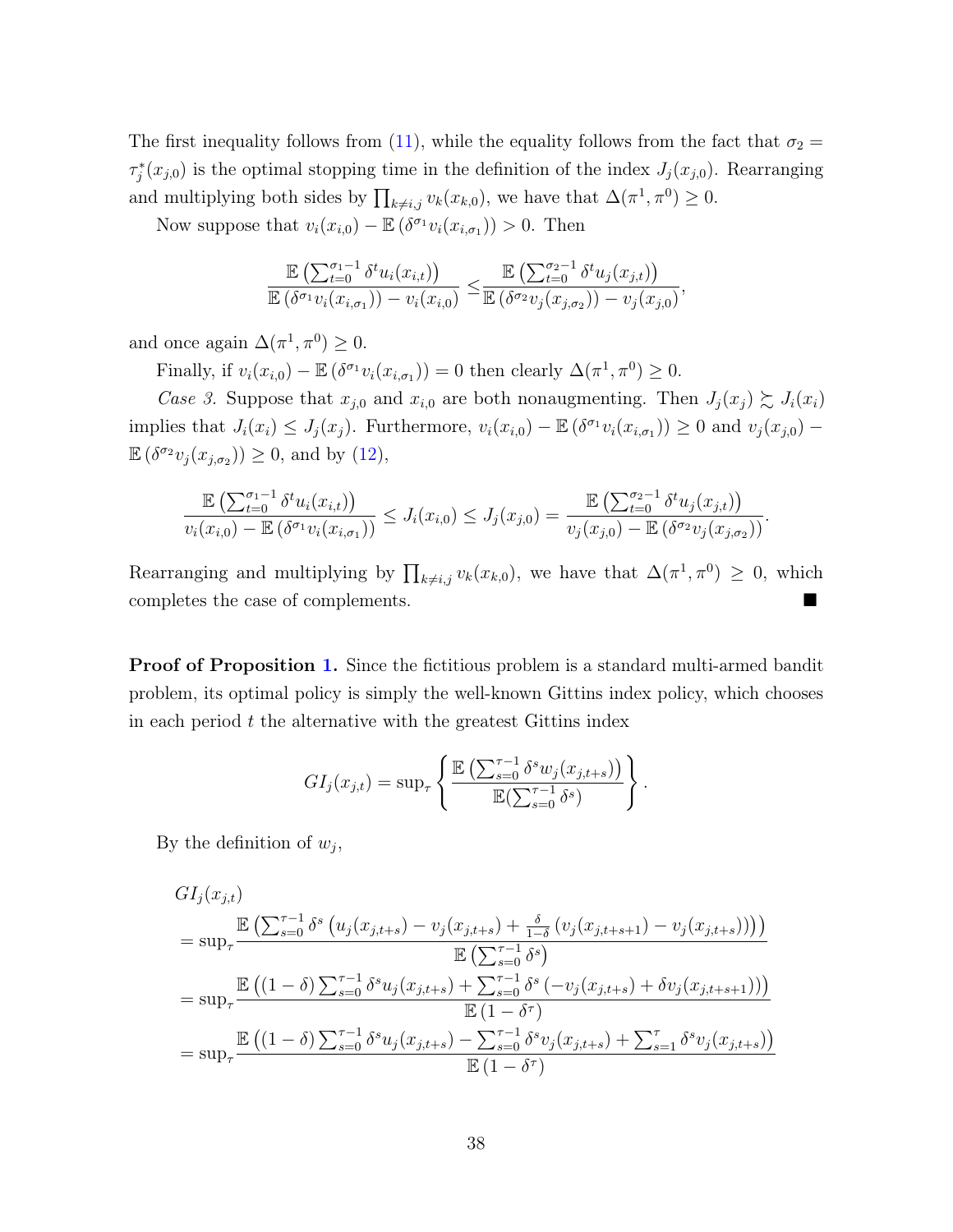$$
= \sup_{\tau} \frac{\mathbb{E}\left( (1-\delta) \sum_{s=0}^{\tau-1} \delta^s u_j(x_{j,t+s}) - v_j(x_{j,t}) + \delta^{\tau} v_j(x_{j,t+\tau}) \right)}{\mathbb{E}\left( 1 - \delta^{\tau} \right)}
$$
  
=  $I_j(x_{j,t}).$ 

Hence, the Gittins indices  $GI_j$  in the fictitious environment coincide with the indices  $I_j$ .

Therefore, since by Theorem [1](#page-10-1) the attention policy  $\Gamma^*$  is optimal for the problem  $\mathcal{P}$ , and since the policy based on the indices  $GI_j$  is optimal for the fictitious problem  $\hat{\mathcal{P}}$ , this proves the result.

**Proof of Proposition [2.](#page-17-1)** We first assume that inequality  $(9)$  is satisfied, and then verify that this is indeed the case in the solution. Let  $x_{i,t}$ , the state of agent i in period  $t$ , be defined as the number of times agent  $i$  was assigned the task up to and including period t. Then

$$
q_i(x_{i,t}) = \sum_{n=0}^{x_{i,t}-1} \theta^n.
$$

Let  $I_i(k)$  denote the index of agent i who is currently in state k and denote

$$
f(\tau|k) \equiv \frac{(1-\delta)\left[\sum_{t=0}^{\tau-1} \delta^t \beta q_i(k+t)\right] + \left[\delta^{\tau} \beta \left(1-\beta\right) q_i(k+\tau) - \beta \left(1-\beta\right) q_i(k)\right]}{1-\delta^{\tau}}.
$$

Then by our definition of  $u_i$  and  $v_i$ ,

$$
I_i(k) = \sup_{\tau} [f(\tau|k)] = f(\tau^*|k).
$$

Some tedious algebra establishes that for every  $\tau > 1$ ,

$$
f(\tau|k) - f(\tau - 1|k)
$$
  
=  $\beta \theta^k \delta^{\tau-1} (\beta - \delta + \theta \delta - \theta \beta \delta) \left[ \frac{(1 - \theta \delta)(1 - \theta^{\tau-1}) - \delta (1 - \theta)(1 - \theta^{\tau-1} \delta^{\tau-1})}{(1 - \theta)(1 - \delta \theta)(1 - \delta^{\tau})(1 - \delta^{\tau-1})} \right].$ 

Note that the term in square brackets on the RHS is positive if and only if

$$
\sum_{n=0}^{\tau-2} \theta^n > \delta \sum_{n=0}^{\tau-2} \theta^n \delta^n.
$$

Hence, it is positive for all  $\theta, \delta > 0$ . It follows that  $f(\tau |k) - f(\tau - 1 |k) < 0$  for all  $\tau > 1$ if and only if  $\beta - \delta + \theta \delta - \theta \beta \delta > 0$ , which holds if and only if [\(10\)](#page-17-0) holds. Hence,  $\tau^* = 1$ if and only if this condition holds; otherwise,  $\tau^* = \infty$ .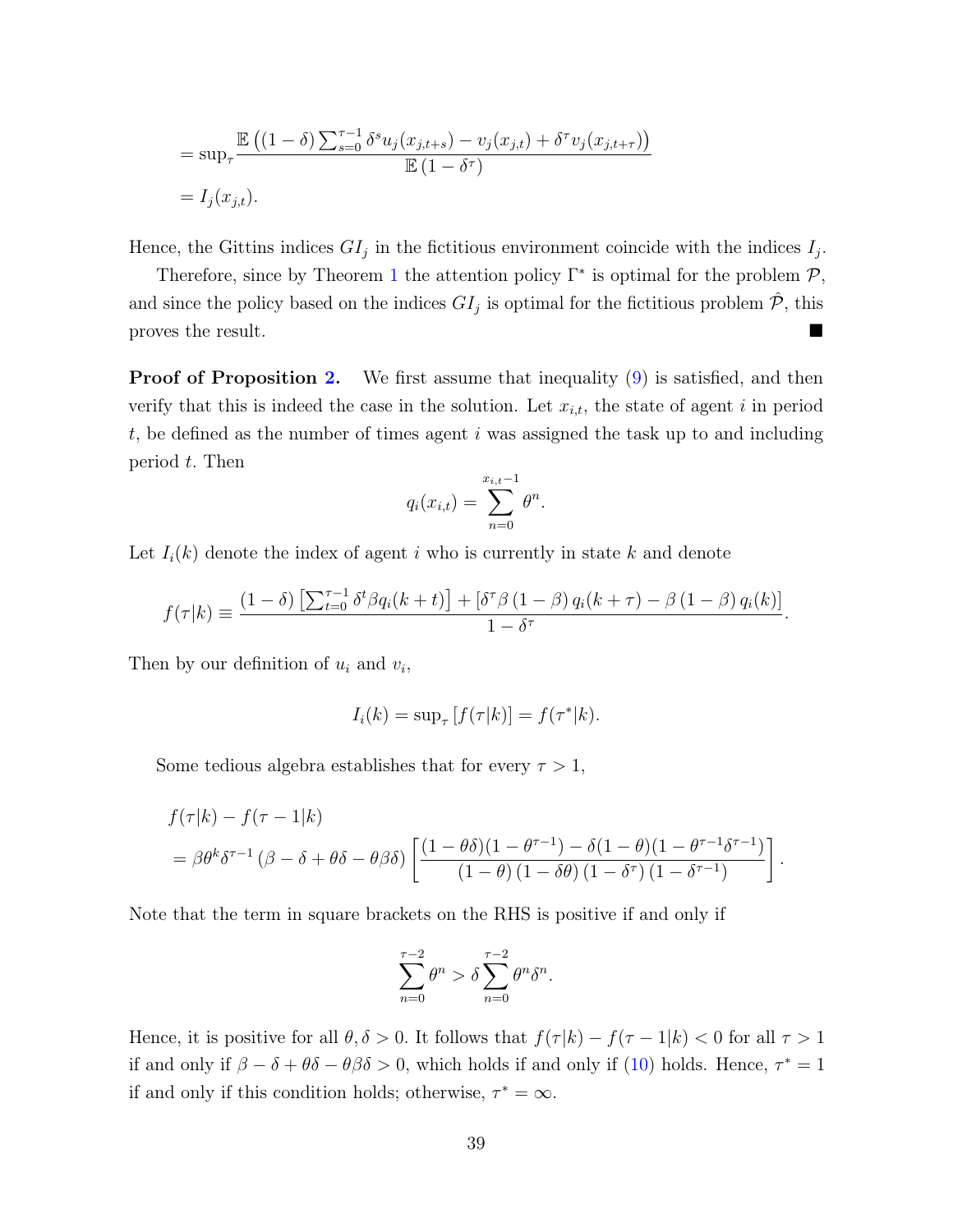Suppose that [\(10\)](#page-17-0) holds so that  $\tau^* = 1$ . It is optimal to switch agents each period if and only if

$$
I(x_k) - I(x_{k+1}) = -\theta^k \frac{\beta}{1-\delta} \left(\beta - \delta + \theta\delta - \theta\beta\delta\right) \ge 0
$$

for every state k. Since  $(10)$  holds, this inequality is satisfied.

If [\(10\)](#page-17-0) is violated, then  $\tau^* = \infty$ , and it is optimal to remain with one agent for all periods.

It remains to verify that  $(9)$  is satisfied. Assume first that  $(10)$  holds. Then every period P switches an agent. This means that in any given period, there is some  $k > 1$ such that  $\max\{q_1, q_2\} = \sum_{n=0}^{k} \theta^n$  while  $\min\{q_1, q_2\} = \sum_{n=0}^{k-1} \theta^n$ . Hence, [\(9\)](#page-16-1) is satisfied if and only if

$$
\frac{\sum_{n=0}^{k-1} \theta^n}{\sum_{n=0}^k \theta^n} \ge 1 - \beta,
$$

which is satisfied if and only if

$$
\frac{\beta}{1-\beta} > \frac{\theta^k}{\sum_{n=0}^{k-1} \theta^n}.
$$

Since  $\beta \geq \frac{1}{2}$  $\frac{1}{2}$ , the LHS is at least one, while the RHS is smaller than one.

Assume next that  $(10)$  is violated. Then it is optimal for P to remain with the same agent every period. Hence, [\(9\)](#page-16-1) is satisfied if

$$
\frac{1}{\lim_{k \to \infty} \sum_{n=0}^{k-1} \theta^n} \ge 1 - \beta
$$

or, equivalently, if  $1 - \theta \geq 1 - \beta$ .

**Proof of Proposition [3.](#page-19-1)** The proof proceeds in two steps. First we derive the indices for the two sectors, and then we apply them to characterize the optimal career path.

Step 1: First we show that the indices for the sector A are as follows:

$$
I_A(s) = \begin{cases} \frac{r}{1-\delta} + rs(1-\alpha) - \frac{(1-\alpha)r(T-s)\delta^{(T-s)}}{1-\delta^{(T-s)}} & , s < T \\ (1-\alpha)Tr & , s \ge T, \end{cases}
$$

while the indices for sector  $B$  are as follows: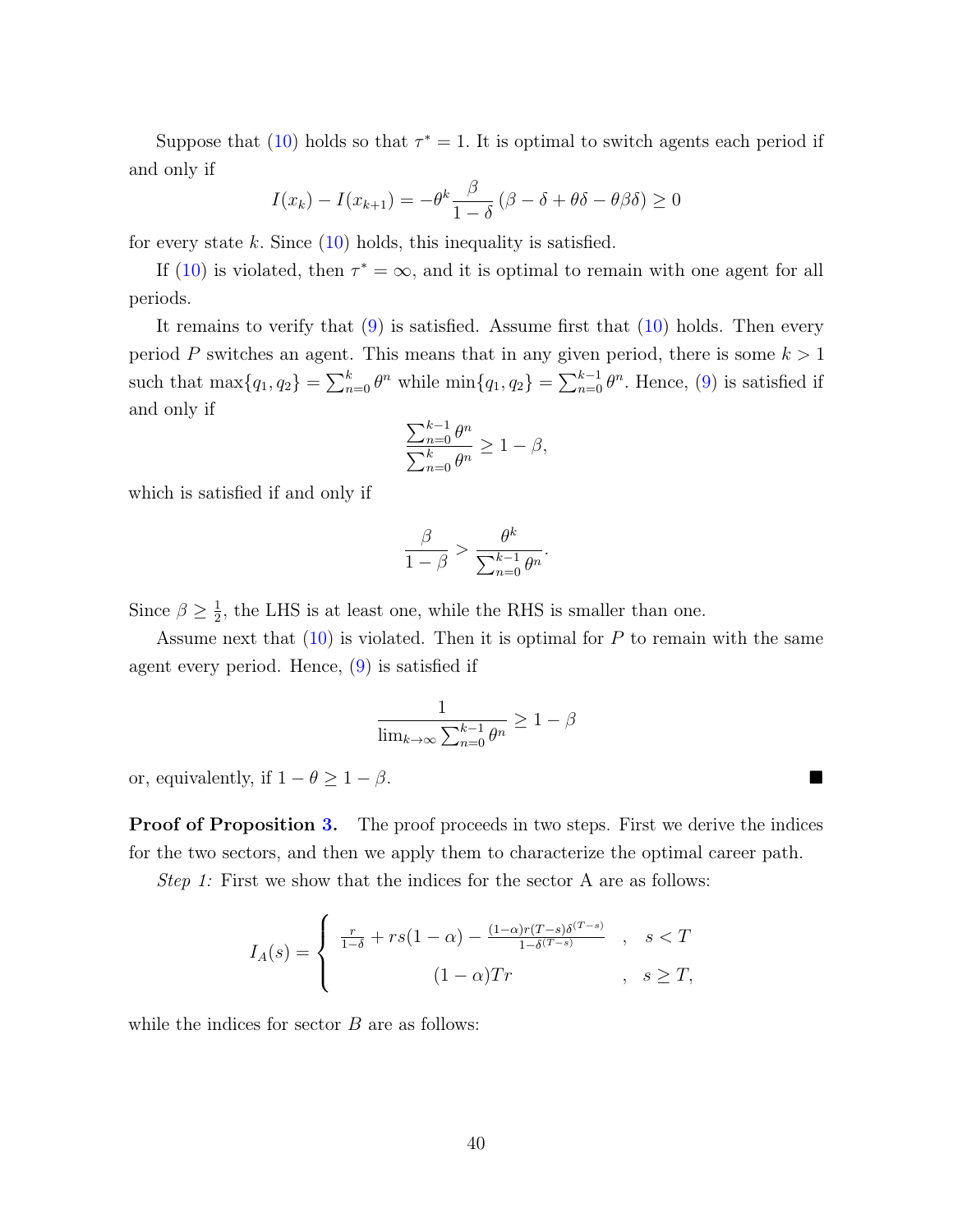$$
I_B(s) = \begin{cases} b\left[\frac{1-(1-\beta)\delta}{1-\delta}\right] , & s=0\\ (1-\beta)b , & s>0. \end{cases}
$$

The index for sector B is relatively simple to derive. For  $s > 0$ ,

$$
I_B(s) = \sup_{\tau} \frac{(1-\delta) \sum_{k=0}^{\tau-1} \delta^k b + \delta^{\tau} \beta b - \beta b}{1 - \delta^{\tau}} = (1-\beta)b,
$$

while for  $s = 0$ ,

$$
I_B(0) = \sup_{\tau} \frac{(1-\delta) \sum_{k=0}^{\tau-1} \delta^k b + \delta^{\tau} \beta b}{1 - \delta^{\tau}} = \sup_{\tau} \left[ b + \frac{\delta^{\tau}}{1 - \delta^{\tau}} \beta b \right] = b \left[ \frac{1 - (1-\beta)\delta}{1 - \delta} \right].
$$

We next turn to sector A. For  $s \geq T$  the index is simple to derive:

$$
I_A(s) = \sup_{\tau} \frac{(1-\delta) \sum_{k=0}^{\tau-1} \delta^k Tr + \delta^{\tau} \alpha Tr - \alpha Tr}{1 - \delta^{\tau}} = (1-\alpha)Tr.
$$

To derive the index for  $s < T$ , note that, for  $s + \tau \leq T$ ,

$$
I_A(s,\tau) = \frac{(1-\delta)\sum_{k=0}^{\tau-1} \delta^k (s+k+1)r + \delta^\tau \alpha (s+\tau)r - \alpha sr}{1-\delta^\tau},
$$

and the RHS of the above expression reduces to  $\frac{r}{1-\delta} + rs(1-\alpha) - \frac{(1-\alpha)r\tau\delta^{\tau}}{1-\delta^{\tau}}$  $\frac{(-\alpha)r\tau\delta'}{1-\delta\tau}$ , which is increasing in  $\tau$ . Hence, since  $I_A(s)$  is constant for  $s \geq T$ , it follows that for  $s < T$ ,

$$
I_A(s) \in \{I_A(s, T-s), I_A(s, \infty)\}.
$$

The assumption that  $\delta \geq \frac{(1-\alpha)T-1}{(1-\alpha)(T-1)}$  implies that  $I_A(0,1) \geq I_A(T)$ . Thus,  $I_A(s)$  $I_A(s, T - s)$ , which completes Step 1.

Step 2: First note that by Step 1,  $A_0 = I_A(0) = I_A(0,T)$ , which implies that if the individual starts working in A, he will remain there for T consecutive periods. In addition, Step 1 implies that  $A_1 = I_A(T)$ ,  $B_0 = I_B(0)$ , and  $B_1 = I_B(1)$ . Finally,  $B_0 > B_1$ and by the assumption on  $\delta$ ,  $A_0 > A_1$ .

**Proof of Proposition [4](#page-25-3).** Assume that  $a(s, \tau + 1) = \delta^{\tau+1}v(s + \tau + 1) - v(s) > 0$ . Since

$$
\delta^{\tau+1} v(s+\tau+1) - v(s)
$$
  
=  $\delta^{\tau} [\delta v(s+\tau+1) - v(s+\tau)] + \delta^{\tau-1} [\delta v(s+\tau) - v(s+\tau-1)] + ... + [\delta v(s+1) - v(s)]$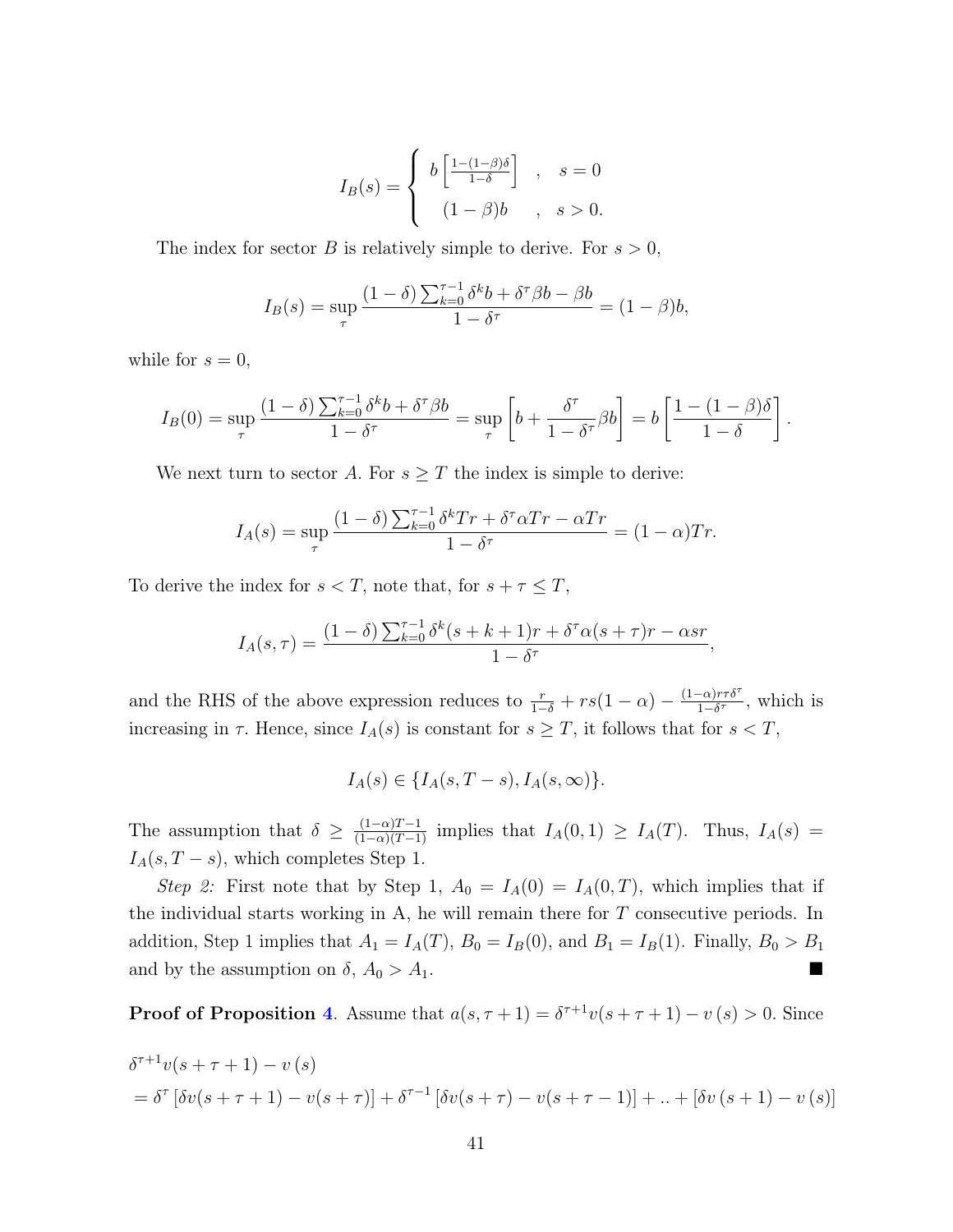$$
\langle \delta^{\tau} [\delta v(s+1) - v(s)] + \delta^{\tau-1} [\delta v(s+1) - v(s)] + ... + [\delta v(s+1) - v(s)]
$$
  
=  $(\delta^{\tau} + ... + 1) [\delta v(s+1) - v(s)],$ 

we have that  $\delta v (s + 1) - v (s) > 0$ .

**Proof of Proposition [5.](#page-29-0)** Since Y requires two periods of investment in order to increase its value from 1 to h, it is nonaugmenting if and only if  $\beta^2 h - 1 \leq 0$ . By [\(13\)](#page-29-1), this inequality necessarily holds. Denote by  $\theta$  the state of attribute Y before it has received any periods of attention.

We first show that  $J_Y(0) = J_Y(0, \tau = 2)$ . That is, we show that the optimal stopping time in the definition of the index  $J_Y(0)$  specifies investment in the attribute Y for exactly two periods. To see this, note that  $J_Y(0, \tau = 2) > J_Y(0, \tau)$  for all  $\tau > 2$  if and only if

$$
\frac{1+\beta}{1-\beta^2h} > \frac{1+\beta+\beta^2h\frac{1-\beta^{\tau-2}}{1-\beta}}{1-\beta^{\tau}h},
$$

which reduces to  $h > 1$ , and therefore clearly holds. It is also easy to verify that  $J_Y(0, \tau = 2) > J_Y(0, \tau = 1)$ . Hence,

$$
J_Y(0) = \frac{1+\beta}{1-\beta^2h}.
$$

We next turn to the attribute X. Clearly, we can identify the state of the attribute X by its value, x. We now derive  $J_X(x)$ . By Proposition [4,](#page-25-3) X is nonaugmenting in state x if and only if  $a(x, 1) = \beta(x + 1) - x \leq 0$ . Thus, x is nonaugmenting if and only if

$$
\beta \le \frac{x}{x+1}.\tag{17}
$$

Hence, for any given  $\beta$ , for a sufficiently large value x, X is nonaugmenting. If  $X(t) = x$ and is augmenting in that state, then at  $t$ , under the optimal policy, the firm will necessarily develop  $X$ , since Y is nonaugmenting. It will continue to develop X until it reaches a state in which  $X$  is nonaugmenting, at which time the firm chooses between  $X$ and Y according to the higher index (as both attributes are nonaugmenting). Let us then derive  $J_X(x)$  for states in which it is nonaugmenting.

Let x be a state for which X is nonaugmenting. We claim that  $J_X(x, 1) > J_X(x, \tau)$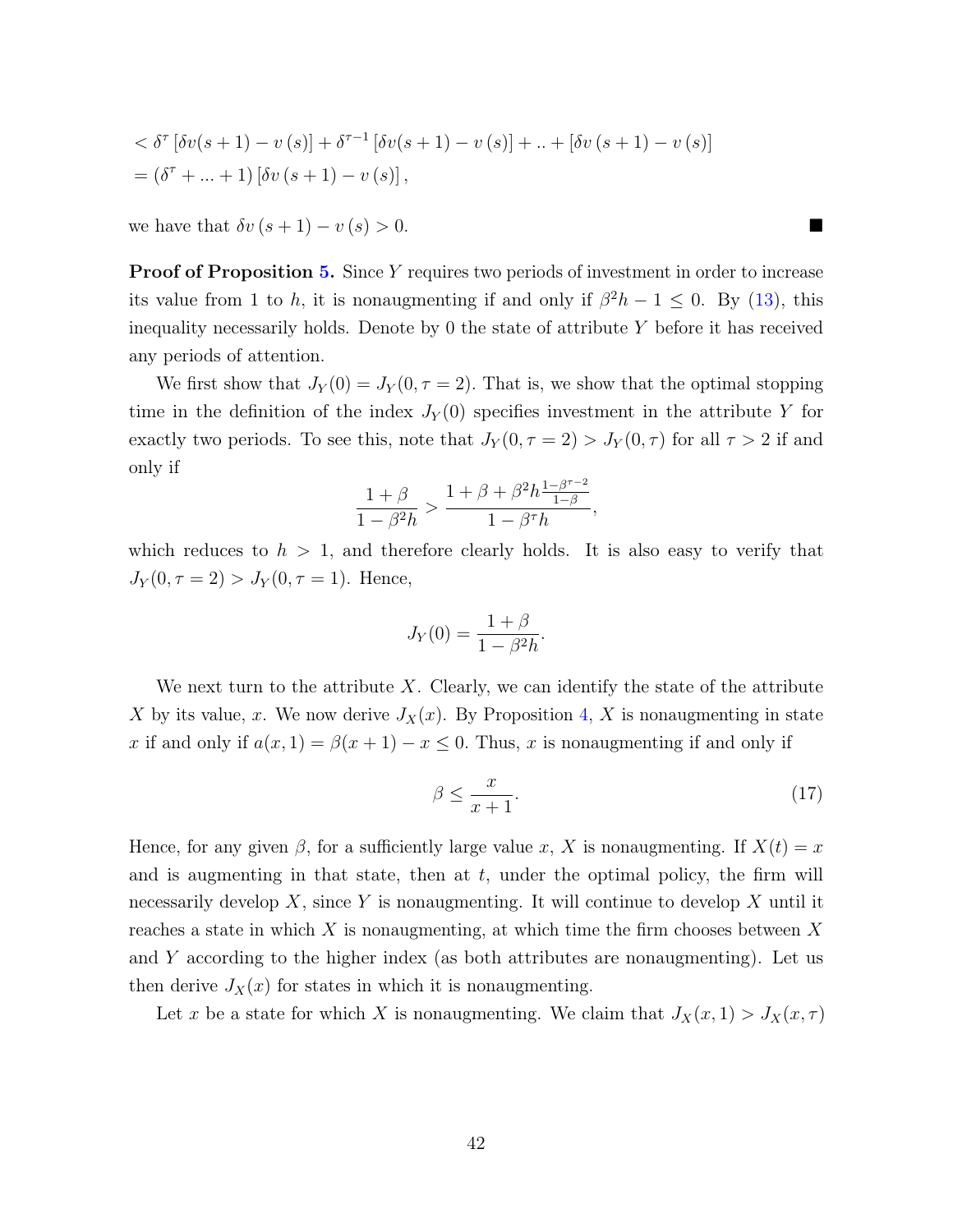for all  $\tau > 1$ . To see this, note that

$$
J_X(x,\tau) = \frac{\sum_{t=0}^{\tau-1} \beta^t (x+t)}{x - \beta^{\tau} (x+\tau)} = \frac{x \cdot \frac{1-\beta^{\tau}}{1-\beta} + \frac{(\tau-1)\beta^{\tau+1} - \tau \beta^{\tau} + \beta}{(1-\beta)^2}}{x - \beta^{\tau} (x+\tau)},
$$

where

$$
\frac{\partial}{\partial \tau} \left( \frac{s \cdot \frac{1-\beta^{\tau}}{1-\beta} + \frac{(\tau-1)\beta^{\tau+1} - \tau \beta^{\tau} + \beta}{(1-\beta)^2}}{s - \beta^{\tau} (s+\tau)} \right) = \frac{\beta^{\tau+1}}{(1-\beta)^2} \cdot \frac{\tau \ln \beta - \beta^{\tau} + 1}{(\beta^{\tau} \tau - s + s \beta^{\tau})^2}.
$$

Since

$$
\frac{\partial}{\partial \tau} \left( \tau \ln \beta - \beta^{\tau} + 1 \right) = - \left( \ln \beta \right) \left( \beta^{\tau} - 1 \right) < 0
$$

and since  $\ln \beta - \beta + 1 < 0$ , it follows that  $J_X(x, \tau)$  is decreasing in  $\tau$ . Therefore, we have shown that

$$
J_X(x) = \frac{x}{x - \beta(x + 1)}.
$$

To complete the proof, we show that if for x and  $\beta$  such that X is nonaugmenting,  $J_X(x) < J_Y(0)$ , then this inequality continues to hold for  $\beta' > \beta^{22}$  $\beta' > \beta^{22}$  $\beta' > \beta^{22}$ 

First, note that if  $h = 1 + (1 + \beta)/x\beta$ , then  $J_X(x) = J_Y(0)$ . If we now increase  $\beta$ , both sides of the equation increase, and the difference between the changes in  $J_Y(0)$  and  $J_X(x)$  is equal to

$$
\frac{\partial}{\partial \beta} \left( \frac{1+\beta}{1-\beta^2 h} \right) - \frac{\partial}{\partial \beta} \left( \frac{x}{x-\beta(x+1)} \right) = \frac{\beta h \left( \beta+2 \right) + 1}{\left(1-\beta^2 h\right)^2} - \frac{x(x+1)}{\left( \beta - x + x\beta \right)^2}
$$

$$
= \frac{x}{\left( \beta + 1 \right) \left( \beta - x + x\beta \right)^2}
$$

$$
> 0,
$$

where the last equality follows from substituting  $h = 1 + (1 + \beta)/x\beta$ . If we now increase h to above  $1 + (1 + \beta)/x\beta$ , then  $\frac{\partial}{\partial \beta} \left( \frac{x}{x - \beta(x+1)} \right)$  remains unchanged, but

$$
\frac{\partial}{\partial x}\frac{\partial}{\partial \beta}\left(\frac{1+\beta}{1-\beta^2x}\right) = \frac{\partial}{\partial x}\left(\frac{\beta x\left(\beta+2\right)+1}{\left(x\beta^2-1\right)^2}\right) = \frac{\beta\left(x\beta^3+2x\beta^2+3\beta+2\right)}{-\left(x\beta^2-1\right)^3} > 0.
$$

Therefore, if whenever  $J_X(x) = J_Y(0)$  increasing  $\beta$  leads to a greater rise in  $J_Y(0)$  than in  $J_X(x)$ , then when  $J_X(x) < J_Y(0)$ , the increase in  $J_Y(0)$  is even greater. This means that if the firm switches from X to Y at some time t for some value of  $\beta$ , it will not

<span id="page-43-0"></span><sup>&</sup>lt;sup>22</sup>Note that if x and  $\beta$  are such that X is augmenting, then X is also augmenting under x and  $\beta' > \beta$ . That is, X becomes nonaugmenting under  $\beta$  sooner than it does under  $\beta' > \beta$ .